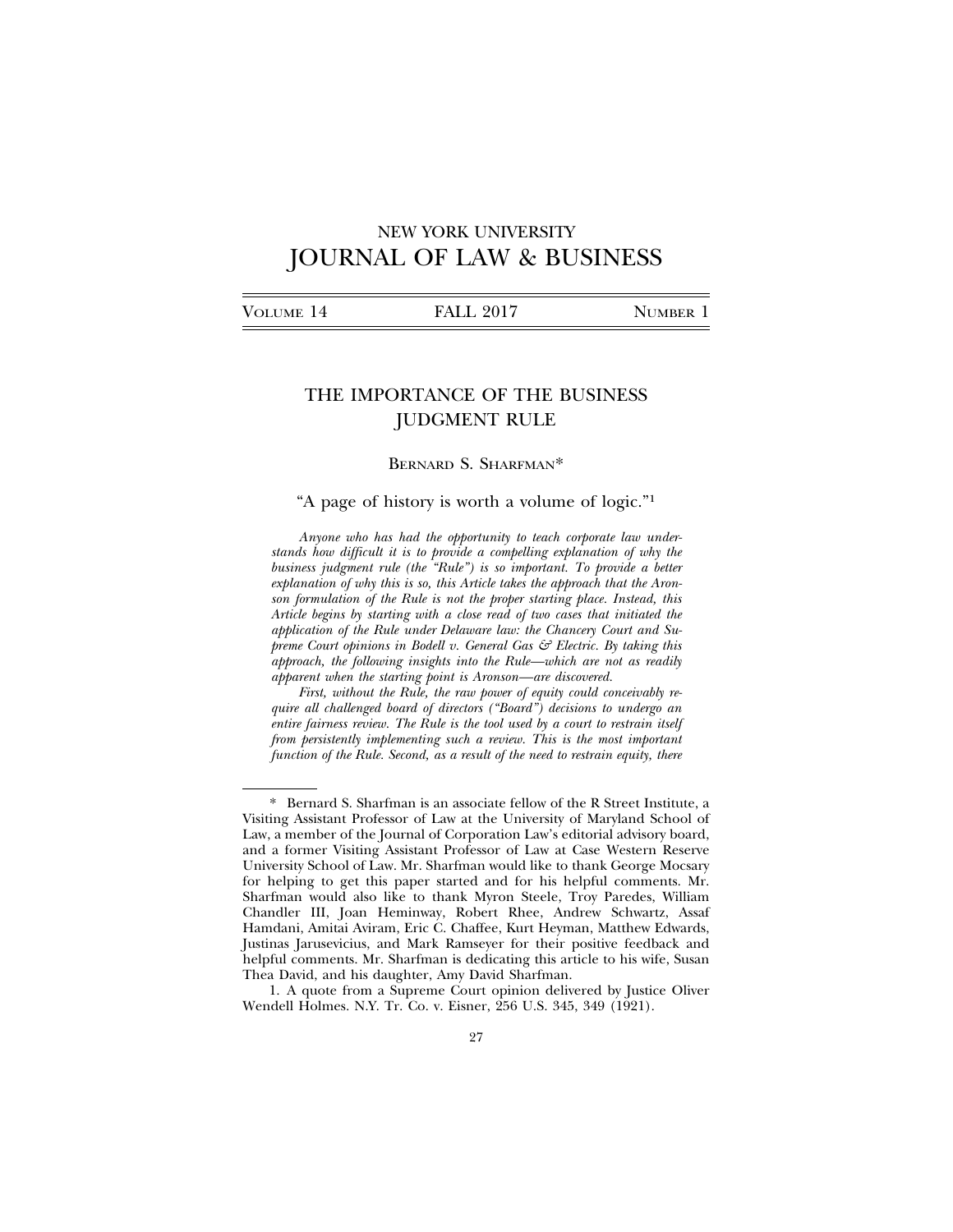*is no room for fairness in the Rule's formulation; fairness and fiduciary duties must be mutually exclusive. Third, there are three policy drivers that underlie the use of the Rule: (1) protecting the Board's statutory authority to run the company without the fear of its members being held liable for honest mistakes in judgment; (2) respect for the private ordering of corporate governance arrangements, which almost always grant extensive authority to the Board to make decisions on behalf of the corporation; and (3) the courts' recognition that they are not business experts, making deference to Board authority a necessity. Additionally, the Rule is an abstention doctrine not just in terms of precluding duty of care claims, but also by requiring courts to abstain from an entire fairness review if there is no evidence of a breach in fiduciary duties or taint surrounding a Board decision. Moreover, stockholder wealth maximization ("SWM") is the legal obligation of the Board and the Rule serves to support that purpose. The SWM requirement enters into corporate law through a Board's fiduciary duties as applied under the Rule, not through statutory law. In essence, SWM is an equitable concept.*

|     |                     |                                                                                        | 28 |
|-----|---------------------|----------------------------------------------------------------------------------------|----|
|     |                     | I. THE POWER OF EQUITY                                                                 | 33 |
|     | $\mathbf{A}$        |                                                                                        | 34 |
|     | <b>B.</b>           |                                                                                        | 37 |
|     | C.                  | Fairness (Entire Fairness) as a Standard of                                            |    |
|     |                     | $Review \dots \dots \dots \dots \dots \dots \dots \dots \dots \dots \dots \dots \dots$ | 39 |
|     | D.                  | $Summary \ldots \ldots \ldots \ldots \ldots \ldots \ldots \ldots \ldots \ldots \ldots$ | 42 |
|     |                     | II. THE BUSINESS JUDGMENT RULE AND $\S 141(a)$                                         | 43 |
|     | А.                  | The Business Judgment Rule Formulation                                                 | 47 |
|     | В.                  | Rebutting the Presumption                                                              | 50 |
|     | C.                  | The Rule as Abstention Doctrine?                                                       | 53 |
|     | D.                  |                                                                                        | 55 |
| HI. |                     | THE RULE AND THE OBJECTIVE OF SHAREHOLDER                                              |    |
|     | WEALTH MAXIMIZATION |                                                                                        | 56 |
|     | $A_{-}$             | Shareholder Wealth Maximization as the Objective                                       |    |
|     |                     | of Corporate Governance                                                                | 57 |
|     |                     | Principal-Agent Model<br>1.                                                            | 58 |
|     |                     | Nexus of Contracts Model<br>2.                                                         | 58 |
|     | В.                  | A Stakeholder Model of Corporate Governance                                            | 60 |
|     | C.                  | For the Benefit of Stockholders                                                        | 63 |
|     | D.                  | The Continued Denial of SWM                                                            | 67 |
|     | Е.                  | $Summary \ldots \ldots \ldots \ldots \ldots \ldots \ldots \ldots \ldots \ldots \ldots$ | 68 |
|     |                     |                                                                                        | 69 |

#### **INTRODUCTION**

The business judgment rule (the "Rule") is an equitable doctrine that is the most prominent and important standard of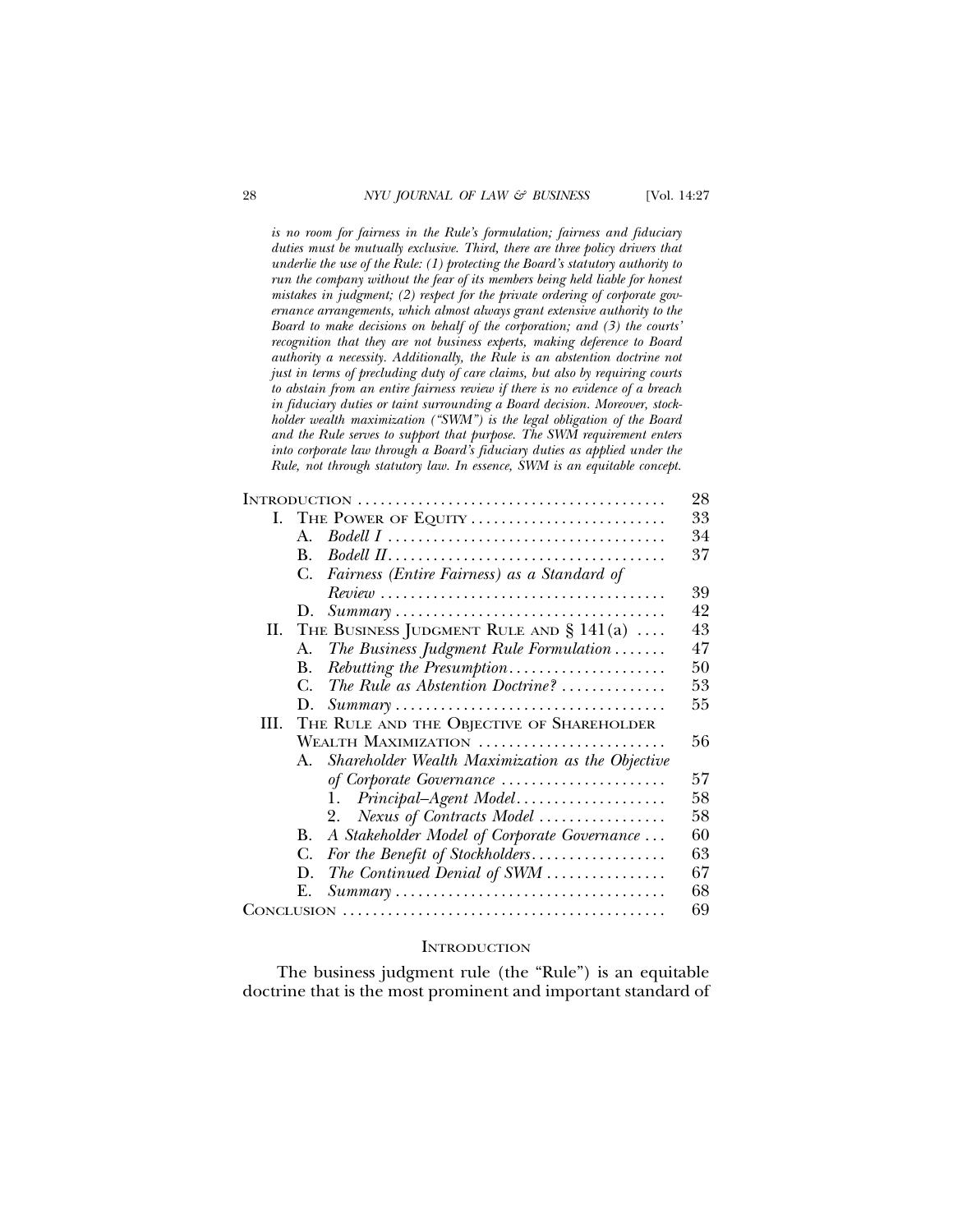judicial review under corporate law. The Rule protects a decision of a corporate board of directors ("Board") from a fairness review ("entire fairness" under Delaware law) unless a well-pleaded complaint provides sufficient evidence that the Board has breached its fiduciary duties or that the decisionmaking process is tainted, such as with interestedness or a lack of independence.2 However, anyone who has had the opportunity to teach corporate law understands the difficulty in providing a compelling explanation of why the Rule is so important.3 For want of a better simile, trying to explain its importance is like throwing darts at a dart board with the goal of filling up every spot on the board. One eventually gets tired and becomes satisfied with the spots that were hit, but understands that the center of the bull's-eye has been missed.

To provide a better understanding of the Rule's importance, this Article takes the approach that the *Aronson* formulation of the Rule<sup>4</sup> is not the proper starting place for its explanation. The *Aronson* formulation is a common starting point because it includes an aspect of the duty of care—the need for a Board to make a decision "on an informed basis"5—that was not found in prior formulations used by the Delaware Supreme Court. Yet, starting with the *Aronson* formulation is like starting in the middle of a story, with much to be lost in its understanding.

Instead of starting with the *Aronson* formulation, this Article takes the novel approach of explaining the Rule by starting with a close reading of two cases which initiated the application of the Rule under Delaware General Corporation Law ("DGCL"): the Chancery Court (the "Chancery") and Delaware Supreme Court (the "Court") opinions in *Bodell v. General*

<sup>2.</sup> Cede & Co. v. Technicolor, Inc., 634 A.2d 345, 361 (Del. 1993).

<sup>3.</sup> One corporate law scholar, Lyman Johnson, even suggests that it is time to get rid of the Rule as a judicial standard of review. *See* Lyman P.Q. Johnson, *Unsettledness in Delaware Corporate Law: Business Judgment Rule, Corporate Purpose*, 38 DEL. J. CORP. L. 405, 423–31 (2013). Johnson would prefer that the courts focus simply on whether a fiduciary duty has been breached, with the Rule being reduced to a policy statement that directs the courts "not [to] weigh in on the substantive soundness of director decisions" when reviewing a corporate Board decision for a breach in the Board's duty of care. *Id.* at 425.

<sup>4.</sup> *See infra*, Part II.

<sup>5.</sup> Aronson v. Lewis, 473 A.2d 805, 812 (Del. 1984) (citations omitted).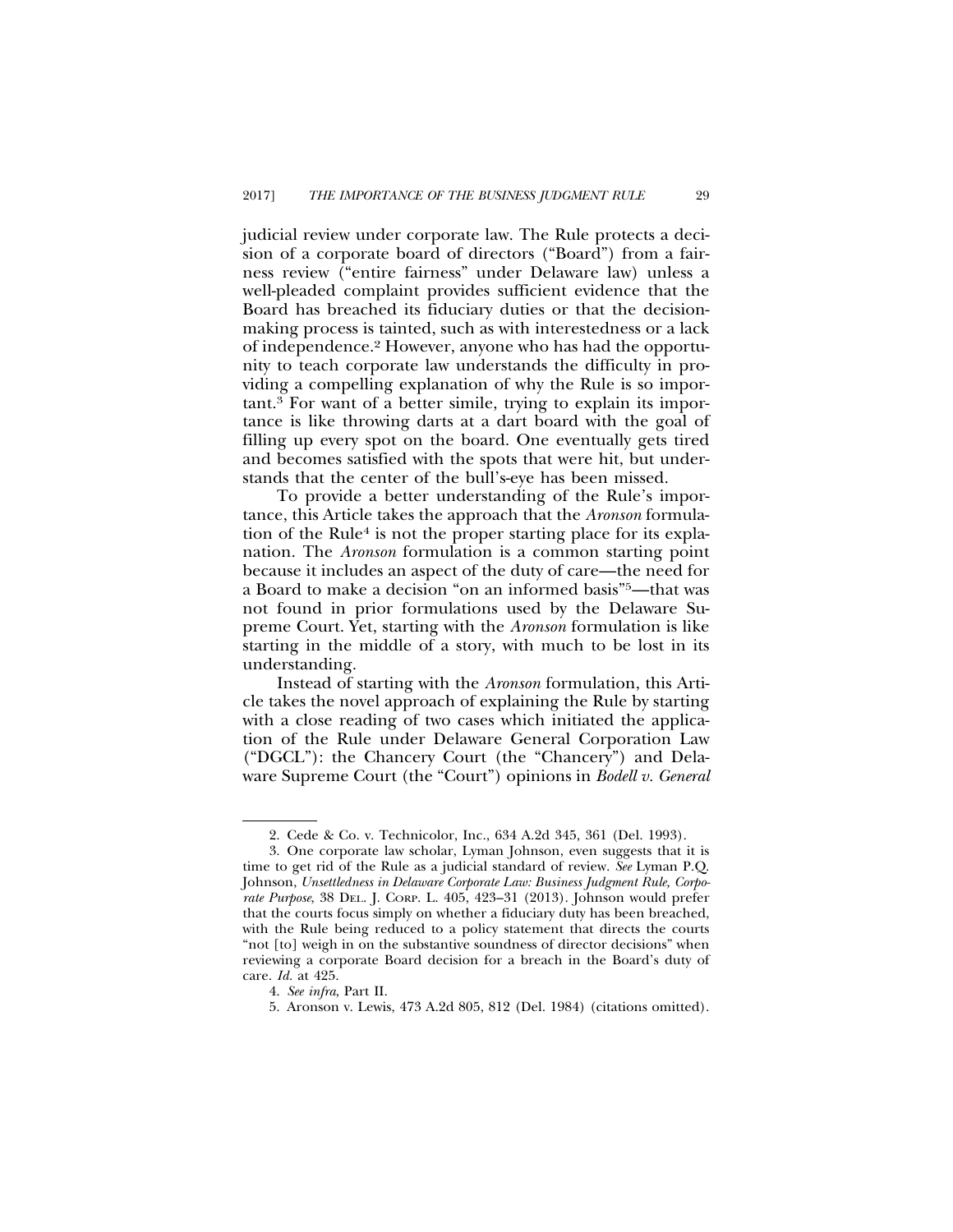*Gas & Electric* ("*Bodell I*" and "*Bodell II*").<sup>6</sup> By taking this approach, the following insights into the Rule were discovered, which may not have been so readily apparent by starting with the *Aronson* formulation.

First, without the Rule, the raw power of equity, as made clear in *Bodell I*, could conceivably require all challenged Board decisions to undergo an entire fairness review. In the face of this power, the issue for courts is to determine how the interests of stockholders are to be balanced against protecting the Board's statutory authority to run the company without the fear of constantly facing potential liability for honest mistakes in judgment. Protecting against this potential liability is the original policy driver underlying the Rule. This requires equity to be restrained so as not to create an imbalance. To do this, Courts use the Rule as a tool to distinguish situations in which a Board decision should stand without further review from situations in which an entire fairness review is required and the full force of equity is to be applied. This is the most important function of the Rule.

Second, given the need to restrain equity, there is no room in the Rule formulation for fairness; fairness and fiduciary duties must be mutually exclusive. An entire fairness review is not allowed unless there is evidence that a fiduciary duty has been breached or taint surrounds the decision-making process. If a court finds no breach or taint, then review is halted and the decision stands, thus upholding the Board's statutory authority to manage the corporation. The result is that the Rule serves as a fulcrum balancing the lever between the managerial discretion of the board of directors, as provided by statutory corporate law, on one end, and equity, with its focus on fiduciary duties and the potential for an entire fairness standard of review on the other end. The Rule and its formulation ensures that equity and statutory corporate law co-exist. Removing the Rule as a standard of judicial review (if it ever were to happen) could lead the court to ignore the implications of applying its equitable powers without restraint, potentially allowing the balance to move too far in the direction of equity and resulting in far too many decisions coming under a fair-

<sup>6.</sup> Bodell v. Gen. Gas & Elec. Corp. (*Bodell I*), 132 A. 442 (Del. Ch. 1926), *aff'd*, Bodell v. Gen. Gas & Elec. Corp. (*Bodell II*), 140 A. 264 (Del. 1927).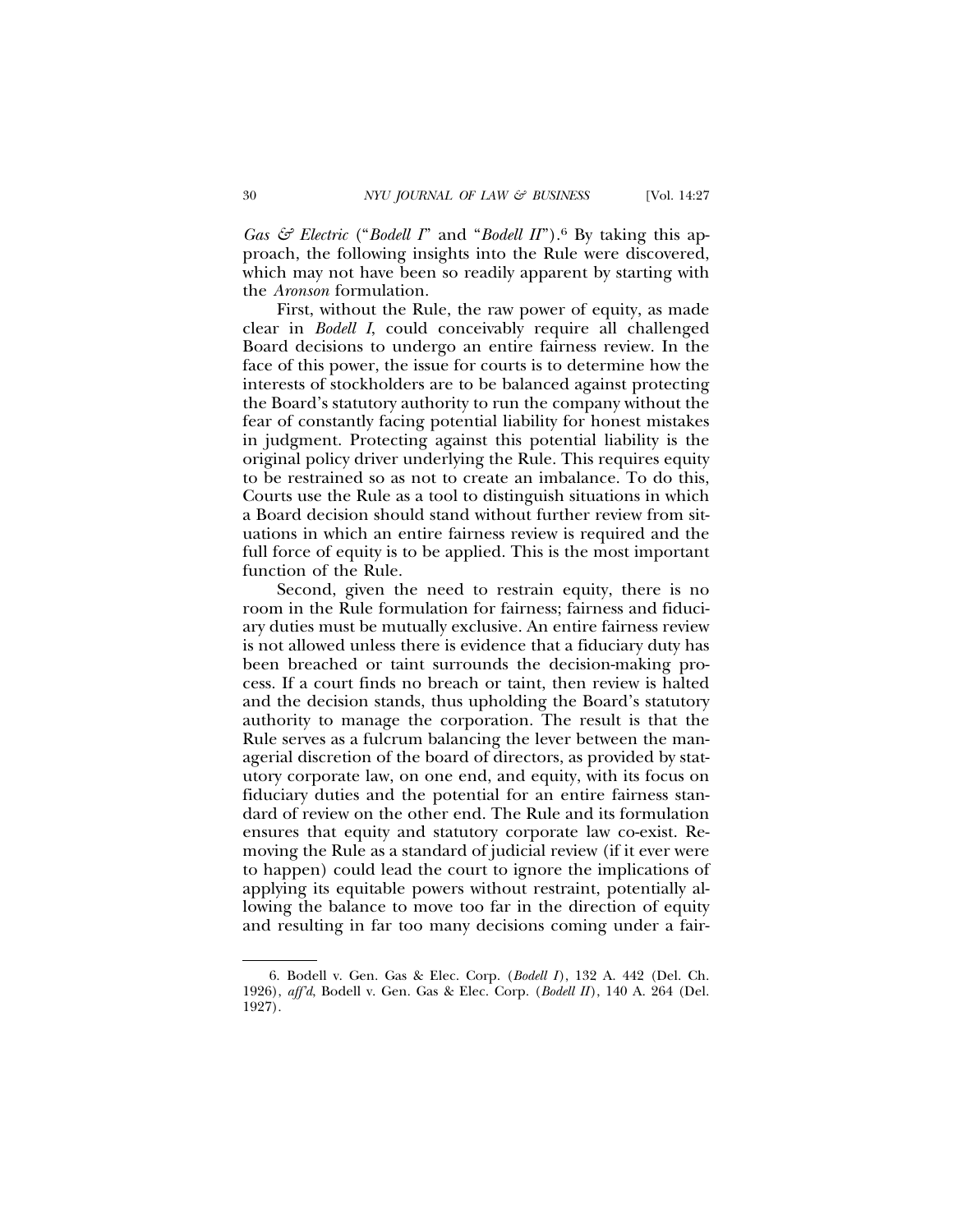ness review. In essence, the Rule is a self-imposed constraint on a court's equitable powers.

Third, the role played by the Rule does not change under DGCL 141(a),<sup>7</sup> (*Bodell I* and *II* dealt with Section 4a of the old DGCL, currently embodied in DGCL § 1528) even though two additional policy drivers are identified which reinforce the use of the Rule versus an automatic entire fairness review. These policy drivers are: (1) respect for the *private ordering* of corporate governance arrangements, which almost always grant extensive authority to the Board to make decisions on behalf of the corporation, and (2) the recognition by courts that they are not business experts, making deference to Board authority a necessity.

Fourth, the Rule is an abstention doctrine not just in terms of precluding duty of care claims, as persuasively argued by Stephen Bainbridge,9 but also in a more fundamental way, by requiring courts to abstain from an entire fairness review if there is no evidence of a breach in fiduciary duties or taint surrounding a Board decision.

Fifth, the Rule serves to support the default legal obligation of the Board known as stockholder wealth maximization ("SWM"), an approach to corporate governance that encourages a Board to implement all major decisions with only the economic interests of stockholders in mind. This is not readily apparent from the *Aronson* formulation of the Rule. The SWM requirement enters into corporate law through a Board's fiduciary duties as applied under the Rule, not through statutory law. In essence, SWM is an equitable concept. The implementation of SWM is indirect as all three of the major policy drivers that influence the Rule also guide courts to stay away from a direct focus on SWM unless the Rule has been rebutted.

The discussion that follows is specifically focused on those Board decisions which are permitted to be reviewed under the Rule. This means that the Article minimizes the discussion of those less common business decisions that come under corporate law's intermediate standards of judicial review, the *Revlon*

<sup>7.</sup> DEL. CODE ANN. tit. 8, § 141(a) (2016).

<sup>8.</sup> DEL. CODE ANN. tit. 8, § 152 (2015).

<sup>9.</sup> *See* Stephen M. Bainbridge, *The Business Judgment Rule as Abstention Doctrine*, 57 VAND. L. REV. 83 (2004).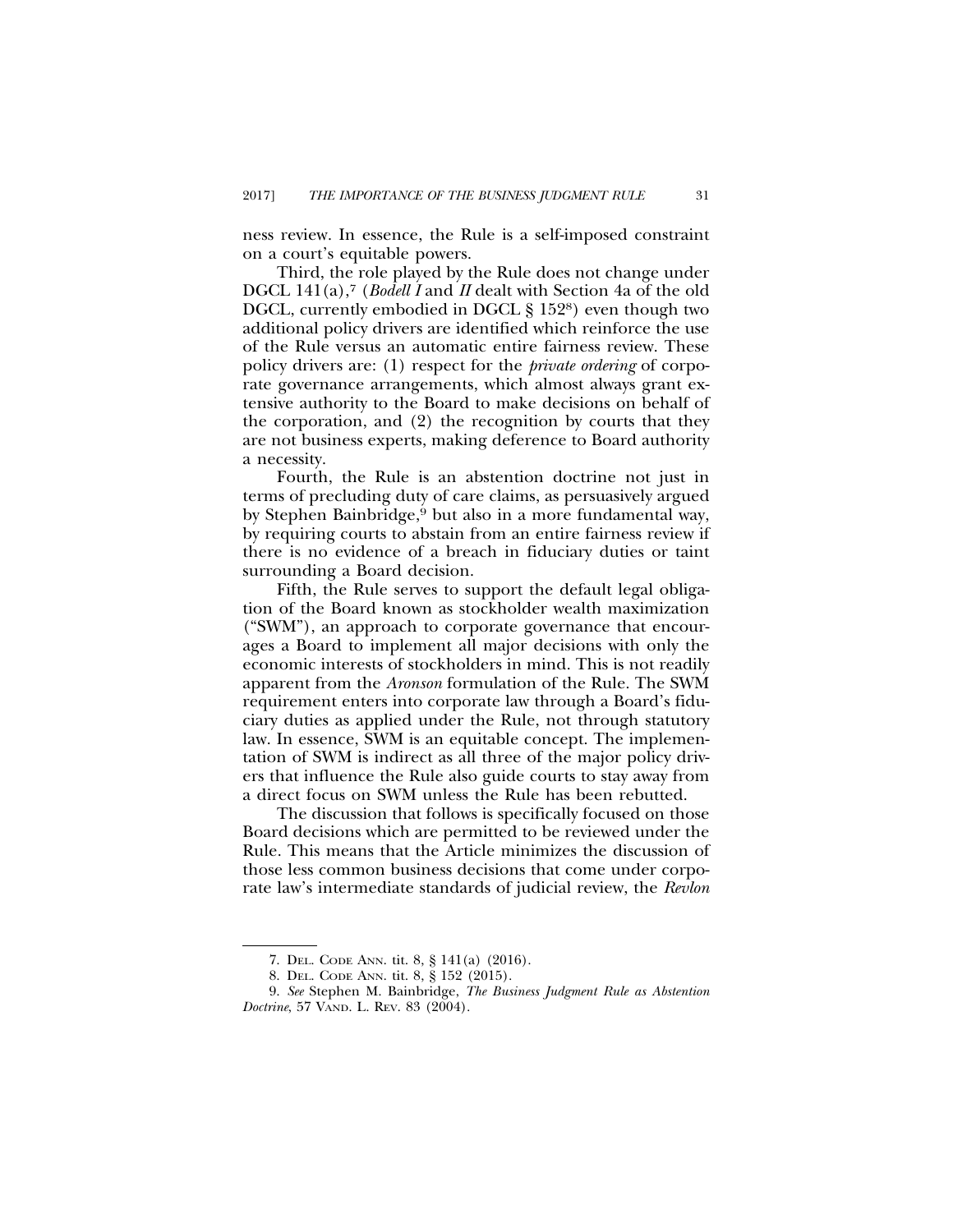duty<sup>10</sup> and the *Unocal* test,<sup>11</sup> both of which are meant to protect decisions from an automatic fairness review even if applied with a heightened level of judicial scrutiny. The Article also minimizes the discussions of those Board decisions that must initially come under the entire fairness standard of review, such as when a corporation enters into a self-dealing transaction with a controlling stockholder.12

Also, the discussion that follows—when it references state corporate law—has been pragmatically framed in the context of Delaware corporate law. Delaware is the state where the vast majority of the largest United States companies are incorporated,13 and its corporate law often serves as the authority that other states look to when developing their own statutory and

<sup>10.</sup> Revlon, Inc. v. MacAndrews & Forbes Holdings, Inc., 506 A.2d 173, 182 (Del. 1986) (establishing the *Revlon* duty to maximize stockholder wealth when the break-up, sale, or merger of a company is inevitable); *see also* Paramount Communications Inc. v. QVC Network Inc., 637 A.2d 34 (Del. 1994).

<sup>11.</sup> Unocal Corp. v. Mesa Petroleum Co., 493 A.2d 946 (Del. 1985) (creating a two-pronged test, commonly referred to as the *Unocal* test, to review defensive measures taken by a board of directors to repel attempts by an outside investor or group of investors to gain control of the corporation).

<sup>12.</sup> Kahn v. M&F Worldwide Corp., 88 A.3d 635, 642 (Del. 2014) (according to the Delaware Supreme Court, "[w]here a transaction involving self-dealing by a controlling stockholder is challenged, the applicable standard of judicial review is 'entire fairness,' with the defendants having the burden of persuasion"). However, the Rule may still apply in a transaction where the controlling stockholder offers to buy out the minority stockholders (freeze-out) if the Board appoints a special independent committee to negotiate the transaction on behalf of the minority stockholders and the transaction is approved by an informed majority of minority stockholders. *Id.* at 645. In addition to Kahn's freeze-out merger scenario, it should also be noted that courts have recently taken other action to increase the number of Board decisions that come under the Rule, and not under an entire fairness standard of review, as long as they are satisfied that a majority of informed stockholders have approved the decision. *See* Corwin v. KKR Fin. Holdings LLC, 125 A.3d 304 (Del. 2015).

<sup>13.</sup> *See* LEWIS S. BLACK, JR., WHY CORPORATIONS CHOOSE DELAWARE 1, 1 (2007), http://corp.delaware.gov/whycorporations\_web.pdf (stating that Delaware is the "favored state of incorporation for U.S. businesses"). According to the State of Delaware website, Delaware is the legal home to "[m]ore than 66% of all publicly-traded companies in the United States including 66% of the Fortune 500." STATE OF DELAWARE, ABOUT AGENCY, http://corp .delaware.gov/aboutagency.shtml (last visited Oct. 10, 2017).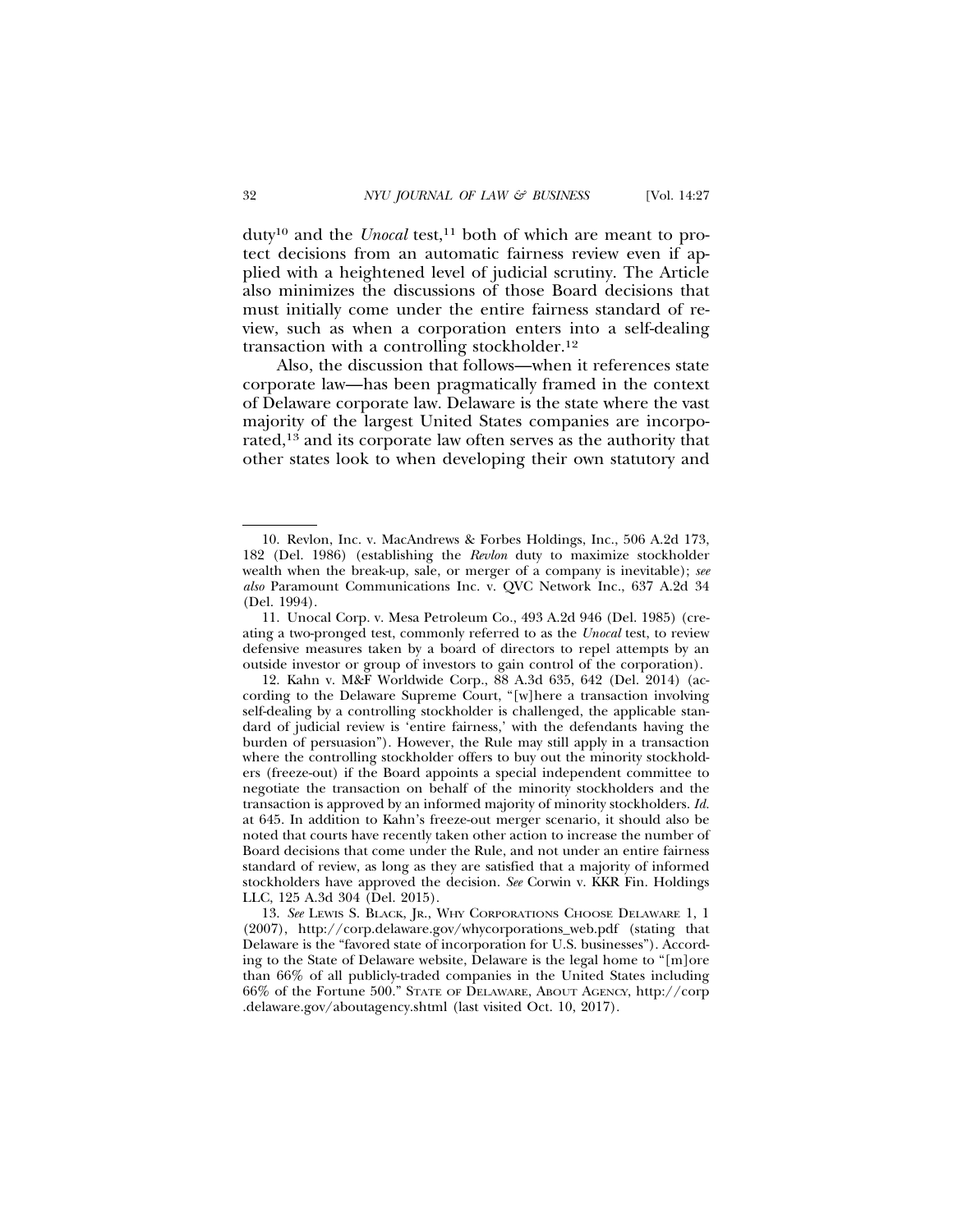common law.14 Therefore, the primary examples are from Delaware, but the thinking is meant to be global.

This Article proceeds as follows: Part I discusses the origins of the Rule as a tool used by judges to restrain themselves from using their authority under equity to review Board decisions for (entire) fairness. Judges recognized that this was a necessity in order to protect directors from liability for honest mistakes in judgment that turn out badly. Part II describes how the Rule has been applied under DGCL § 141(a), the statutory law which provides the Board with almost unlimited authority to manage the corporation.15 Part III discusses SWM as a legal obligation of Board decision-making and how the Rule is both consistent with and supportive of SWM.

# THE POWER OF EQUITY

As early as 1742, equity recognized that corporate boards should not be held liable for honest mistakes in judgment. According to the Lord Chancellor of England:

[Directors] are most properly agents to those who employ them in this trust, and who empower them to direct and superintend the affairs of the corporation. In this respect they may be guilty of acts of commission or omission, of mal-feasance or nonfeasance. Now where acts are executed within their authority, . . . though attended with bad consequences, it will be very difficult to determine that these are breaches of trust. For it is by no means just in a judge, after bad consequences have arisen from such executions of their power, to say that they foresaw at the time what must necessarily happen; and therefore, were guilty of a breach of trust.16

This judicial policy of protecting board members from liability when their honest mistakes in judgment turn out badly has been consistently identified as a major policy objective of

I.

<sup>14.</sup> *See* Nadelle Grossman, *Director Compliance with Elusive Fiduciary Duties in a Climate of Corporate Governance Reform*, 12 FORDHAM J. CORP. & FIN. L. 393, 397 (2007).

<sup>15.</sup> DEL. CODE ANN. tit. 8, § 141(a) (2016).

<sup>16.</sup> Charitable Corp. v. Sutton [1742] 26 Eng. Rep. 642 (citations omitted).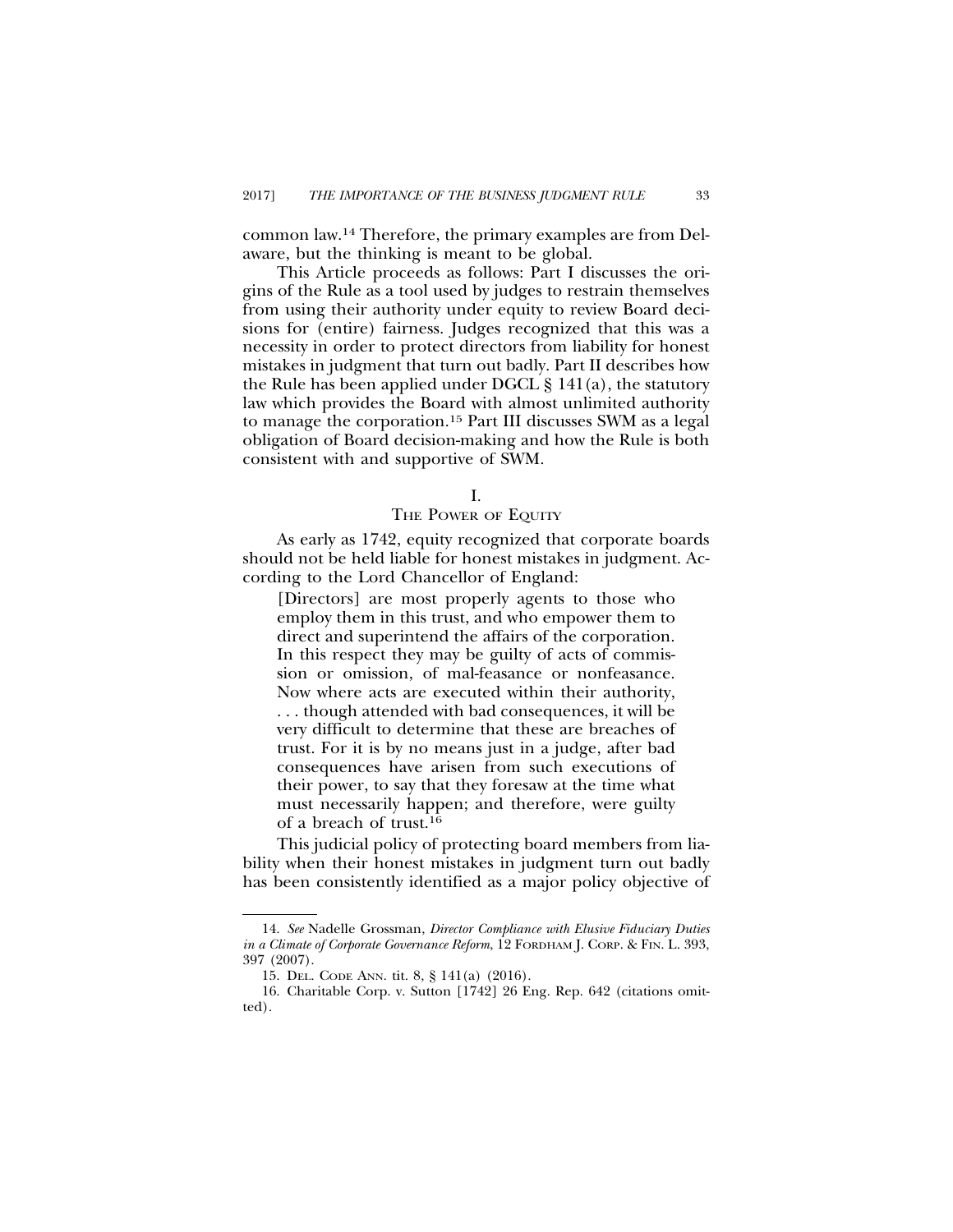the Rule. Fifty years ago, Henry Manne stated that the Rule "preclude[s] the courts from any consideration of honest if inept business decisions, and that seems to be the purpose of the Rule."17 More recently, courts and commentators have become aware that protecting directors from such liability also

Ultimately, the discretion granted directors and managers allows them to maximize shareholder value in the long term by taking risks without the debilitating fear that they will be held personally liable if the company experiences losses. This doctrine also means, however, that when the company suffers losses, shareholders may not be able to hold the directors personally liable.18

allows for optimal risk-taking in corporate decision-making:

Protecting board members from liability when their honest mistakes in judgment turn out badly is not the Rule, as it is commonly mistaken to be.19 Instead, it is a policy driver cited by courts in justifying the *use* of the Rule versus the alternative of an automatic (entire) fairness review. This will become clear when *Bodell II* is discussed, but first the discussion needs to focus on *Bodell I.*<sup>20</sup>

## A. *Bodell I*

In *Bodell I*, the plaintiffs alleged that the Board violated its fiduciary duties by initiating a plan to sell no-par value stock for below its fair sales value.<sup>21</sup> In response, the Chancery had granted a temporary restraining order.22 However, the Board itself was not accused of self-dealing or of personally profiting from the sales.23 Moreover, the statute which allowed for the

<sup>17.</sup> Henry G. Manne, *Our Two Corporation Systems: Law and Economics*, 53 VA. L. REV. 259, 271 (1967).

<sup>18.</sup> *In re* Citigroup Inc. S'holder Derivative Litig., 964 A.2d 106, 139 (Del. Ch. 2009).

<sup>19.</sup> Randy J. Holland, *Delaware Directors' Fiduciary Duties: The Focus on Loyalty*, 11 U. PA. J. BUS. L. 675, 680 (citing 1 DENNIS J. BLOCK, NANCY E. BARTON & STEPHEN A. RADIN, THE BUSINESS JUDGMENT RULE: FIDUCIARY DUTIES OF CORPORATE DIRECTORS 9 (5th ed. 1998 & Supp. 2002).

<sup>20.</sup> Bodell v. Gen. Gas & Elec. Corp. (*Bodell I*), 15 Del. Ch. 119, 132 A. 442 (1926), *aff'd*, 15 Del. Ch. 420, 140 A. 264 (1927).

<sup>21.</sup> *See id*. at 122–23, 132 A. at 444.

<sup>22.</sup> *See id.* at 123, 132 A. at 444.

<sup>23.</sup> *See id.*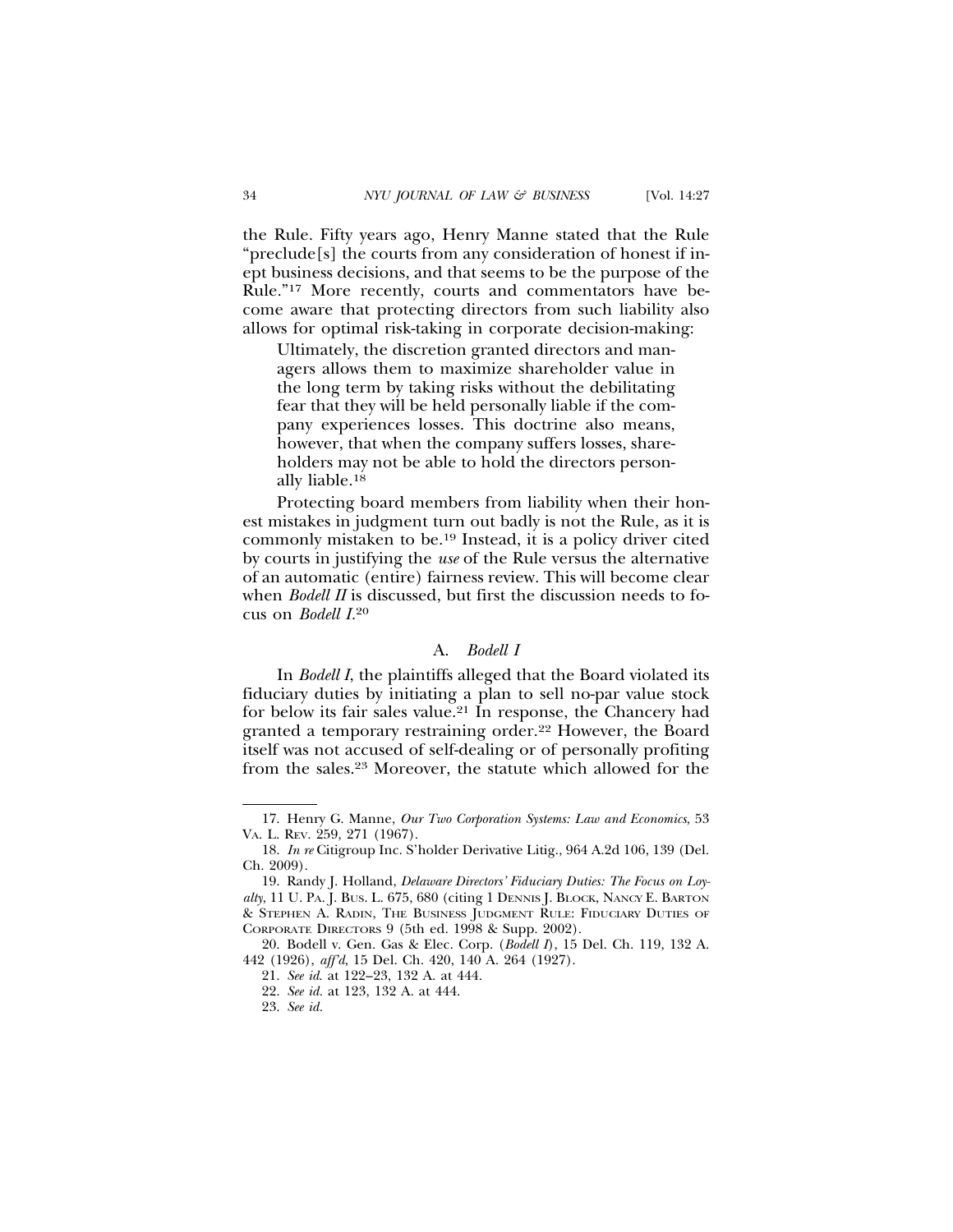issuance of no-par value stock, Section 4a of the DGCL, $^{24}$  provided the Board with unrestrained authority to determine the adequacy of the consideration to be received in exchange for the no-par value stock as long as the Board had authority to do so under the company's certificate of incorporation.25

However, even in the face of this "absolute power," the Chancery had no problem with identifying the countervailing power of equity<sup>26</sup> as authority for reviewing the Board's actions:

So far as the literal language of the section is concerned, the directors may from time to time issue no par stock for any consideration they may see fit, even though the price they fix is far below its actual value . . . . What I am now pointing out is simply this - that the statute does not impose any restraint upon the apparent unbridled power of the directors. Whether equity will, in accordance with the principles which prompt it to restrain an abuse of powers granted in absolute terms, lay its restraining hand upon the directors in case of an abuse of this absolute power, is another question which will be presently considered and answered in the affirmative.27

If this was not clear enough, the Chancery also stated, "But notwithstanding the absolute character of the language in which the power to direct the directors is expressed, it cannot be that a court of equity is powerless in *proper cases* to circumscribe it."28

<sup>24.</sup> A. R. BENSON, GENERAL CORPORATION LAWS OF THE STATE OF DELA-WARE 19 (1921). No-par common stock was approved in 1917 to be followed by no-par value preferred stock in 1925.

<sup>25.</sup> *Id*.

<sup>26.</sup> According to Quillen and Hanrahan, "[t]he secret of Delaware equity rests in two old concepts, both English in origin. First, equity is a moral sense of fairness based on conscience. Second, equity is the recognition that the universal rule cannot always be justly applied to the special case. Equity is the flexible application of broad moral principles (maxims) to fact specific situations for the sake of justice. Delaware has preserved the essence." William T. Quillen & Michael Hanrahan, *A Short History of the Delaware Court of Chancery – 1792–1992*, 18 DEL. J. CORP. L. 819, 821–22 (1993). For an excellent discussion of how equity is applied under corporate law, *see* Lyman Johnson, *Delaware's Non-Waivable Duties*, 91 B.U. L. REV. 701, 709–13 (2011).

<sup>27.</sup> *Bodell I*, 15 Del. Ch. at 128, 132 A. at 446.

<sup>28.</sup> *Id.* at 129, 132 A. at 446 (emphasis added).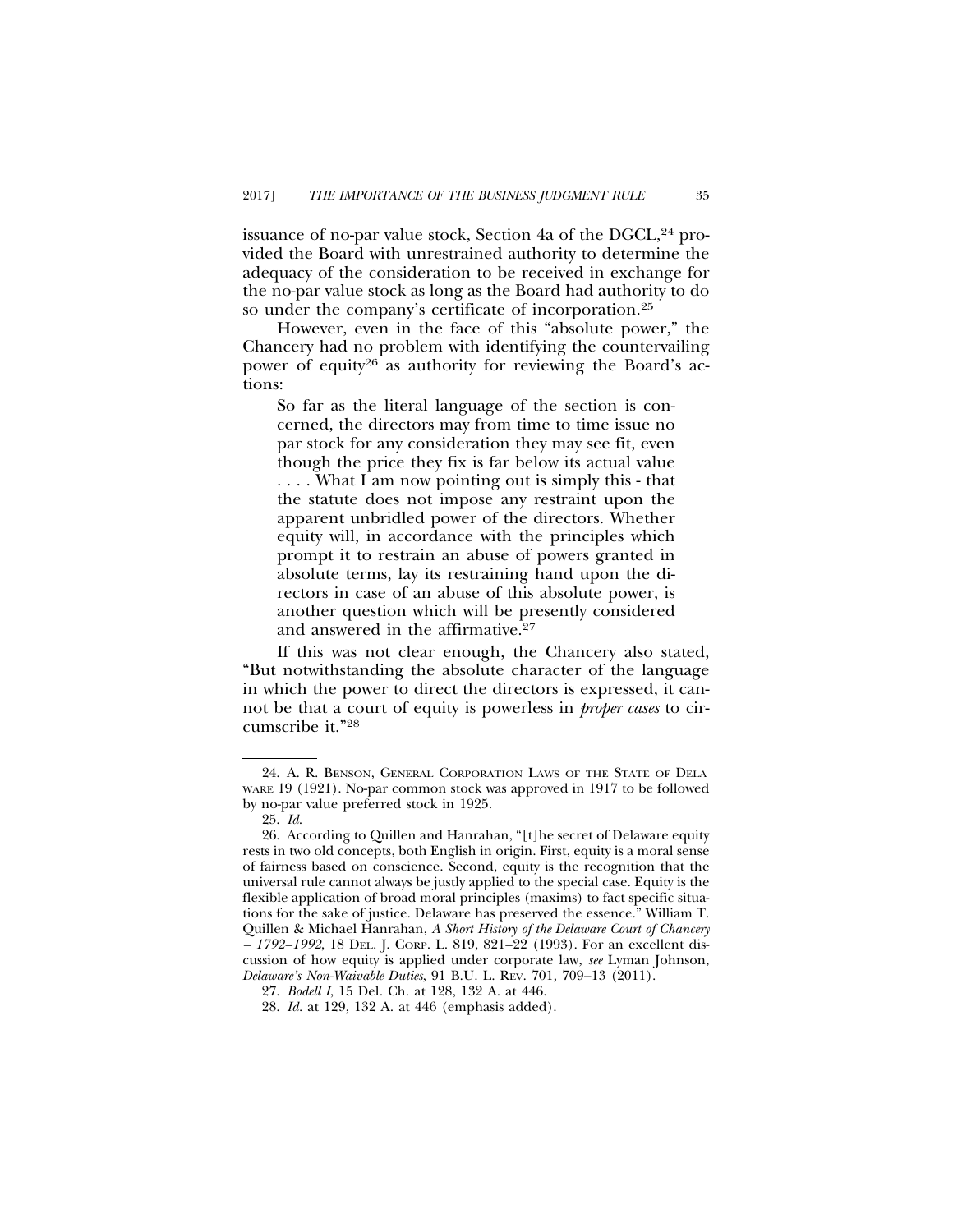As authority for using its equitable powers in the face of statutory law that suggests otherwise, the Chancery noted, "There is no rule better settled in the law of corporations than that directors in their conduct of the corporation stand in the situation of *fiduciaries*. While they are not trustees in the strict sense of the term, yet for convenience they have often been described as such."29

In *Bodell I*, the Chancery begins its legal analysis by noting that when statutory law provides the Board with authority, there "accords to the acts of the directors a *presumption* in favor of their propriety and fairness."30 This presumption is an acknowledgment of Board authority as derived through statutory law.

Nevertheless, in identifying the balance between Board authority and equity where a statute provides the maximum amount of managerial discretion, the Chancery applied a balance that was strongly oriented toward equity, requiring the Board to demonstrate fairness in their decision-making.<sup>31</sup> This was the result of the factual finding that the sale of equity was to occur at a price below fair market value.32

The application of the Chancery's fairness review focused primarily on the substantive nature of the stock sales regarding their overall benefits to stockholders, but also appears to have taken into consideration director conduct and motivations by noting that the Board was not interested in the transaction<sup>33</sup> and by concluding that "[a] complete absence of selfish motive and of personal profit on their part forcefully argues that

<sup>29.</sup> *Id.* (emphasis added). Directors are fiduciaries of both the corporation and stockholders. *See* ROBERT C. CLARK, AGENCY COSTS VERSUS FIDUCIARY DUTIES, IN PRINCIPALS AND AGENTS: THE STRUCTURE OF BUSINESS 56 (John W. Pratt & Richard J. Zeckhauser eds., 1985). This gives the misleading impression that they serve two masters. In Part III, it is described how the Court reconciles this unusual situation by taking the position that the fiduciary duties owed to the corporation are for the benefit of the stockholders. *See infra*, Part III.

<sup>30.</sup> *Bodell I*, 15 Del. Ch. at 129, 132 A. at 446 (emphasis added)*.* This is perhaps the source for the famous presumption language in the current Rule formulation.

<sup>31.</sup> *Id.* at 132, 132 A. at 448.

<sup>32.</sup> *See id.* at 122–23, 132 A. at 444.

<sup>33.</sup> *See id.* at 123, 132 A. at 444.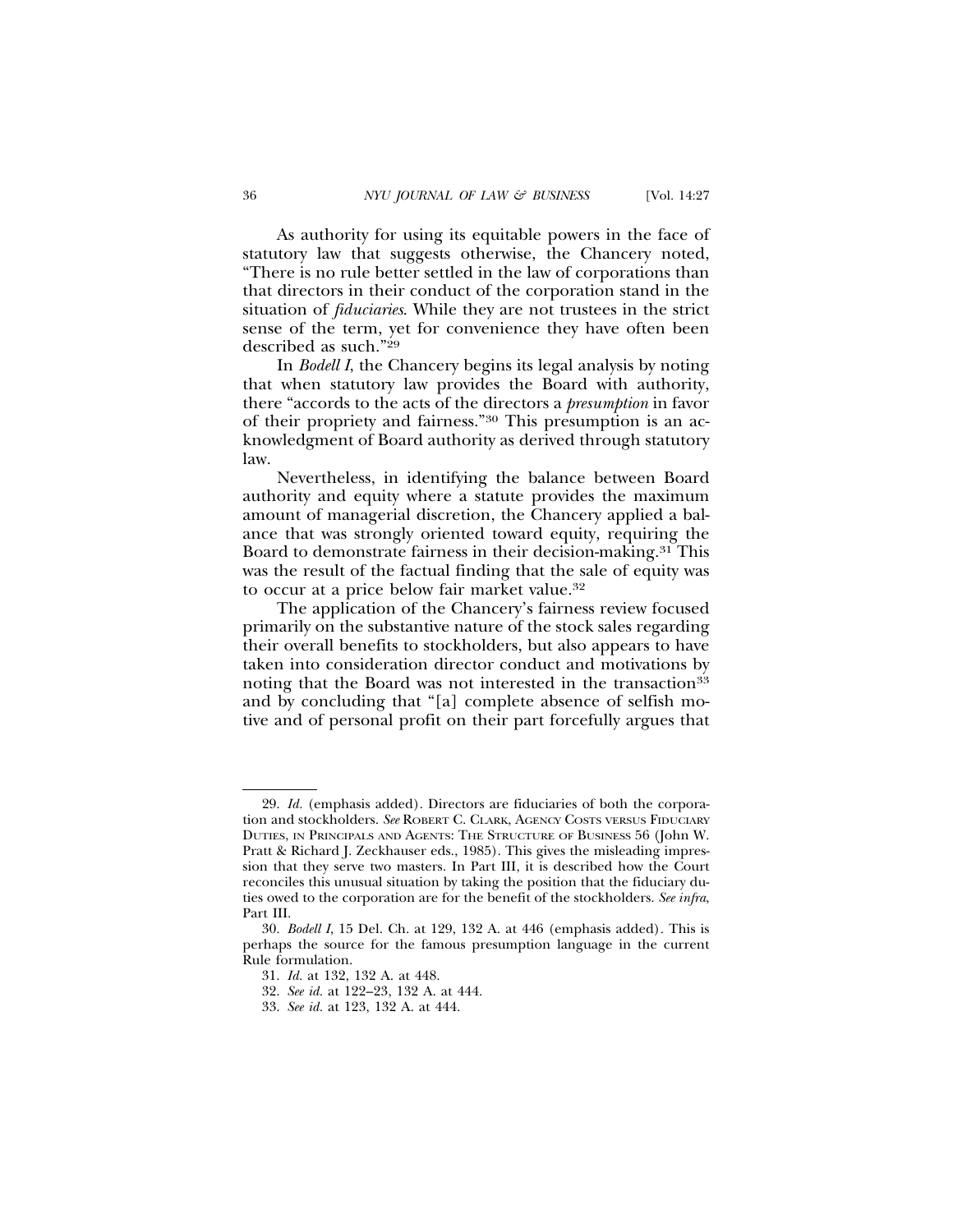judgment was formed in absolute honesty and entire good faith."34

The Chancery found that the shares were not sold below the fair sales value, thus absolving the Board of any liability.35 The Chancery also vacated the outstanding restraining order.36 However, was a fairness review really required? This was the issue taken up by the Court in *Bodell II*.

#### B. *Bodell II*

In *Bodell I*, the Chancery made an emphatic declaration that the power of equity can never be denied, even in the face of a statutory law that provides the Board with absolute authority in a specific area of corporate decision-making and where there is no evidence of director self-interest. This declaration is not in dispute.37 A court of equity always has the right to circumscribe Board authority when the court perceives that a wrong has been committed.38 However, what *Bodell I* did not answer is whether a challenged Board decision would always come under a fairness review, placing the Board in the position of constantly facing significant potential liability for honest mistakes in judgment that turn out badly. Does equity require this? If not, what kind of decision-making tool or filter would the court use to make the determination that a fairness

38. *Bodell I*, 15 Del. Ch. at 129, 132 A. at 446; *see also* Lofland v. Cahall, 118 A. 1, 3 (Del. 1922) ("Directors of a corporation are trustees for the stockholders, and their acts are governed by the Rules applicable to such a relation, which exact of them the utmost good faith and fair dealing, especially where their individual interests are concerned."); Adams v. Clearance Corp., 121 A. 2d 302, 306 (Del. 1956) ("When the directors, or the majority stockholders, exercise a power that the general corporation law confers upon them, it is competent for anyone who conceives himself aggrieved thereby to invoke the processes of a court of equity for protection against its oppressive exercise. Notwithstanding therefore the absolute terms in which the power of the directors is expressed, equity will afford protection against its wrongful use." (citations and quotes omitted)); Schnell v. Chris-Craft Indus., Inc., 285 A.2d 437, 439 (Del. 1971) ("[I]nequitable action does not become permissible simply because it is legally possible.").

<sup>34.</sup> *Id.* at 135, 132 A. at 449.

<sup>35.</sup> *Id.* at 134–37, 132 A. at 449–50.

<sup>36.</sup> *Id.* at 139, 132 A. at 451.

<sup>37.</sup> Sample v. Morgan, 914 A.2d 647, 675 n.54 (Del Ch. 2007) ("That the operation of Delaware corporate law depends importantly on the subjection of action in conformity with legal rules to equitable principles has long been understood.").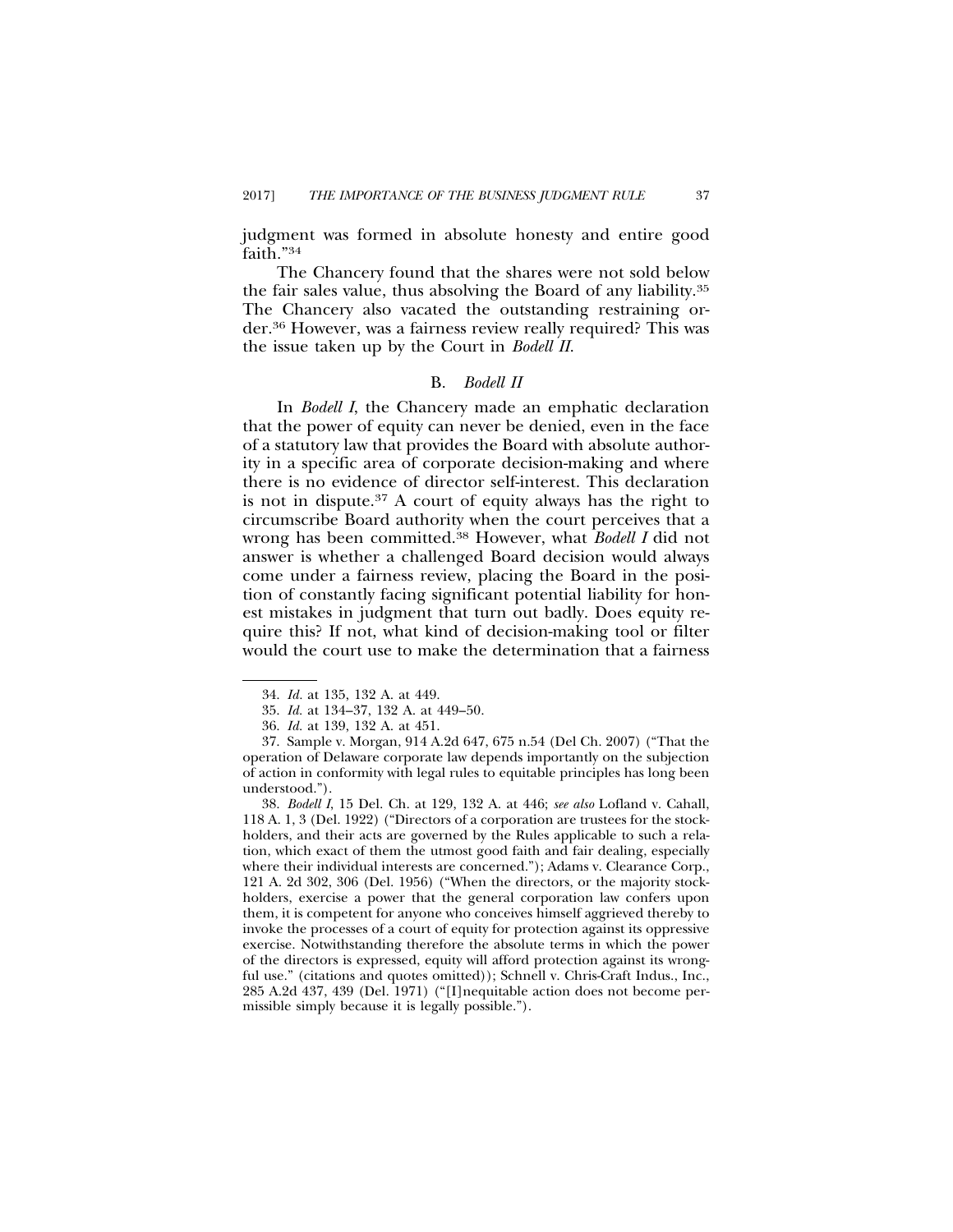review was or was not required? That tool turns out to be the Rule, the standard of judicial review that the Delaware Supreme Court used in *Bodell II* to affirm the Chancery's decision.<sup>39</sup>

In *Bodell II*, the Court was not reticent in taking issue with both the Chancery's apparent lack of respect for the managerial discretion provided by statutory law and its fairness standard of review. According to the Court, "the broad and general language of the statute, embodied in the Certificate of Incorporation, should be liberally construed in favor of the directors."40 Continuing with this line of thinking, the Court also said:

The Legislature, in enacting the statute, meant to clothe the directors of a corporation with exceptionally large powers in the sale of its no par value stock. If in the particular case there is nothing to show that the directors did not exercise their discretion for what they believed to be the best interest of the corporation, certainly an honest mistake of business judgment should not be reviewable by the Court.<sup>41</sup>

This is a direct repudiation of the approach applied by the Chancery and perhaps the first case that explained why fairness cannot be part of the Rule formulation. It makes clear that protecting director decision-making when it only involves honest mistakes of business judgment (most critical when director liability is involved) cannot coexist with a fairness standard of review. A fairness review is only concerned with an objective analysis into whether the results were fair to the plaintiffs; it does not take into consideration whether the decision was an honest mistake of business judgment. Either fairness or the policy of protecting honest mistakes of business judgment can be a component of the Rule, but not both. They are mutually exclusive. The Delaware Supreme Court chose the latter in formulating its Rule, an approach which still stands today:

<sup>39.</sup> This was perhaps the first case where the Delaware courts applied the Rule under the DGCL, a statutory set of laws created in 1899 to allow for general incorporation. *See* 21 Del. Laws 273 (1899).

<sup>40.</sup> Bodell v. Gen. Gas & Elec. Corp. (*Bodell II*), 15 Del. Ch. 420, 426, 140 A. 264, 267 (Del. 1927).

<sup>41.</sup> *Id.*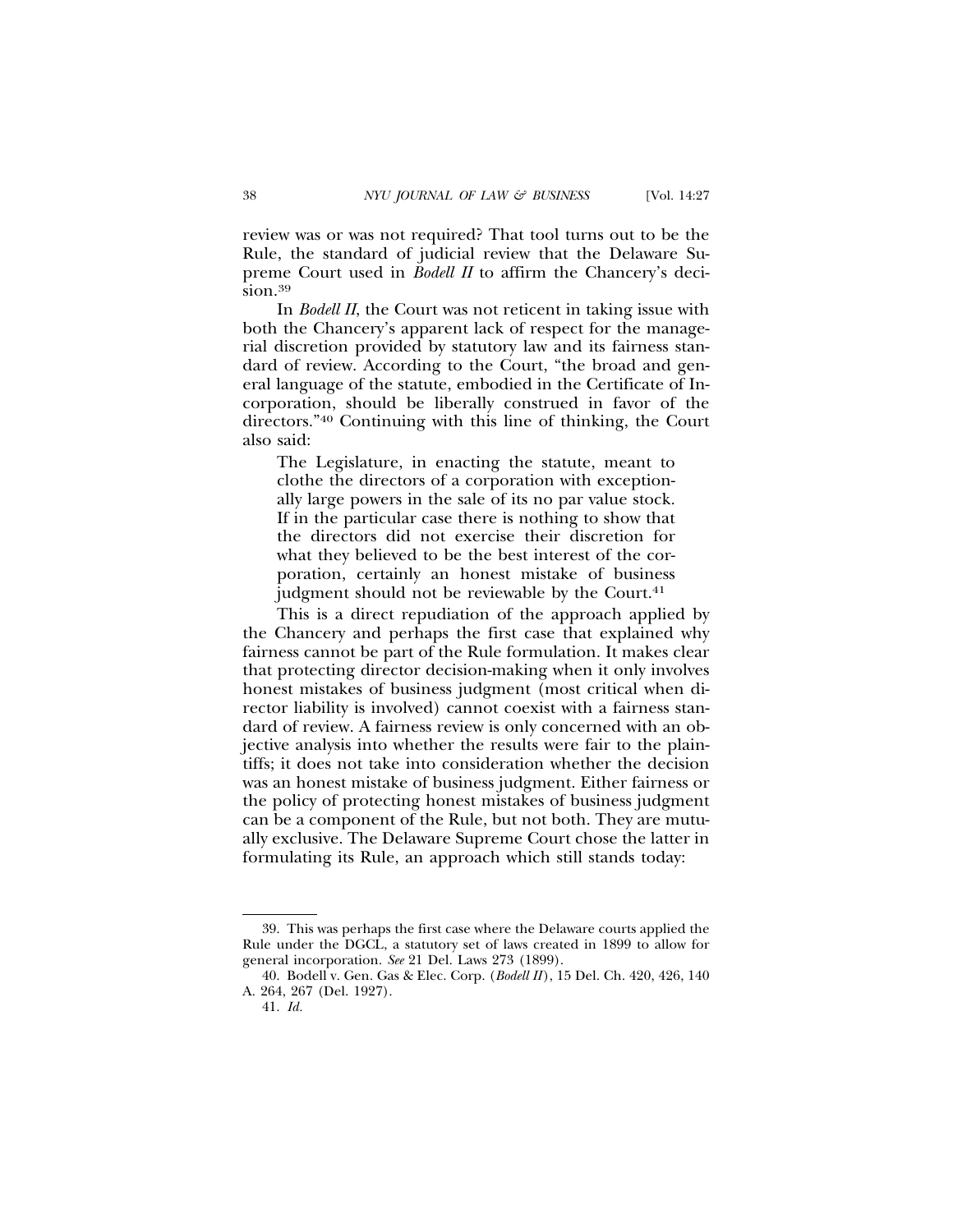It may be impossible to lay down a general rule on this subject, but we think the discretion of a board of directors in the sale of its no par value stock should not be interfered with, except for fraud, actual or constructive, such as improper motive or personal gain or arbitrary action or conscious disregard of the interests of the corporation and the rights of its stockholders.42

By using the language, "discretion of a board of directors" this Rule formulation acknowledges the managerial authority of the Board as provided by statutory corporate law.43 Most importantly, however, the formulation reduces the demands of equity by requiring only the absence of certain types of improper Board conduct, namely actual or constructive fraud, in order to allow the decision to stand. Moreover, in formulating its Rule without the inclusion of fairness as a substantive component, the Court established a critical precedent under Section 4a of the old DGCL (currently DGCL § 15244) that has been since applied to DGCL  $\S 141(a).45$  This precedent holds that there are significant limits to the reach of equity at least where statutory law grants the board seemingly absolute authority to make corporate decisions.

In affirming the Chancery Court's decision, the Court found no evidence that the Board was not acting in the best interest of the corporation and the fact that the Board was not interested in the transaction served as significant evidence of this.46 The Court concurred with the lower court and found that the directors had utilized their best judgment and acted in good faith.47 Therefore, the fairness review as required by *Bodell I* was not required.

#### C. *Fairness (Entire Fairness) as a Standard of Review*

Before moving to a discussion of the Rule under DGCL § 141(a), it is important to understand what is meant by a fair-

<sup>42.</sup> *Id.*

<sup>43.</sup> DEL. CODE ANN. tit. 8, § 141(a) (2016).

<sup>44.</sup> DEL. CODE ANN. tit. 8, § 152 (2015).

<sup>45.</sup> DEL. CODE ANN. tit. 8, § 141(a) (2016).

<sup>46.</sup> *Bodell II*, 15 Del. Ch. 420, 426, 140 A. 264, 267 (the directors were not going to financially benefit from the transaction).

<sup>47.</sup> *Id.* at 268.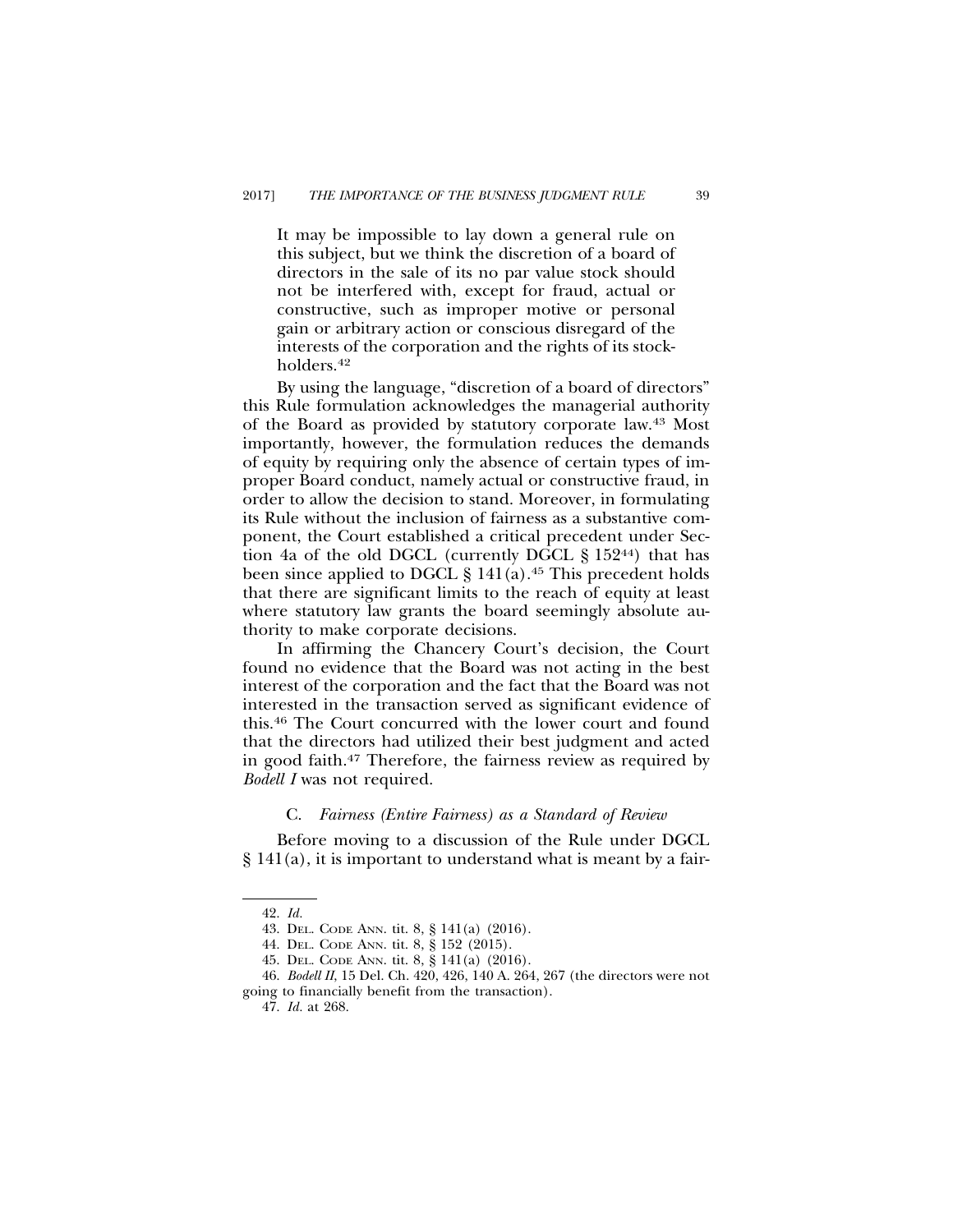ness review. *Bodell I* required a rigorous review of the stock sales, focusing on both the substantive and procedural nature of the sales and on the conduct and motivations of the directors. Such a fairness review would have created a heavy burden on a Board if it were conjured up every time an honest mistake in judgment turned out badly. This is essentially why the Court in *Bodell II* found it inappropriate to use such a review unless its Rule had been overcome.

The fairness review found in *Bodell I* is the forerunner of the review currently used by Delaware courts when the Rule is overcome (now called "entire fairness).48 Entire fairness is a court's most onerous standard of review<sup>49</sup> and the one that a Board would most like to avoid, thus encouraging a Board to conduct its decision-making process within the confines of the Rule. However, while starting afresh under entire fairness does put a heavy burden on a Board, it "is not an implication of liability."50 Entire fairness requires a review of the result for "substantive fairness," with the burden of proof on the defendants.51 According to Ezra (a.k.a. Lawrence) Mitchell, an "[entire] fairness [review] contemplates a range of values and fiduciary conduct that properly is analyzed within the totality of a transaction's circumstances."52 When this standard of review applies, courts must "consider carefully how the board of directors discharged all of its fiduciary duties with regard to each aspect of the non-bifurcated components of entire fairness: fair dealing and fair price."53 Moreover, "[n]ot even an honest

<sup>48.</sup> Cinerama, Inc. v. Technicolor, Inc., 663 A. 2d 1156, 1162 (Del. 1995) ("If the [R]ule is rebutted, the burden shifts to the defendant directors, the proponents of the challenged transaction, to prove to the trier of fact the 'entire fairness' of the transaction to the shareholder plaintiff."); *see also*, Solomon v. Armstrong, 747 A.2d 1098, 1112 (Del. Ch. 1999) ("[T]he board's decision is reviewed through the lens of entire fairness, pursuant to which the directors lose the presumption of good business judgment, and where the Court more closely focuses on the details of the transaction and decision-making process in an effort to assess the fairness of the transaction's substantive terms.").

<sup>49.</sup> Reis v. Hazelett Strip-Casting Corp., 28 A.3d 442, 459 (Del. Ch. 2011).

<sup>50.</sup> Emerald Partners v. Berlin, 787 A.2d 85, 93 (Del. 2001).

<sup>51.</sup> *Solomon*, 747 A.2d at 1112.

<sup>52.</sup> Lawrence E. Mitchell, *Fairness and Trust in Corporate* Law, 43 DUKE L. J. 425, 427 (1993).

<sup>53.</sup> *Emerald Partners*, 787 A.2d at 97.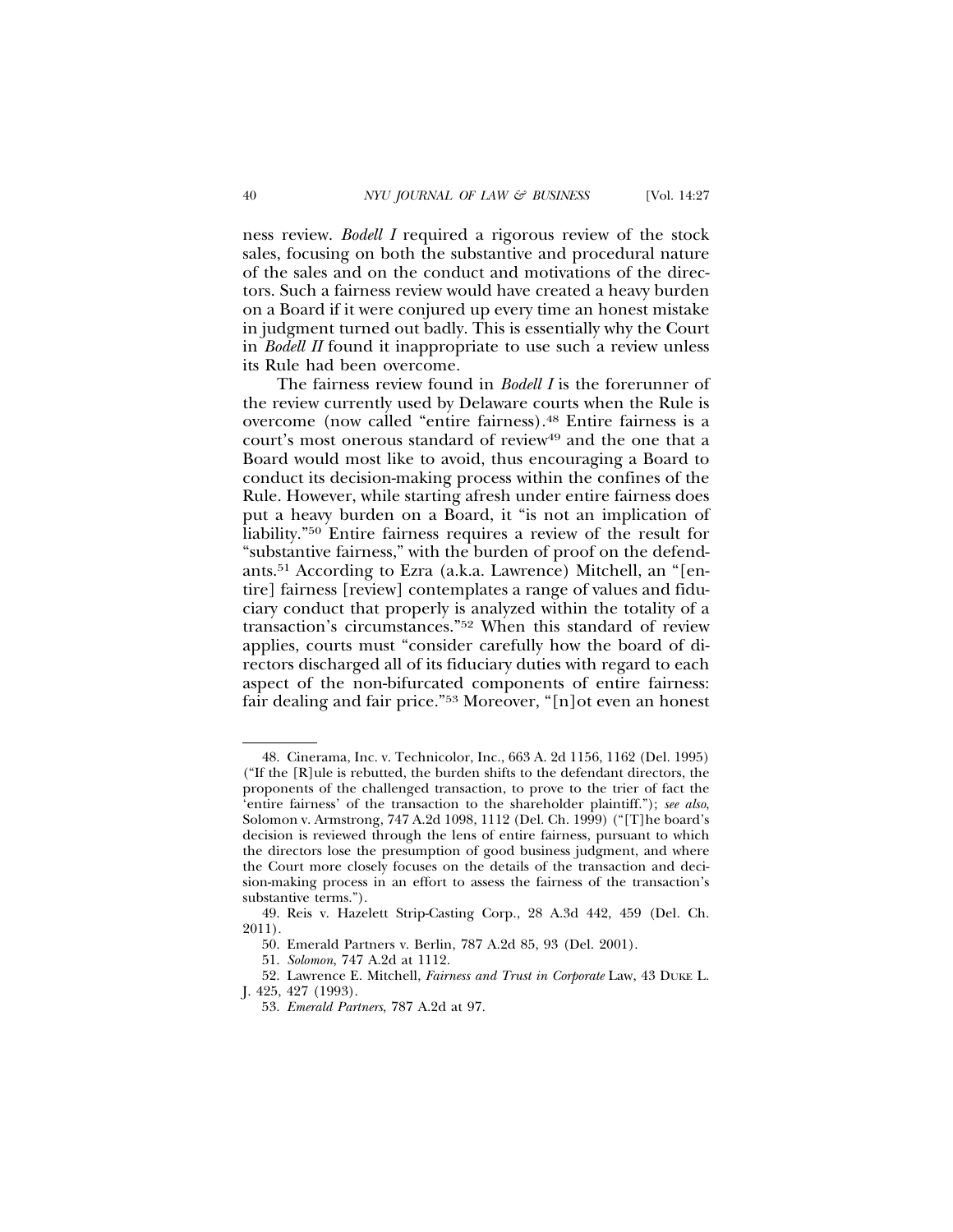belief that the transaction was entirely fair will be sufficient to establish entire fairness. Rather, the transaction itself must be *objectively* fair, independent of the board's beliefs."54

Fair *dealing* "embraces questions of when the transaction was timed, how it was initiated, structured, *negotiated*, disclosed to the directors, and how the approvals of the directors and the stockholders were obtained."55 In addition, "[p]art of fair dealing is the obvious duty of candor . . . . Moreover, one possessing superior knowledge may not mislead any stockholder by use of corporate information to which the latter is not privy."56 Fair *price* "relates to the economic and financial considerations of the proposed [transaction], including all relevant factors: assets, market value, earnings, future prospects, and any other elements that affect the intrinsic or inherent value of a company's stock."57

While in theory the review for entire fairness is a non-bifurcated process, in practice courts have great discretion in focusing more on one component than the other.58 For example, "at least in *non-fraudulen*t transactions, price may be the preponderant consideration. That is, although evidence of fair dealing may help demonstrate the fairness of the price obtained, what ultimately matters most is that the price was a fair one."59 In the uncommon fact pattern where a stock price, sale price of real estate, or level of compensation, etc. is not at is-

57. *Id.*; *see also Encite LLC v. Soni*, No. 2476-VCG, 2011 Del. Ch. LEXIS 177 at \*75 (Del. Ch. 2011). Memorandum opinion.

58. Valeant Pharm. Int'l v. Jerney, 921 A. 2d 732 (Del. Ch. 2007) (focusing on fair dealing in a Board decision to pay large cash bonuses to themselves and to certain non-Board employees). In the cash bonus context of *Valeant*, even if the "board used an unfair process to authorize the bonuses" it "does not end the court's inquiry because it is *possible* that the pricing terms were so fair as to render the transaction entirely fair. Nevertheless, where the pricing terms of a transaction that is the product of an unfair process cannot be justified by reference to reliable markets or by comparison to substantial and dependable precedent transactions, the burden of persuading the court of the fairness of the terms will be exceptionally difficult." *Id.* at 748 (emphasis added).

59. Weinberger v. UOP, Inc., 457 A.2d 701 (Del. 1983); *see also Encite*, 2011 Del. Ch. LEXIS 177 at \*24.

<sup>54.</sup> Gesoff v. IIC Indus., Inc., 902 A.2d 1130, 1145 (Del. Ch. 2006) (emphasis added).

<sup>55.</sup> Weinberger v. UOP, Inc., 457 A.2d 701, 711 (Del. 1983) (emphasis added).

<sup>56.</sup> *Id.*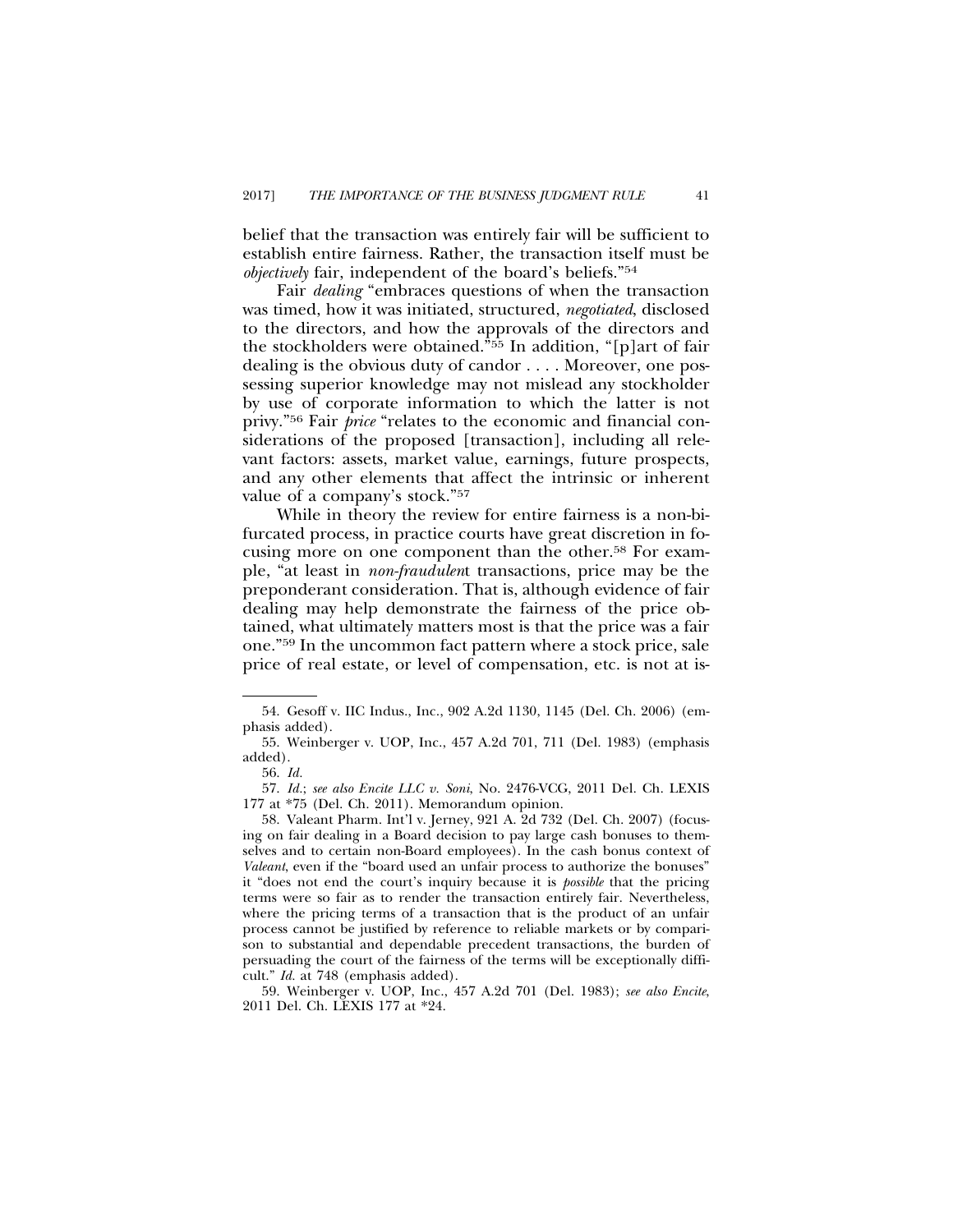sue (e.g., where the Board of a non-statutory, closely-held corporation provided themselves with advantageous ways to liquidate their illiquid company stock holdings through company repurchases without providing such means for non-employee stockholders<sup>60</sup>), only fair dealing may apply.<sup>61</sup>

The heavy burden found in both the fairness review applied in *Bodell I* and the entire fairness review, at least in terms of the volume and duration of litigation, requires some way to avoid an automatic fairness review of Board decisions that turn out badly for shareholders. This makes the Rule a necessity.

## D. *Summary*

*Bodell I* stands for the raw power of equity and how it can potentially trump statutory law, even where statutory law provides the Board with unlimited decision-making authority. According to the court, this was true even though the court acknowledged that there "accords to the acts of the directors a *presumption* in favor of their propriety and fairness."62 *Bodell II* stands for the need to truly respect statutory authority, requiring the courts to restrain the power of equity in the face of this authority. This required restraint provides the foundation for understanding the essence of the Rule.

*Bodell II*'s Rule formulation guides a court in how it should apply this restraint in its review of a Board decision. It first brings to the fore the requirement that a court must respect managerial discretion. This means that fairness cannot be the first stop in a court's review. Instead, a gentler approach must be taken, an approach that involves fiduciary duties, not fairness. There is no room in the Rule formulation for fairness; fairness and fiduciary duties must be mutually exclusive. A fairness review is not allowed unless a fiduciary duty has been breached or there is some taint surrounding the decision such as director' interestedness. This is the fundamental essence of the Rule and if there is one thing that law students must understand about the Rule, this is it.

<sup>60.</sup> Nixon v. Blackwell, 626 A. 2d 1366 (Del 1993).

<sup>61.</sup> *Id.* at 1376.

<sup>62.</sup> Bodell v. Gen. Gas & Elec. Corp. (*Bodell I*), 15 Del. Ch. 119, 129, 132 A. 442, 446 (1926).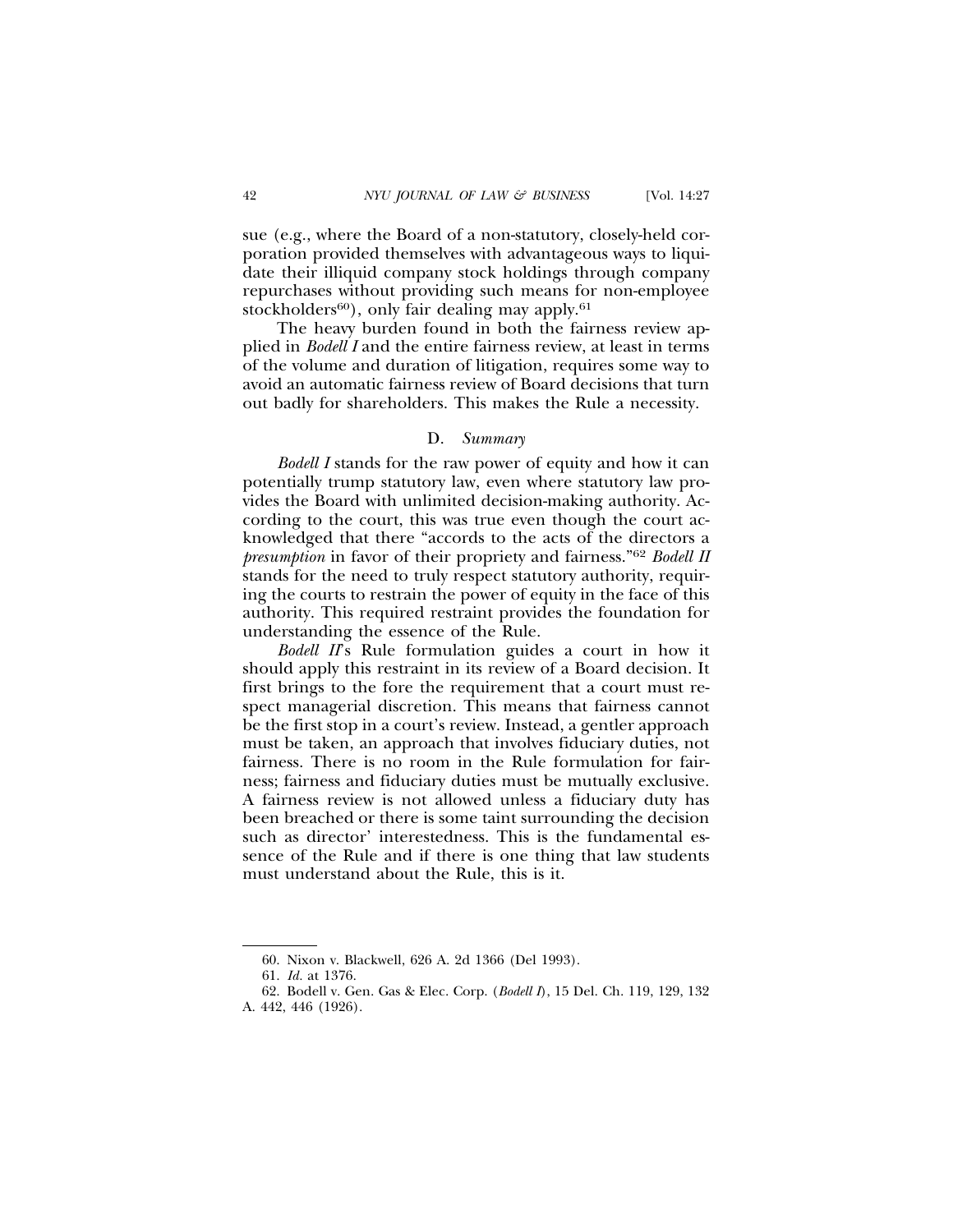## THE BUSINESS JUDGMENT RULE AND  $\S 141(a)$

The significance of the Rule peaks when the Rule is applied under the critically important statutory corporate law that provides the Board with authority to manage the corporation. In Delaware, this law is DGCL § 141(a), which states, "The business and affairs of every corporation organized under this chapter shall be managed by or under the direction of a board of directors, except as may be otherwise provided in this chapter or in its certificate of incorporation."63

On its face, this statutory law can be interpreted as providing the Board with unlimited managerial authority, similar to the authority provided by DGCL Section 4a (as discussed in *Bodell I and II*). Unlike Section 4a and its successor DGCL § 152,64 DGCL 141(a) is an opt-out or "default" rule, not an opt-in rule. As a default rule, the delegation of unlimited authority to the Board is not expected to be substantively altered through a charter amendment. In practice, this has certainly been the case, especially in the context of public companies.

Most importantly, both are examples of the private ordering or enabling approach found in statutory corporate law. According to the Court in *Williams v Geier*, "At its core, the Delaware General Corporation Law is a broad enabling act which leaves latitude for substantial *private ordering*, provided the statutory parameters and judicially imposed principles of fiduciary duty are honored."65 Private ordering of authority is considered efficient because it allows for the implementation of market-driven corporate governance arrangements.<sup>66</sup> That is, "ob-

<sup>63.</sup> DEL. CODE ANN. tit. 8, § 141(a) (2016).

<sup>64.</sup> DEL. CODE ANN. tit. 8, § 152 (2015).

<sup>65.</sup> Williams v. Geier, 671 A.2d 1368, 1381 (1996).

<sup>66.</sup> According to Professor Jonathan Macey:

<sup>[</sup>B]ecause informal norms generate outcomes that are generally welfare-enhancing, while law *at best* generates outcomes that are mixed (and tend strongly towards the welfare-reducing), informal norms should come with a strong presumption of legitimacy. Formal legal rules are likely to be inefficient at best and amorally redistributive at worst. Thus, under a wide range of circumstances, such as when society is interested in maximizing utilitarian considerations, and when society is interested in resolving standard legal disputes within groups, lawmakers are unlikely to improve upon the customary rules the group develops through voluntary, private interaction.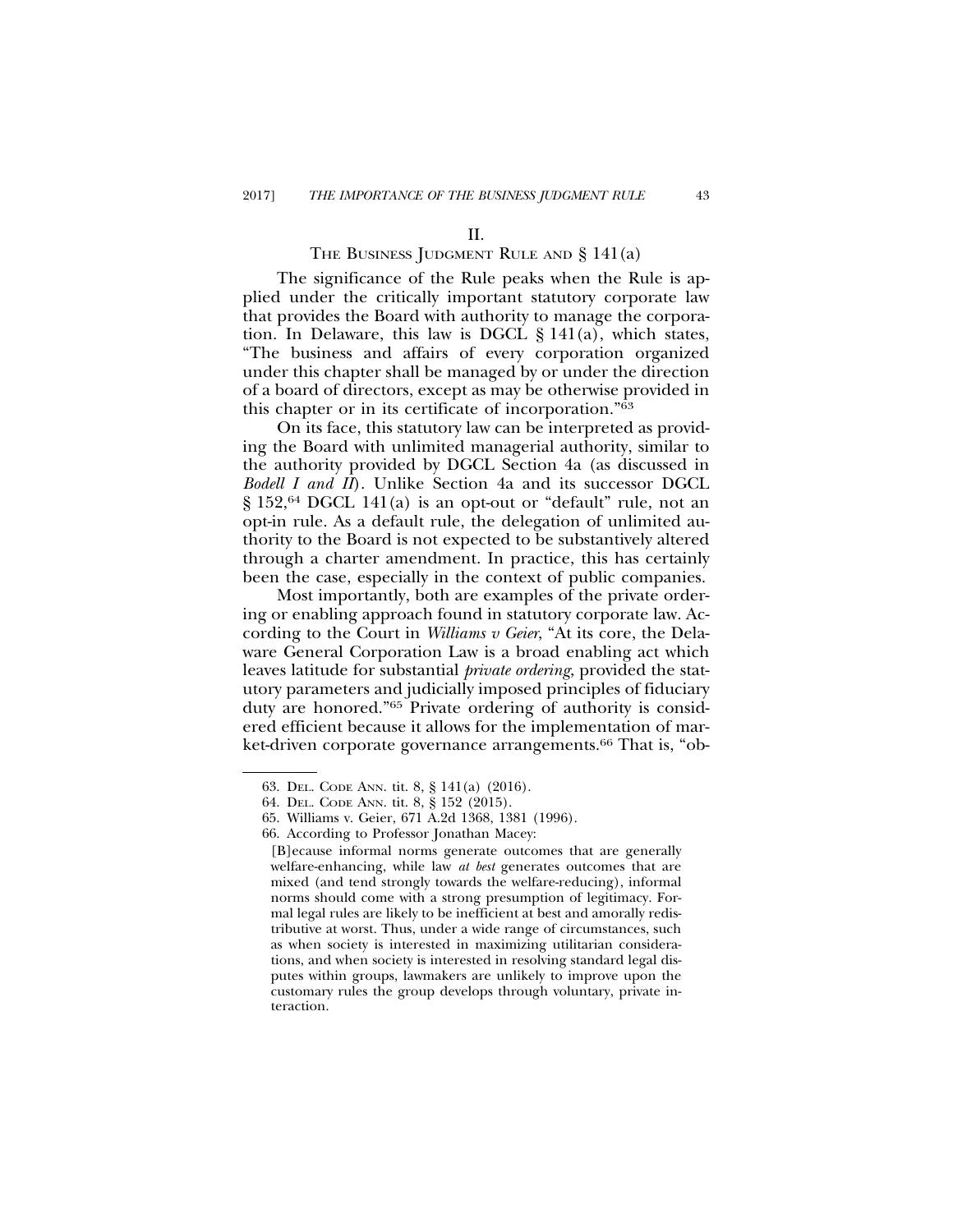served governance choices are the result of value-maximizing contracts between stockholders and management."67 Courts understand that this private ordering has been agreed to under the sanction of statutory corporate law and will feel compelled to respect the wishes of those parties to have the Board manage the company with minimal interference, including interference from the courts.68 Such respect is not speculative. For example, when a corporation amends its charter to provide for an exculpation clause to protect directors from duty of care liability as allowed under the authority granted by DGCL §  $102(b)(7)$ ,<sup>69</sup> courts have shown great deference for the authority provided by this type of amendment.70 In essence, the Board and stockholders have agreed to contract away the Board's fiduciary duty of care. Thus, private ordering provides another policy rationale for why the courts should restrain themselves when applying equitable principles to Board decision-making, adding weight to the lever on the side where statutory law rests and away from equity under the Rule.

Why stockholders permit the Board unrestrained authority under both DGCL § 152 and DGCL § 141(a) is based on the recognition that the Board, with superior information, including confidential information, is in the best position to make the most important corporate decisions. The parties to the corporate contract recognize that a centralized, hierarchi-

Jonathan R. Macey, *Public and Private Ordering and the Production of Legitimate and Illegitimate Legal Rules*, 82 CORNELL L. REV. 1123, 1140–41 (1997).

<sup>67.</sup> David F. Larcker et al., *The Market Reaction to Corporate Governance Regulation*, 101 J. FIN. ECON. 431, 431 (2011).

<sup>68.</sup> Bernard S. Sharfman, *The Tension Between Hedge Fund Activism and Corporate Law*, 12 J. L. ECON. & POLICY 251, 253 (2016).

<sup>69.</sup> DEL. CODE ANN. tit. 8, § 102(b)(7) (2015). Section 102(b)(7) bars any claim for money damages against the director defendants based solely on the board's alleged breach of its duty of care.

<sup>70.</sup> Malpiede v. Townson, 780 A.2d 1075 (Del. 2001). Delaware courts have also demonstrated respect for the statutory right of corporations, by either a charter amendment or simply a Board resolution, to contract out of the fiduciary duty of loyalty when applying the corporate opportunities doctrine. *See* DEL. CODE ANN. tit. 8, § 122(17) (2000); Gabriel V. Rauterberg & Eric L. Talley, *Contracting Out of the Fiduciary Duty of Loyalty: An Empirical Analysis of Corporate Opportunity Waivers*, COLUM. L. REV. (forthcoming 2017). However, as Lyman Johnson has pointed out, an exculpation clause does not eliminate the duty of care, only the consequences of its breach when the financial liability of the Board is the focus. *See* Johnson, *supra* note 26, at 705.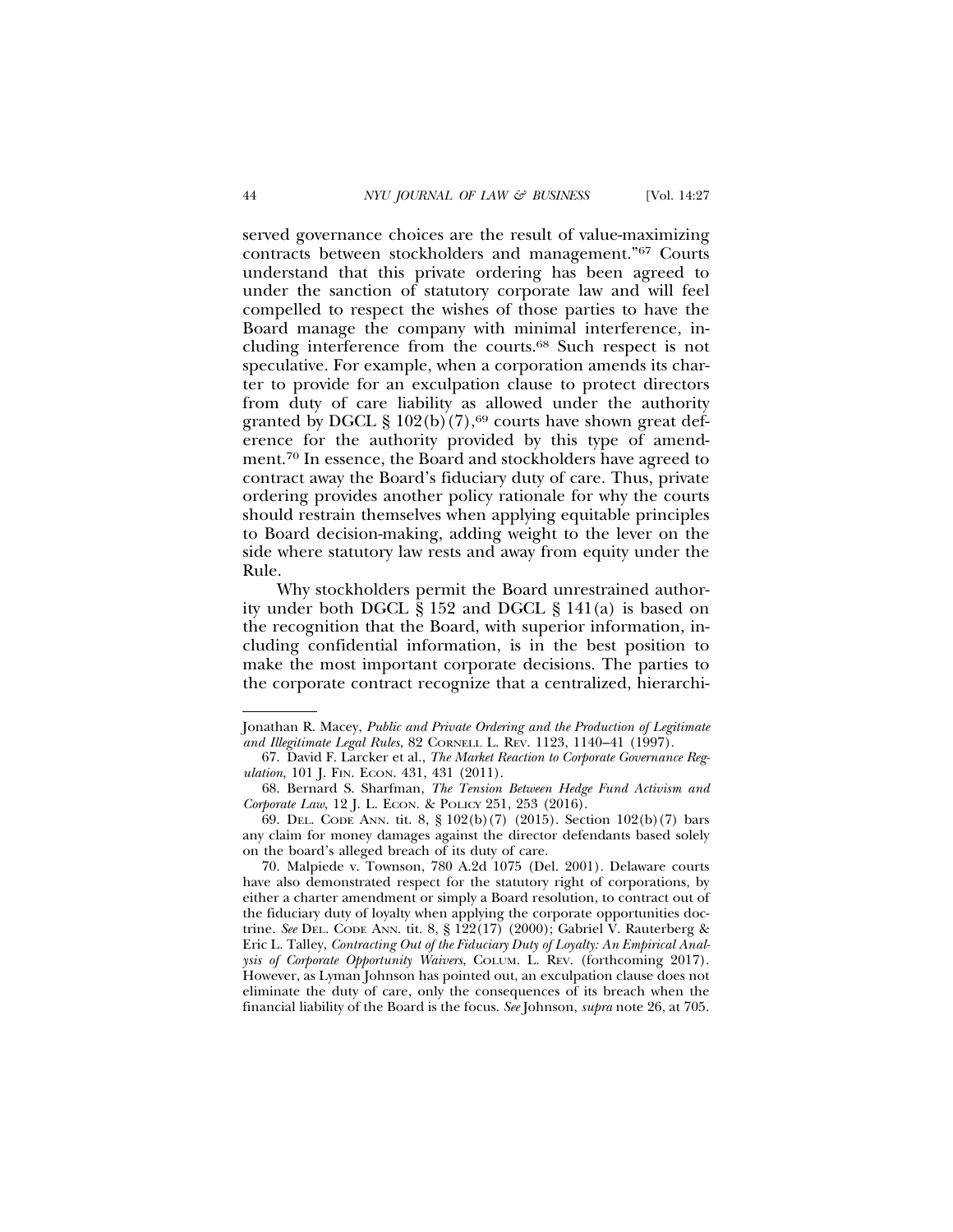cal authority is necessary for the successful management of a corporation, especially as it grows to any significant size.71

Such deference to Board authority is shared by the courts in its application of the Rule. The Delaware Supreme Court has described the Rule as "an acknowledgment of the managerial prerogatives of Delaware directors under Section 141(a),"72 a point which, if seriously taken, will help make sure the balance does not tip too far towards equity:

The "business judgment" rule is a judicial creation that presumes propriety, under certain circumstances, in a board's decision. Viewed defensively, it does not create authority. In this sense the "business judgment" rule is not relevant in corporate decisionmaking until after a decision is made. It is generally used as a defense to an attack on the decision's soundness. The board's managerial decision-making power, however, comes from § 141(a). The judicial creation and legislative grant are related because the "business judgment" rule evolved to give recognition and deference to directors' business expertise when exercising their managerial power under  $\S 141(a)$ .<sup>73</sup>

<sup>71.</sup> ROBERT CHARLES CLARK, CORPORATE LAW 801–16 (1986) (arguing that "facilitation of cooperation" allows for efficiently completing large tasks). According to Kenneth Arrow, information scattered over a large organization must be both filtered and transmitted to a centralized authority in order for a large organization to make informed decisions and minimize error in decision-making. KENNETH J. ARROW, THE LIMITS OF ORGANIZATION 68–70 (1974). Arman Alchian and Harold Demsetz argued that a centralized authority was necessary to eliminate the problems associated with having a large number of stockholders:

If every stock owner participated in each decision in a corporation, not only would large bureaucratic costs be incurred, but many would shirk the task of becoming well informed on the issue to be decided, since the losses associated with unexpectedly bad decisions will be borne in large part by the many other corporate stockholders. More effective control of corporate activity is achieved for most purposes by transferring decision authority to a smaller group, whose main function is to negotiate with and manage (renegotiate with) the other inputs of the team.

Armen A. Alchian & Harold Demsetz, *Production, Information Costs, and Economic Organization*, 62 AM. ECON. REV. 777, 788 (1972).

<sup>72.</sup> Aronson v. Lewis, 473 A.2d 805, 812 (Del. 1984) (citing Zapata Corp. v. Maldonado, 430 A.2d 779, 782 (Del. 1981)).

<sup>73.</sup> Zapata Corp. v. Maldonado, 430 A.2d 779, 782 (Del. 1981).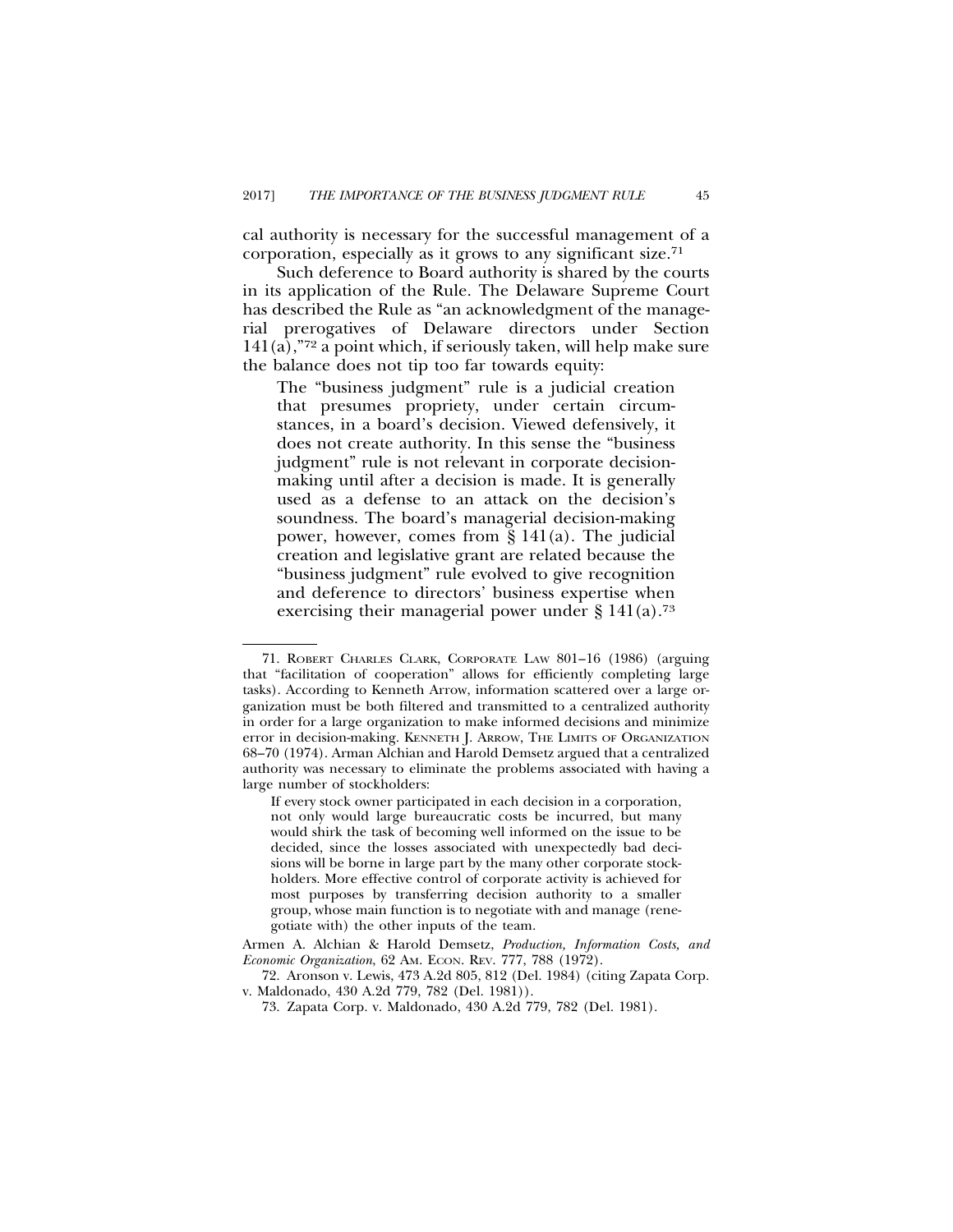Unlike the defensive nature of the policy rationale utilized in *Bodell II* (i.e., directors should not be blamed for honest mistakes of business judgment), this policy rationale focuses on how corporate decision-making is enhanced because of a Board's business expertise.74 Embellishing this important point, the Court has also stated that "the core rationale of the Rule is that judges are poorly positioned to evaluate the wisdom of business decisions and there is little utility to having them second-guess the determination of impartial decisionmakers with more information (in the case of directors) . . . ."75

Judges need to respect Board decision-making for the simple reason that they are inferior to the Board in terms of determining what is the best corporate decision and therefore should not take on the role of reviewing the substantive decisions of the Board, including determining the "appropriate degrees of business risk."76 Judges recognize that they lack information, decision-making skills, expertise, and vested interest (i.e., stake in the company) relative to corporate management.77 As stated by the Michigan Supreme Court in the famous case of *Dodge v. Ford Motor Co.*, 78 "[J]udges are not business experts."79 Therefore, as long as the courts do not find a breach in a Board's fiduciary duties, they typically do not want to get involved in any type of substantive review of a Board decision.80

In part, the humility expressed by courts with respect to their own decision-making abilities is reflective of their understanding that making a business decision can be the result of a long and complicated thought process requiring expertise that courts do not have. The following statement, in the context of a Board trying to make a wealth maximizing decision on behalf of stockholders, makes that point:

<sup>74.</sup> *Id.*

<sup>75.</sup> Corwin v. KKR Financial Holdings LLC, 125 A.3d 304, 313–14 (Del. 2015).

<sup>76.</sup> Brehm v. Eisner, 746 A.2d 244, 263 (Del. 2000) (quoting Lewis v. Vogelstein, 699 A. 2d 327, 336 (Del Ch. 1997)).

<sup>77.</sup> Bernard S. Sharfman, *Shareholder Wealth Maximization and Its Implementation Under Corporate Law*, 66 FLA. L. REV. 389, 406–09 (2014).

<sup>78.</sup> Dodge v. Ford Motor Co., 170 N.W. 668, 684 (Mich. 1919).

<sup>79.</sup> *Id.*

<sup>80.</sup> Sharfman, *supra* note 77, at 409–11.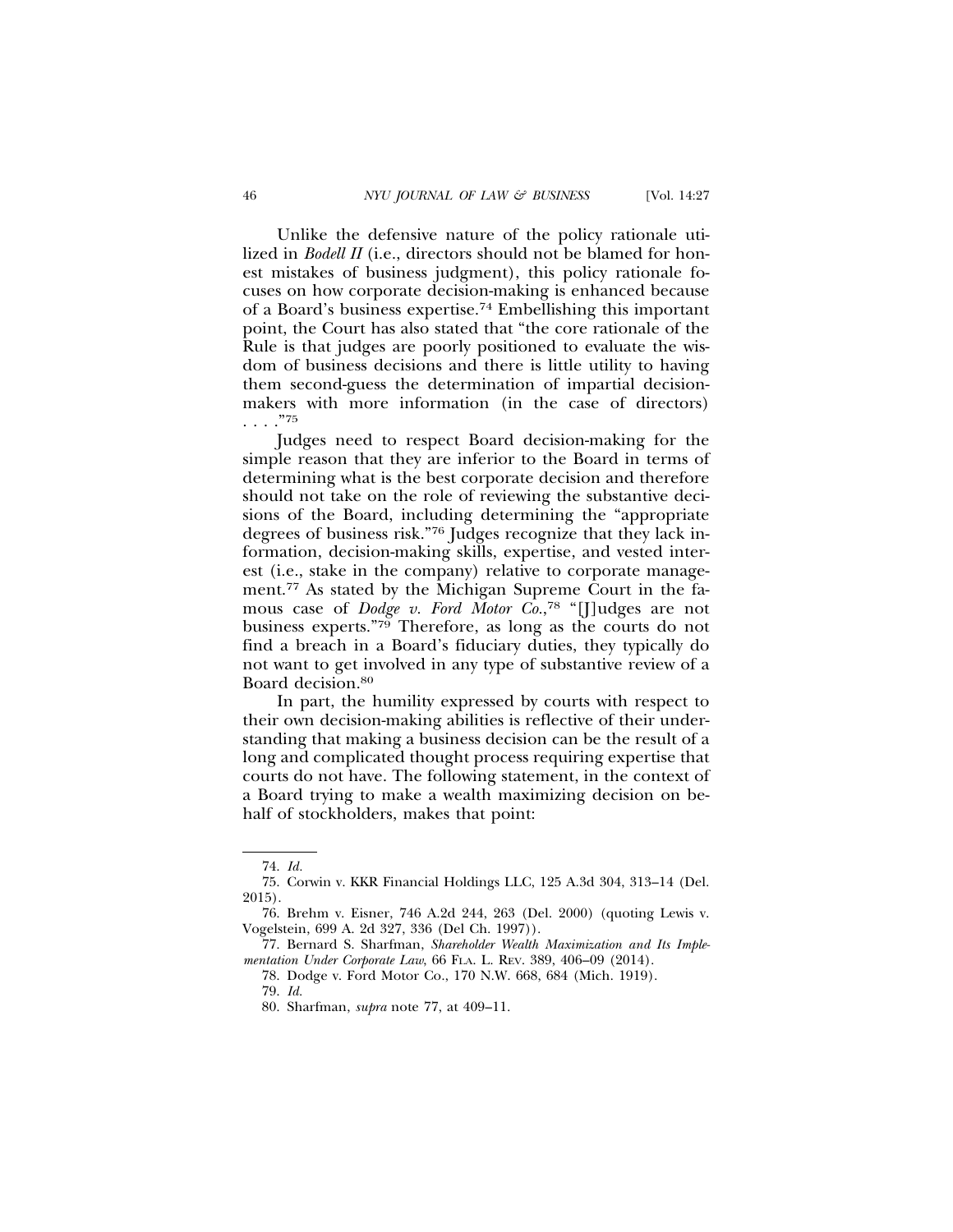[D]etermining whether a business decision is stockholder wealth-maximizing is not just about plugging in a formula and calculating the result, which any computer or calculator can do. Rather, it refers to the specific formula that will be utilized by management to determine if a particular decision maximizes stockholder wealth. One can think of this in terms of a mathematical formula where the decision maker is given the responsibility of choosing the variables and estimating the coefficients of those variables. This requires many sources of knowledge and expertise that chancellors and judges lack, including experience in the particular business that the company may be in, product and company knowledge, management skills, financial skills, creative and analytical thinking pertinent to a company's business, confidential information, and so on. For example, who has the knowledge and expertise to decide whether a distinctive corporate culture enhances or detracts from stockholder value? The clear answer is that the board and its executive management are the proper locus of authority for making this decision.81

In sum, what courts desire in terms of corporate authority can be summarized in the following statement by Professor Stephen Bainbridge: the "[p]reservation of managerial discretion should always be the null hypothesis."82 This approach is supported not only by the desire to refrain from punishing the Board for honest mistakes in judgment but also by two additional policy drivers: (1) respect for the *private ordering* of corporate governance arrangements, which almost always place the bulk of authority for decision-making with the Board, and; (2) courts' recognized lack of business expertise. All three policy drivers encourage a court to use the Rule and discourage it from going directly to an entire fairness review.

## A. *The Business Judgment Rule Formulation*

In contrast to the Rule formulation found in *Bodell II*, the current formulation of the Rule under § 141(a) (the *Aronson*

<sup>81.</sup> *Id.* at 408.

<sup>82.</sup> Bainbridge, *supra* note 9, at 109.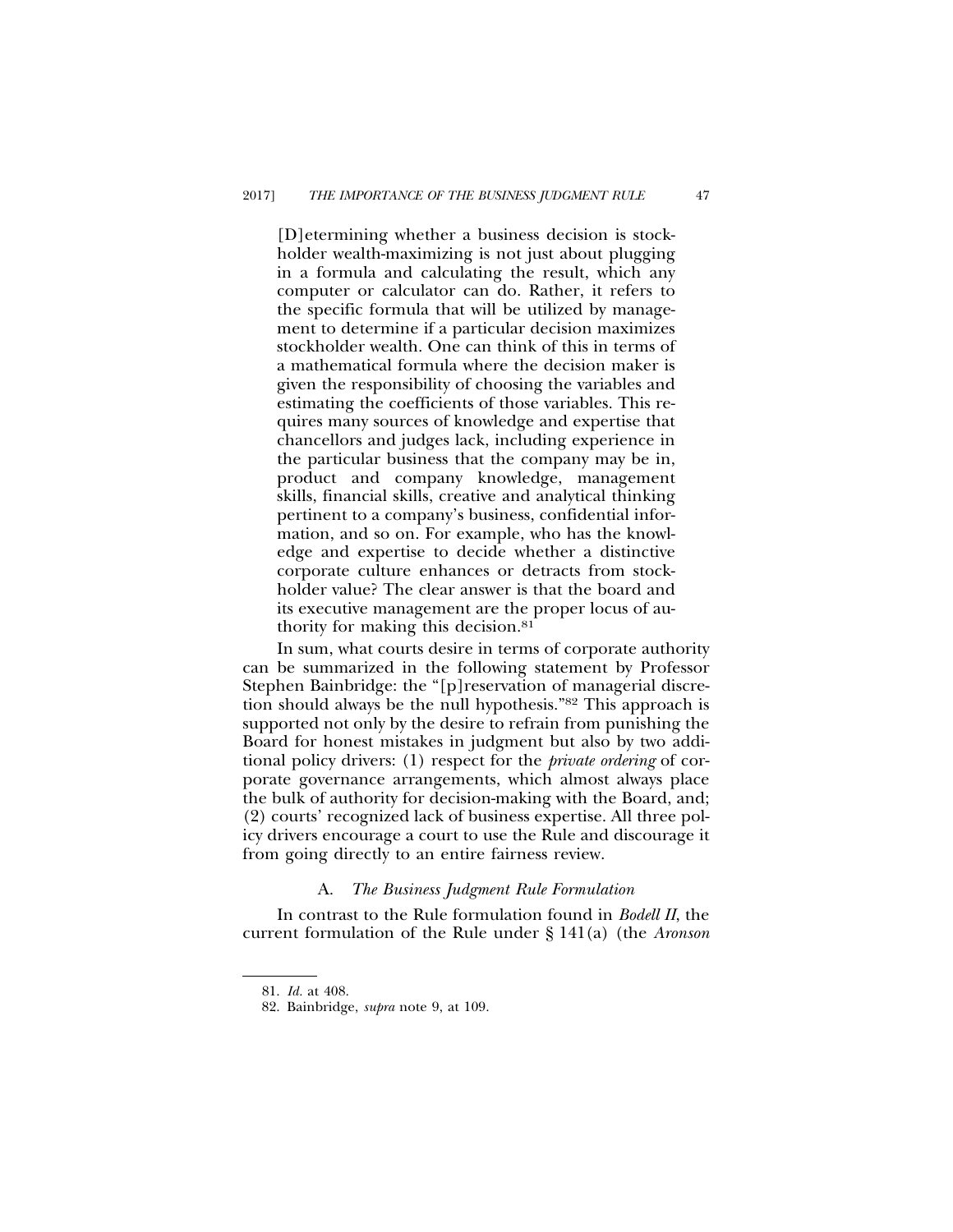formulation) includes an aspect of the duty of care, the need for a Board to make a decision on an informed basis:

It is a presumption that in making a business decision the directors of a corporation acted on an informed basis, in good faith and in the honest belief that the action taken was in the best interests of the company. Absent an abuse of discretion, that judgment will be respected by the courts. The burden is on the party challenging the decision to establish facts rebutting the presumption.83

For many, this additional requirement was a mistake, leading to the heavily criticized decision in the famous corporate law case of *Smith v Van Gorkom*, 84 where the Court made absolutely clear that an uninformed Board decision could overcome a court's deference to Board authority and could create director liability.85 In *Van Gorkom*, this liability occurred despite the fact that the Board had agreed to sell the company for a forty-eight percent premium above the previous day's closing price.86

Under *Van Gorkom*, to establish that a Board has made an informed decision, a court must determine "whether the directors have informed themselves 'prior to making a business decision, of all material information reasonably available to them.'"87 Gross negligence is the standard used to determine

<sup>83.</sup> Aronson v. Lewis, 473 A.2d 805, 812 (Del. 1984) (citations omitted). In *Aronson*, the Court addressed the issue of "when is a stockholder's demand upon a board of directors, to redress an alleged wrong to the corporation, excused as futile prior to the filing of a derivative suit?" *Id.* at 807.

<sup>84.</sup> Smith v. Van Gorkom, 488 A.2d 858, 873 (Del. 1985).

<sup>85.</sup> Frank Easterbrook and Daniel Fischel found the criticism of *Van Gorkom* to be entirely justified:

It is not hard to see why the case produced such a swift and sweeping reaction. Judicial inquiry into the amount of information managers should acquire before deciding creates the precise difficulties that the business judgment rule is designed to avoid. Information is necessary for corporate managers to maximize the value of the firm. But there is a limit to how much managers should know before making a decision.

FRANK H. EASTERBROOK & DANIEL R. FISCHEL, THE ECONOMIC STRUCTURE OF CORPORATE LAW 107–08 (1991).

<sup>86.</sup> *See* Bernard S. Sharfman, *The Enduring Legacy of Smith v. Van Gorkom*, 33 Del. J. Corp. L. 287, 291 (2008).

<sup>87.</sup> *Van Gorkom*, 488 A.2d at 872 (quoting *Aronson*, 473 A.2d at 812).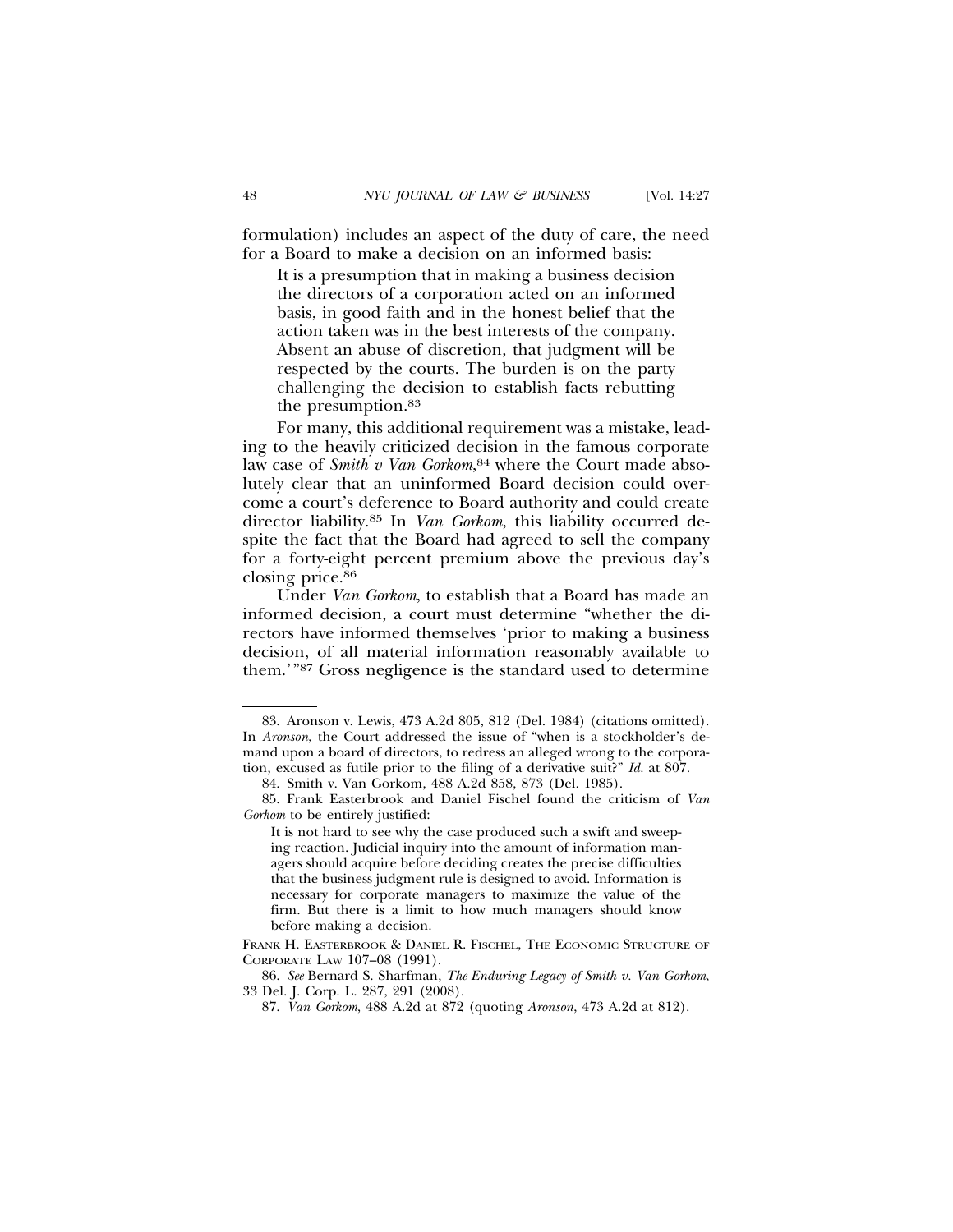if there has been a breach of the directors' duty of care in becoming informed.88

Soon after *Van Gorkom*, the Delaware General Assembly, responding to concerns that directors faced too much in the way of personal liability, enacted DGCL  $102(b)(7)$ ,<sup>89</sup> a statutory provision that protects directors from monetary liability for any actions arising from a breach of their duty of care if corporations opt-in through a charter amendment.90 In essence, Delaware lawmakers have given Delaware corporations the opportunity to veto the *Van Gorkom* decision if they found it was not in their best interests.

However, consistent with the underlying policies of not punishing the Board's honest mistakes in judgment and deferring to Board decision-making authority as provided by private ordering and the court's recognition of its lack of business expertise, the "informed" element of the Rule refers only to "procedural due care," not "substantive due care."91 According to the Delaware Supreme Court in *Brehm v Eisner*, "Courts do not measure, weigh or quantify directors' judgments. We do not even decide if they are reasonable in this context. Due care in the decision-making context is process due care only."92 In sum, meeting the requirements of procedural due

To recover on a claim of corporate waste, the plaintiffs must shoulder the burden of proving that the exchange was so one sided that

<sup>88.</sup> *Id.* at 873.

<sup>89.</sup> DEL. CODE ANN. tit. 8, § 102(b)(7) (2015). Under § 102(b)(7), stockholders are allowed to incorporate into their certificate of incorporation:

A provision eliminating or limiting the personal liability of a director to the corporation or its stockholders for monetary damages for breach of fiduciary duty as a director, provided that such provision shall not eliminate or limit the liability of a director: (i) For any breach of the director's duty of loyalty to the corporation or its stockholders; (ii) for acts or omissions not in good faith or which involve intentional misconduct or a knowing violation of law; . . . ; or (iv) for any transaction from which the director derived an improper personal benefit.

*Id.*

<sup>90.</sup> *Id.*

<sup>91.</sup> Brehm v. Eisner, 746 A.2d 244, 264 (Del. 2000).

<sup>92.</sup> *Id.* Interestingly, a valid waste claim may still exist even if the plaintiff cannot overcome the presumption of the Rule. *In re* Walt Disney Co. Derivative Litig., 906 A.2d 27, 73–74 (Del. 2006). In essence, waste is a standard of review that stands outside the Rule and is applicable when irrationality is not found to be associated with a lack of good faith: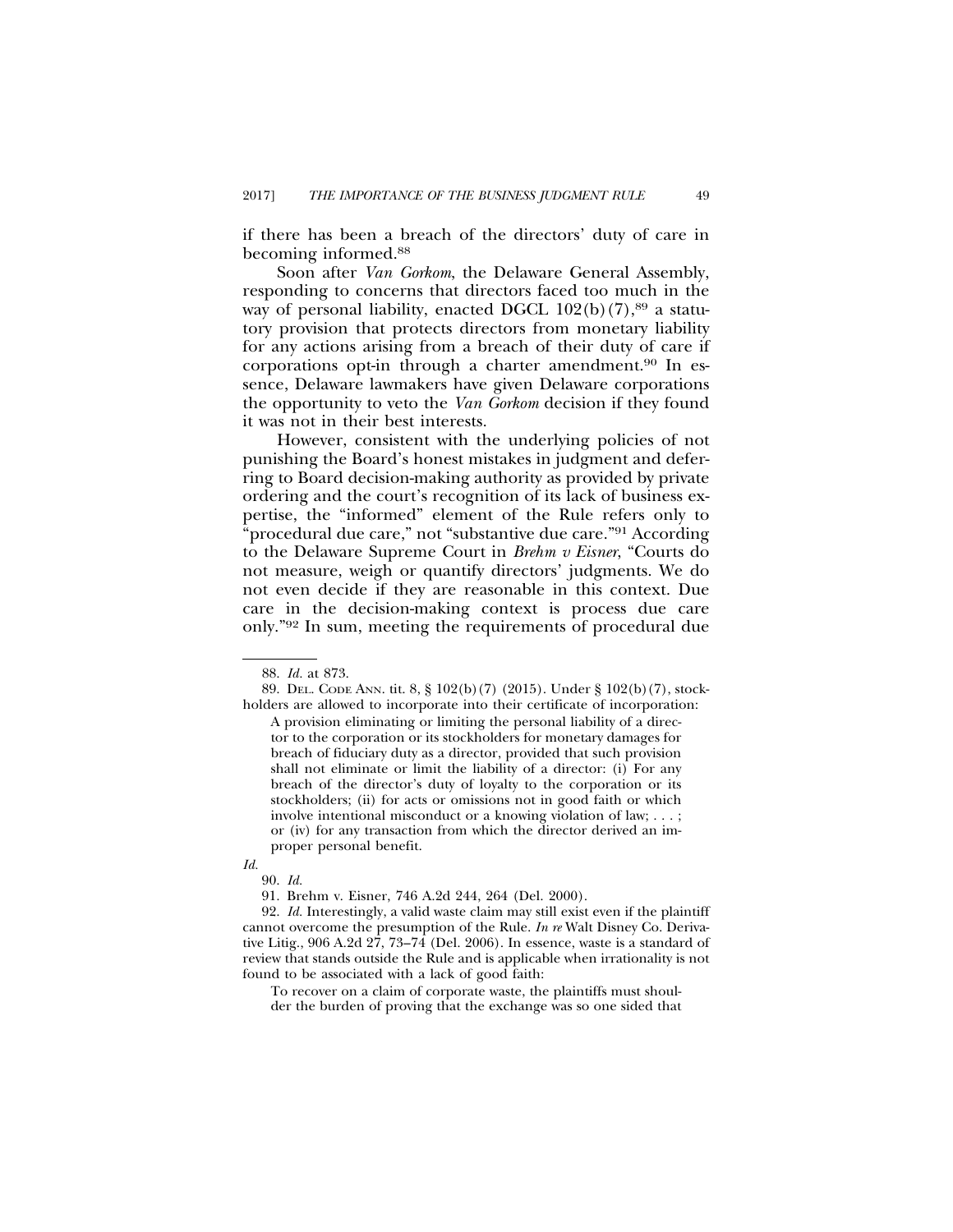care under the Rule means that a Board has not reached their decision by a grossly negligent process that includes the failure to consider all material facts reasonably available."93

## B. *Rebutting the Presumption*

Since *Bodell II*, courts have created a fuller picture of what kinds of conduct (fiduciary duties) and lack of taint surrounding the decisions (e.g., disinterestedness, independence and rational business purpose), are required in order for a Board decision to receive the protections of the Rule:

The business judgment rule, as a general matter, protects directors from liability for their decisions so long as there exist "a business decision, disinterestedness94 and independence,95 due care, good

Freedman v. Adams, 58 A.3d 414, 417 (Del. 2013) (quotations and citations omitted) (citing *Disney*, 906 A.2d at 74).

93. *Brehm*, 746 A.2d at 264 n.66.

94. Under Delaware law, "[a] director is interested in a given transaction if she stands to gain monetarily from it in a way that other stockholders do not." Usha Rodrigues, *The Fetishization of Independence*, 33 J. CORP. L. 447, 466 (2008) (citing Aronson v. Lewis, 473 A.2d 805, 812 (Del. 1984), *overruled on other grounds by Brehm*, 746 A.2d at 254).

95. Under Delaware law:

Directors must not only be independent, but must act independently. Kahn v. Tremont Corp., 694 A.2d 422, 429 (Del. 1997). As this Court has previously stated in defining director independence: "[i]t is the care, attention and sense of individual responsibility to the performance of one's duties . . . that generally touches on independence." *Id.* at 430, quoting Aronson v. Lewis, 473 A.2d 805, 816 (Del. 1984). Where only one director has an interest in a transaction, however, a plaintiff seeking to rebut the presumption of the business judgment rule under the duty of loyalty must show that "the interested director controls or dominates the board as a whole." Cinerama, Inc. v. Technicolor, Inc., 663 A.2d 1156, 1168 (Del. 1995).

A party alleging domination and control of a company's board of directors bears the burden of proving such control by showing a

no business person of ordinary, sound judgment would conclude that the corporation has received adequate consideration. A claim of waste will arise only in the rare, unconscionable case where directors irrationally squander or give away corporate assets. This onerous standard for waste is a corollary of the proposition that where business judgment presumptions are applicable, the board's decision will be upheld unless it cannot be attributed to any rational purpose.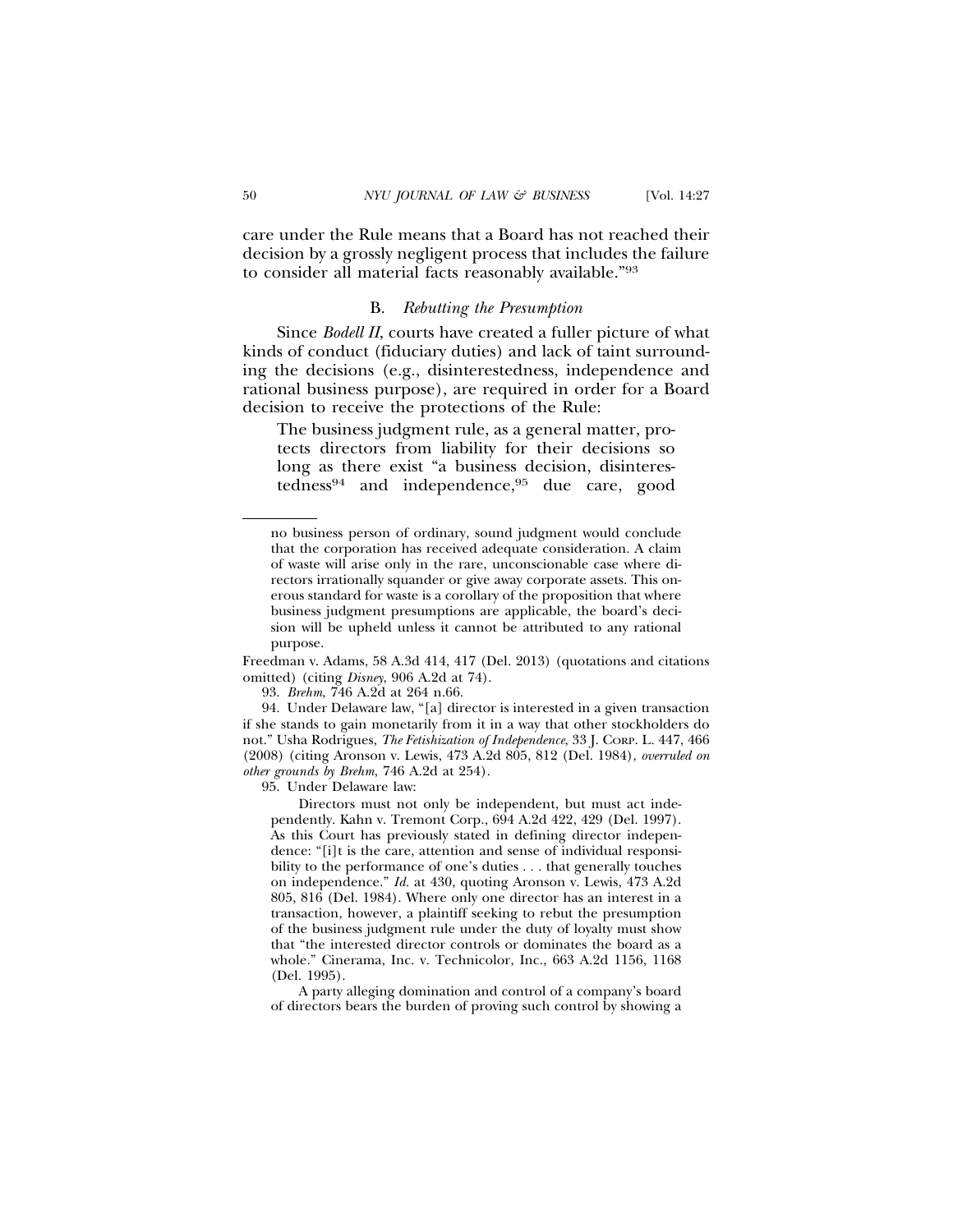faith $96$  and no abuse of discretion $97$  and a challenged decision does not constitute fraud, illegality, ultra vires conduct or waste." There is a presumption that directors have acted in accordance with each of these elements, and this presumption cannot be overcome unless the complaint pleads specific facts demonstrating otherwise. Put another way, under the business

lack of independence on the part of a majority of the directors. Odyssey Partners, L.P v. Fleming Cos., Inc., 735 A.2d 386, 407 (Del. Ch. 1999). Theoretically, a director can be "controlled" by another, for purposes of determining whether the director lacked the independence necessary to consider the challenged transaction objectively. A controlled director is one who is dominated by another party, whether through close personal or familial relationship or through force of will. Orman v. Cullman, 794 A.2d 5, 25 n. 50 (Del. Ch. 2002). A director may also be deemed "controlled" if he or she is beholden to the allegedly controlling entity, as when the entity has the direct or indirect unilateral power to decide whether the director continues to receive a benefit upon which the director is so dependent or is of such subjective material importance that its threatened loss might create a reason to question whether the director is able to consider the corporate merits of the challenged transaction objectively. *Id.*

Telxon Corp. v. Meyerson, 802 A.2d 257, 264 (Del. 2002).

<sup>96.</sup> In *Lyondell v. Ryan*, the Delaware Supreme Court stated that failing to act in good faith means that a Board has intentionally failed "to act in the face of a known duty to act, demonstrating a conscious disregard for his duties." Lyondell Chem. Co. v. Ryan, 970 A.2d 235, 243 (Del. 2009) (quoting *Disney*, 906 A.2d at 67).

<sup>97.</sup> For example, it may be an abuse of discretion when the Board refuses to pay out a dividend even though the company has accumulated a large amount of earnings. As stated by the Chancery Court in *Eshleman v. Keenan*:

That courts have the power in proper cases to compel the directors to declare a dividend, is sustained by respectable authorities. But that they should do so on a mere showing that an asset exists from which a dividend may be declared, has never, I dare say, been asserted anywhere. In such a case a court acts only after a demonstration that the corporation's affairs are in a condition justifying the declaration of the dividend as a matter of prudent business management and that the withholding of it is explicable only on the theory of an oppressive or fraudulent abuse of discretion.

<sup>22</sup> Del. Ch. 82, 87–88, 194 A. 40, 43 (1937). *See also* Moskowitz v. Bantrell, 190 A.2d 749, 750 (Del. 1963) (citing *Eshleman* (in discussing when a court may direct a Board to declare a dividend, the court said: "[t]he principle of law applicable to the relief sought is well settled. Before a court will interfere with the judgment of the Board of Directors, fraud or gross abuse of discretion must be shown.").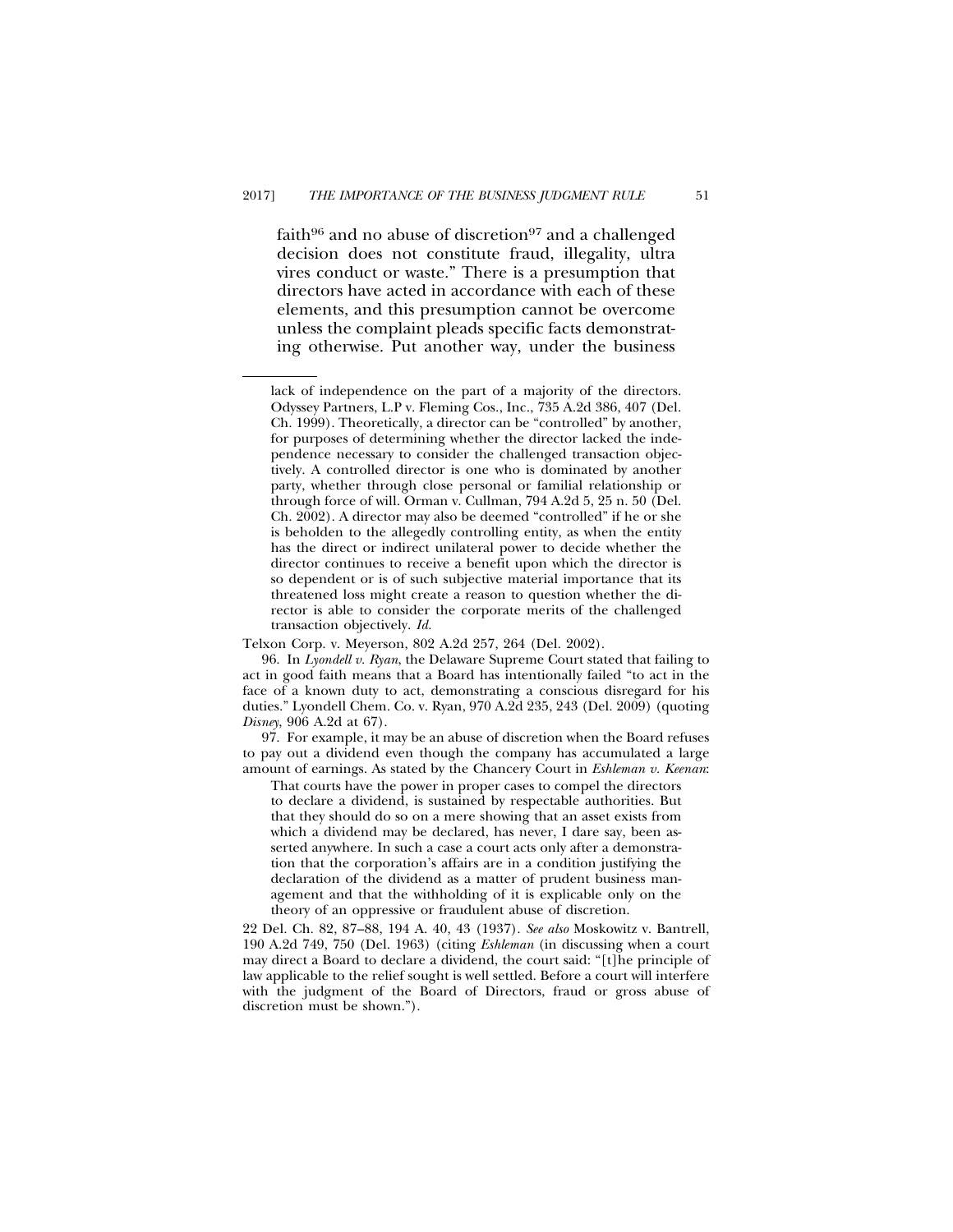judgment rule, the Court will not invalidate a Board's decision or question its reasonableness, so long as its decision can be attributed to a rational business purpose.98

If the presumption has been overcome, "the burden then shifts to the director defendants to demonstrate that the challenged act or transaction was entirely fair to the corporation and its stockholders."99 As a result, even though the decision may have lost the protections of the Rule, the court cannot go directly to a determination of damages.100 Instead, it must first make a determination that the transaction was not entirely fair.101 Such a finding "will be the basis for a finding of substantive liability."102

Under this Rule formulation, relative to the Rule found in *Bodell II*, the balance provided by the Rule has shifted toward equity through the explicit requirements of independence, a rational business purpose and most importantly, the relatively new requirement that the Board be informed. These are additional ways for a court to move a Board decision out of the category of Board decisions that the courts are barred from scrutinizing and into the realm of a fairness review, notwithstanding the prevalence of exculpation clauses that mute the effect of a finding that the Board was not informed when it made the challenged decision.

Therefore, while director conduct and lack of taint requirements under this Rule formulation may seem more extensive and demanding than those found in *Bodell II*, this formulation's purpose is exactly the same: to serve as a tool that courts can use to determine whether a Board decision should stand or be subject to a fairness review, i.e., an entire fairness review. These additional requirements can be understood as simply technical corrections when put in the context of maintaining the Rule as the first and most important line of defense against an entire fairness review. In that vein, the presumption

<sup>98.</sup> Robotti & Co. *ex rel.* Gulfport Energy Corp. v. Liddell, No. 3128-VCN, 2010 WL 157474, at \*11 (Del. Ch. Jan. 14, 2010) (footnotes omitted) (quoting 1 STEPHEN A. RADIN ET AL., THE BUSINESS JUDGMENT RULE: FIDUCIARY DU-TIES FOR CORPORATE DIRECTORS 110 (6th ed. 2009)).

<sup>99.</sup> *Id.* at 91.

<sup>100.</sup> *Id.* at 93.

<sup>101.</sup> *Id.*

<sup>102.</sup> Cinerama, Inc. v. Technicolor, Inc., 663 A.2d 1156, 1165 (Del. 1995).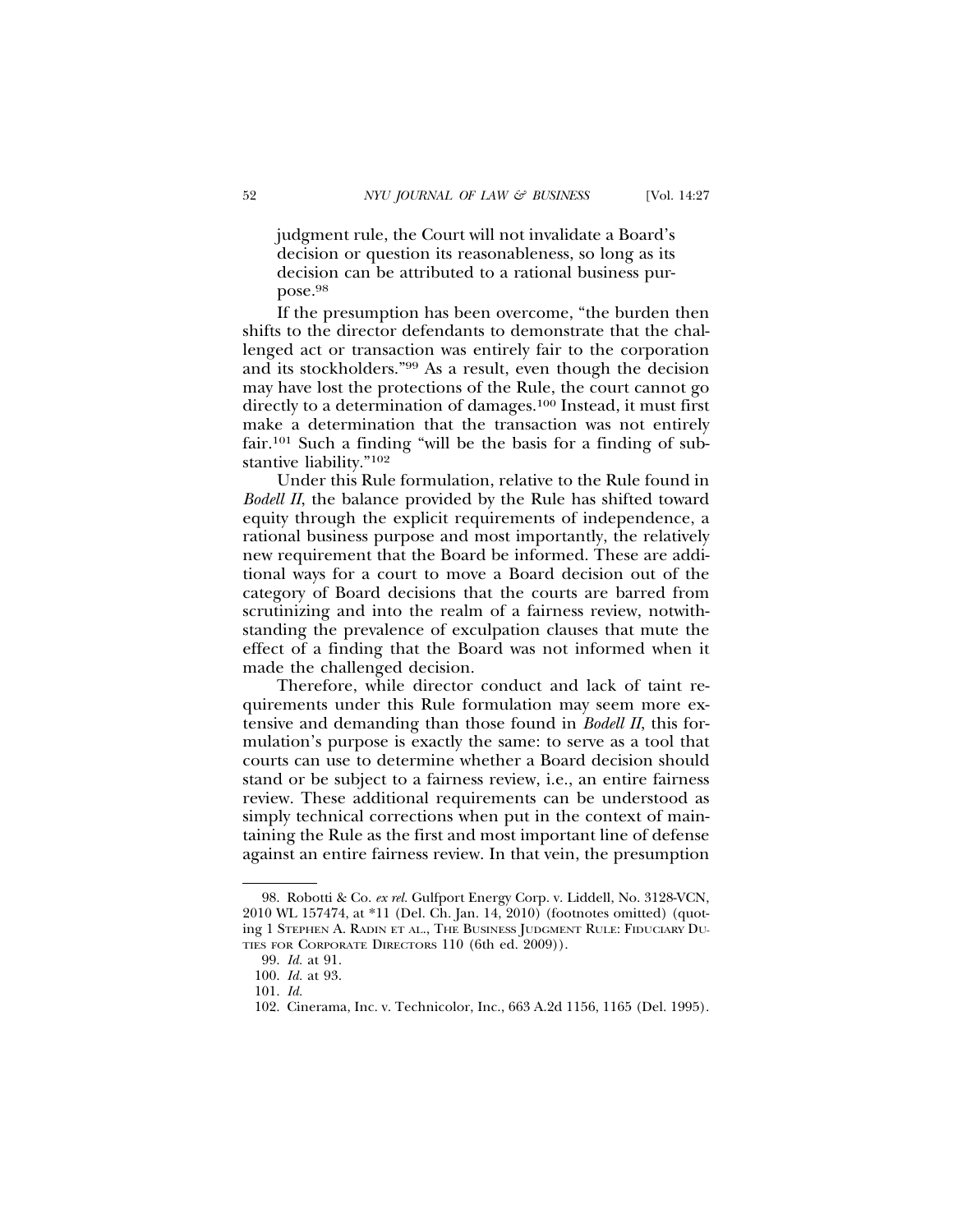language can be understood to mean that the court must presume that a board decision does not come under a fairness review so long as a Board's fiduciary duties have been met.

## C. *The Rule as Abstention Doctrine?*

Stephen Bainbridge, one of the most important corporate law scholars of the past twenty years, has argued that the Rule is an abstention doctrine.103 As such, "the business judgment rule's function is to preclude courts from deciding whether the directors violated their duty of care."104 Even though required to focus on procedural due care, courts are still precluded, under the Rule, from reviewing for substantive due care, i.e., the *quality* of a Board's decisions, or for breaches in the duty of care that arise from ordinary negligence in becoming informed. According to Bainbridge, courts are willing to abstain from the review of most duty of care claims because they find this the best way to protect Board authority from unwarranted court interference:

Establishing the proper mix of deference and accountability thus emerges as the central problem in applying the business judgment Rule to particular situations. Given the significant virtues of discretion, however, one must not lightly interfere with management or the board's decision-making authority in the name of accountability. Preservation of managerial discretion should always be the null hypothesis.105

Duty of care claims that go beyond the judicially defined carve-out will quickly be dismissed without discovery even under the lenient standard of "reasonable conceivability," the standard of review that the Delaware courts use in determining whether a complaint will survive a defendant's motion to dismiss.106 That courts define the duty of care in such narrow

<sup>103.</sup> Bainbridge, *supra* note 9.

<sup>104.</sup> *Id.* at 101.

<sup>105.</sup> *Id.* at 109.

<sup>106.</sup> According to the Chancery Court:

As recently reaffirmed by the Delaware Supreme Court, the governing pleading standard in Delaware to survive a motion to dismiss is reasonable conceivability. That is, when considering such a motion, a court must: accept all well-pleaded factual allegations in the Complaint as true, accept even vague allegations in the Complaint as "well-pleaded" if they provide the defendant notice of the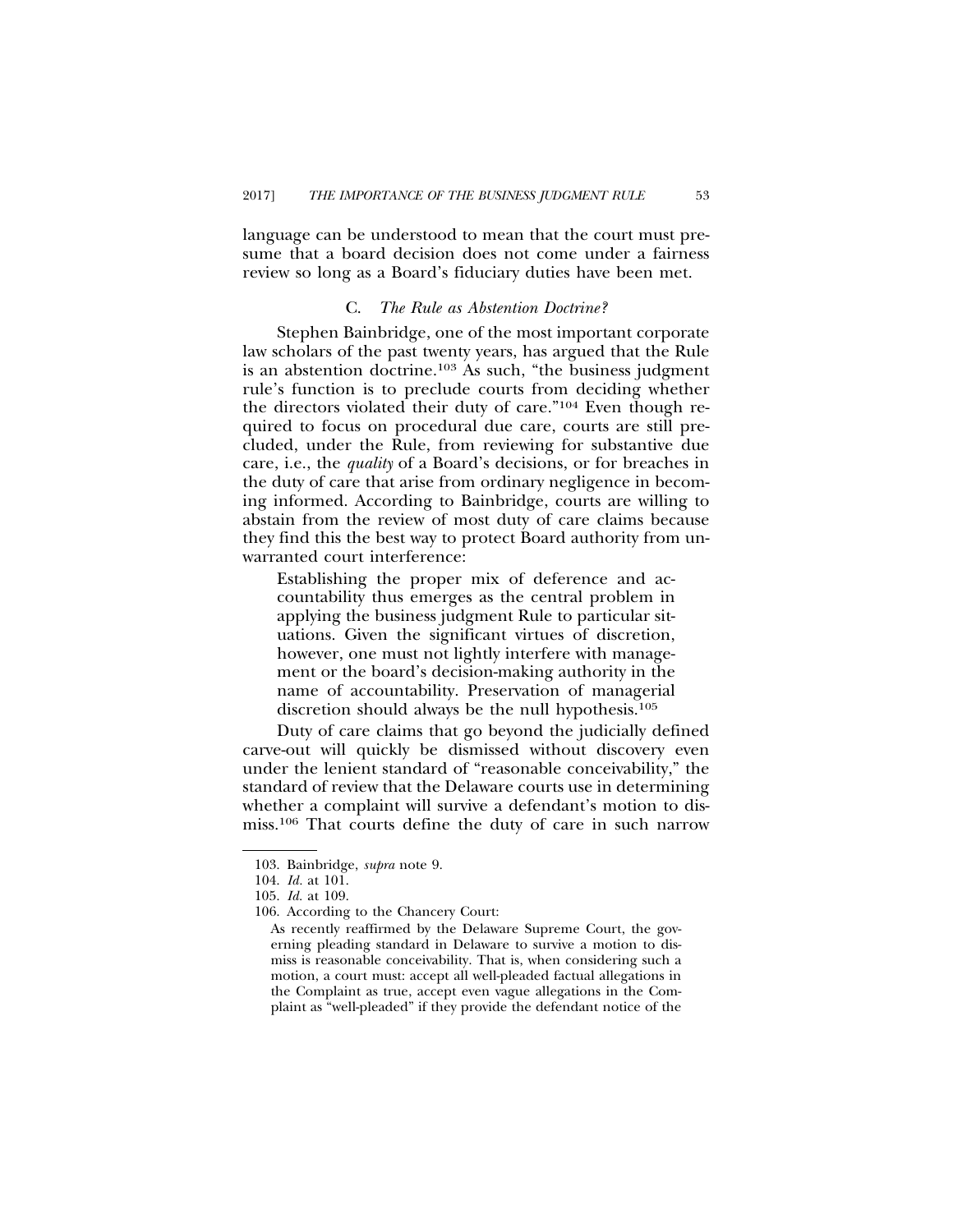terms means that the claims simply do not describe a violation of the law.107 Given this carve-out for most duty of care claims, the Rule can indeed be understood as an abstention doctrine.

But the Rule as a means of precluding duty of care claims could not have been the Rule's original intent, at least under Delaware corporation law. At the time of *Bodell I* and *II*, in 1926 and 1927 respectively, a Board's fiduciary duties did not include a duty of care.108 It was not until 1963 that the Delaware courts recognized the duty of care as a Board duty and it was not even in the context of the Rule, but rather in regard to the Board's oversight of the company.109 Finally, in 1971, the Delaware Chancery Court established that being informed was part of a Board's fiduciary duties under the Rule.<sup>110</sup>

claim, draw all reasonable inferences in favor of the plaintiff, and deny the motion unless the plaintiff could not recover under any reasonably conceivable set of circumstances susceptible of proof. This reasonable "conceivability" standard asks whether there is a "possibility" of recovery. If the well-pled factual allegations of the complaint would entitle the plaintiff to relief under a reasonably conceivable set of circumstances, the court must deny the motion to dismiss.

Dent v. Ramtron Int'l Corp., C.A. No. 7950-VCP (Del Ch. 2014) (citing Central Mortg. Co. v. Morgan Stanley Mortg. Capital Hldgs. LLC, 27 A.3d 531, 536 (Del. 2011)).

<sup>107.</sup> As pointed out by Robert Rhee, the concept of the Rule as abstention doctrine does not imply judicial abnegation:

The business judgment rule cannot be an abnegation of power because its very existence arises from the exercise of judicial lawmaking. The court's power to give deference must also mean the court's power to take it. . . . Rather, the systematic outcomes of no liability are achieved because the business judgment rule reflects a reasoned judgment of courts on the nature of a wrong; they evince the exercise of judicial power, and not the relinquishment of it.

Robert J. Rhee, *The Tort Foundation of Duty of Care and Business Judgment*, 88 NOTRE DAME L. REV. 1139, 1193 (2013).

<sup>108.</sup> Bernard S. Sharfman, *Being Informed Does Matter: Fine Tuning Gross Negligence Twenty Plus Years After Van Gorkom*, 62 BUS. LAW. 135, 147 (2006).

<sup>109.</sup> *Id.* (citing Graham v. Allis-Chalmers Manufacturing Co., 188 A.2d 125, 130 (Del. 1963) ("It appears that directors of a corporation in managing the corporate affairs are bound to use that amount of care which ordinarily careful and prudent men would use in similar circumstances.").

<sup>110.</sup> *Id.* at 148 (citing Kaplan v. Centex Corp., 284 A.2d 119, 124 (Del. Ch. 1971)) ("Application of the Rule of necessity depends upon a showing that *informed* directors did, in fact, make a business judgment authorizing the transaction under review.") (emphasis added).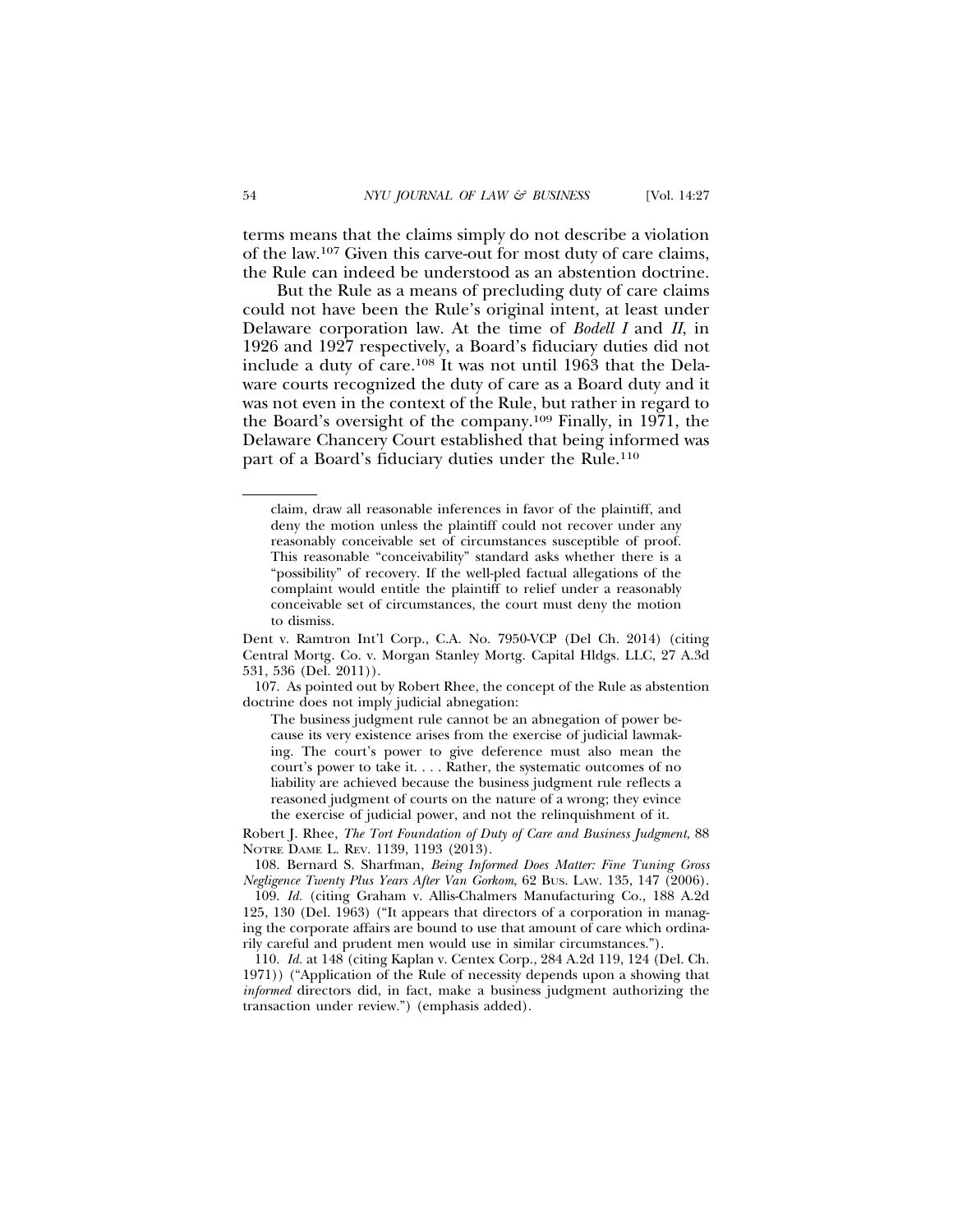The observation that the duty of care was a late arrival as part of a Board's fiduciary duties is not meant to imply that the Rule was not originally meant to be an abstention doctrine. That is, it is not necessary to focus only on the preclusion of duty of care claims to come to the conclusion that the Rule is and has always been an abstention doctrine, at least since *Bodell II*. As already discussed, as a result of the application of the Rule formulation, courts must abstain from a fairness review when the plaintiff fails to show that the Board decision has been tainted with fraud, interest, lack of good faith, abuse of discretion, lack of independence, gross negligence in becoming informed, etc.111 Therefore, in a very global and fundamental way, the Rule can be understood as an abstention doctrine, requiring the court to abstain from a fairness review unless some sort of director misconduct or taint surrounding the decision is found.

### D. *Summary*

The role played by the Rule does not change under DGCL 141(a).<sup>112</sup> However, two additional policy drivers are identified which reinforce the use of the Rule as a means to restrain the courts from reviewing a Board decision for fairness. First, respect for the *private ordering* of corporate governance arrangements, which grant extensive authority to the Board to make decisions on behalf of the corporation. Second, the recognition by the courts that they are not business experts, meaning that they must typically defer to the judgment of the Board in the determination of whether a Board decision is wealth maximizing. Additionally, taints surrounding a business decision now include lack of independence or a rational business purpose. Moreover, the Rule is an abstention doctrine not just in terms of precluding duty of care claims, as persuasively argued by Stephen Bainbridge, but also in a more fundamental way, by requiring courts to abstain from a fairness review if there is no breach in fiduciary duties or taint surrounding a Board decision.

<sup>111.</sup> Robotti & Co. *ex rel.* Gulfport Energy Corp. v. Liddell, No. 3128-VCN, 2010 WL 157474, at \*11 (Del. Ch. 2010) (footnotes omitted) (quoting 1 STE-PHEN A. RADIN ET AL., THE BUSINESS JUDGMENT RULE: FIDUCIARY DUTIES FOR CORPORATE DIRECTORS 110 (6th ed. 2009)).

<sup>112.</sup> DEL. CODE ANN. tit. 8, § 141(a) (2016).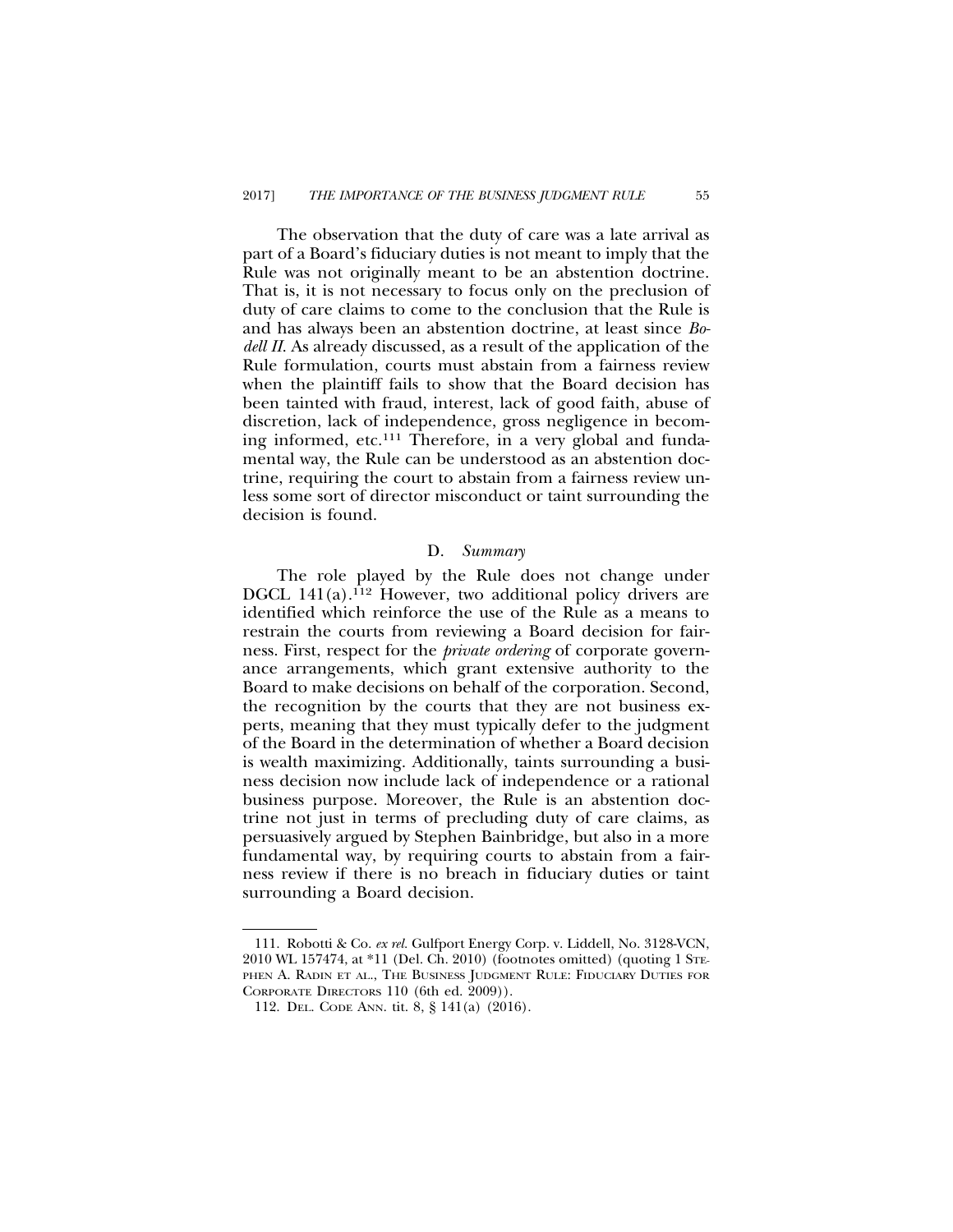## III.

# THE RULE AND THE OBJECTIVE OF SHAREHOLDER WEALTH MAXIMIZATION

The *Aronson* formulation does not expand on what it means for directors to act "in the best interests of the corporation."113 This opens the door for some to argue that the objective of Board decision-making is not SWM, but rather the balancing of the interests of the multiple stakeholders that interact with the corporation. This point is very timely as a number of academics recently signed a statement arguing in part that the Rule serves as evidence that the Board is under no legal obligation to maximize the wealth of stockholders:

Contrary to widespread belief, corporate directors generally are not under a legal obligation to maximize profits for their stockholders. This is reflected in the acceptance in nearly all jurisdictions of some version of the business judgment rule, under which disinterested and informed directors have the discretion to act in what they believe to be in the best long term interests of the company as a separate entity, even if this does not entail seeking to maximise shortterm stockholder value. Where directors pursue the latter goal, it is usually a product not of legal obligation, but of the pressures imposed on them by financial markets, activist stockholders, the threat of a hostile takeover and/or stock-based compensation schemes.114

Does the Rule really serve as evidence that corporate law does not require the Board to maximize shareholder value? This Part makes the argument that the answer is a decisive "no."

<sup>113.</sup> Aronson v. Lewis, 473 A.2d 805, 812.

<sup>114.</sup> Lynn Stout et al., *The Modern Corporation Statement on Company Law*, JACK G. CLARKE BUSINESS LAW INSTITUTE (Oct. 29, 2016), https://papers.ssrn .com/sol3/papers.cfm?abstract\_id=2848833 (this document was signed by 55 signatories, mainly corporate law scholars, but also including some prominent practitioners such as Martin Lipton, the purported inventor of the poison pill).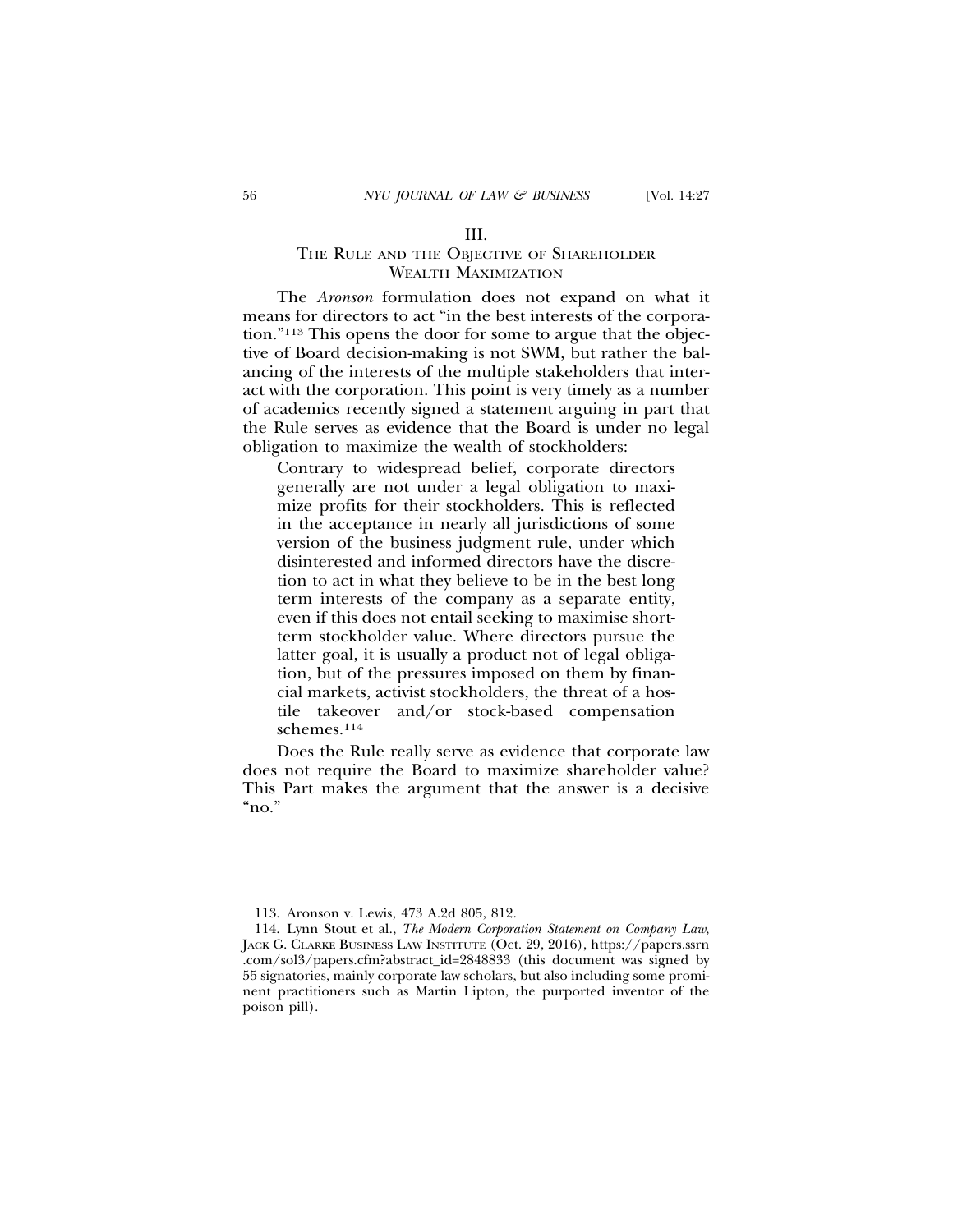## A. *Shareholder Wealth Maximization as the Objective of Corporate Governance*

There are several different reasons and explanations for why it is optimal to have SWM as the objective of corporate governance and why corporate law should support that objective by imposing legal obligations on the Board. First, unlike a stakeholder approach (to be discussed below) where the board of directors is given the unenviable task of balancing the interests of multiple stakeholders without maximizing the interests of any, SWM allows for the maximization of an objective function.115 Second, by serving only one master—shareholders—a Board can be held more accountable for its decisions. According to Frank Easterbrook and Daniel Fischel, "a manager told to serve two masters . . . has been freed of both and is answerable to neither. Faced with a demand from either group, the manager can appeal to the interests of the other."116 According to Jensen, if a stakeholder approach is taken, then "[t]he result will be confusion and lack of purpose that will [fundamentally] handicap the firm in its competition for survival."117 Third, according to Easterbrook and Fischel, one can think of SWM as the default rule under corporate law because it is "the operational assumption of successful firms."118 Fourth, according to John Boatwright, "corporate decision-making is more efficient and effective when management has a single, clearly defined objective and shareholder wealth maximization provides not only a workable decision guide but one that, if pursued, increases the total wealth creation of the firm."119

Why SWM is preferable as the corporate objective can also be explained through two models of the corporation, the principal-agent model and the nexus of contracts model.

<sup>115.</sup> Michael C. Jensen, *Value Maximization, Stakeholder Theory, and the Corporate Objective Function*, 14 J. APPL. CORP. FIN. 8 (2001).

<sup>116.</sup> EASTERBROOK & FISCHEL, *supra* note 85, at 38.

<sup>117.</sup> Jensen, *supra* note 115, at 11.

<sup>118.</sup> EASTERBROOK & FISCHEL, *supra* note 85, at 36.

<sup>119.</sup> See George A. Mocsary, Freedom of Corporate Purpose, 2016 BYU L. REV. 1319, 1390 (2016) (citing John R. Boatright, *What's Wrong—and What's Right—with Stakeholder Management*, 22 J. PRIVATE ENTERPRISE 106, 119  $(2006)$ .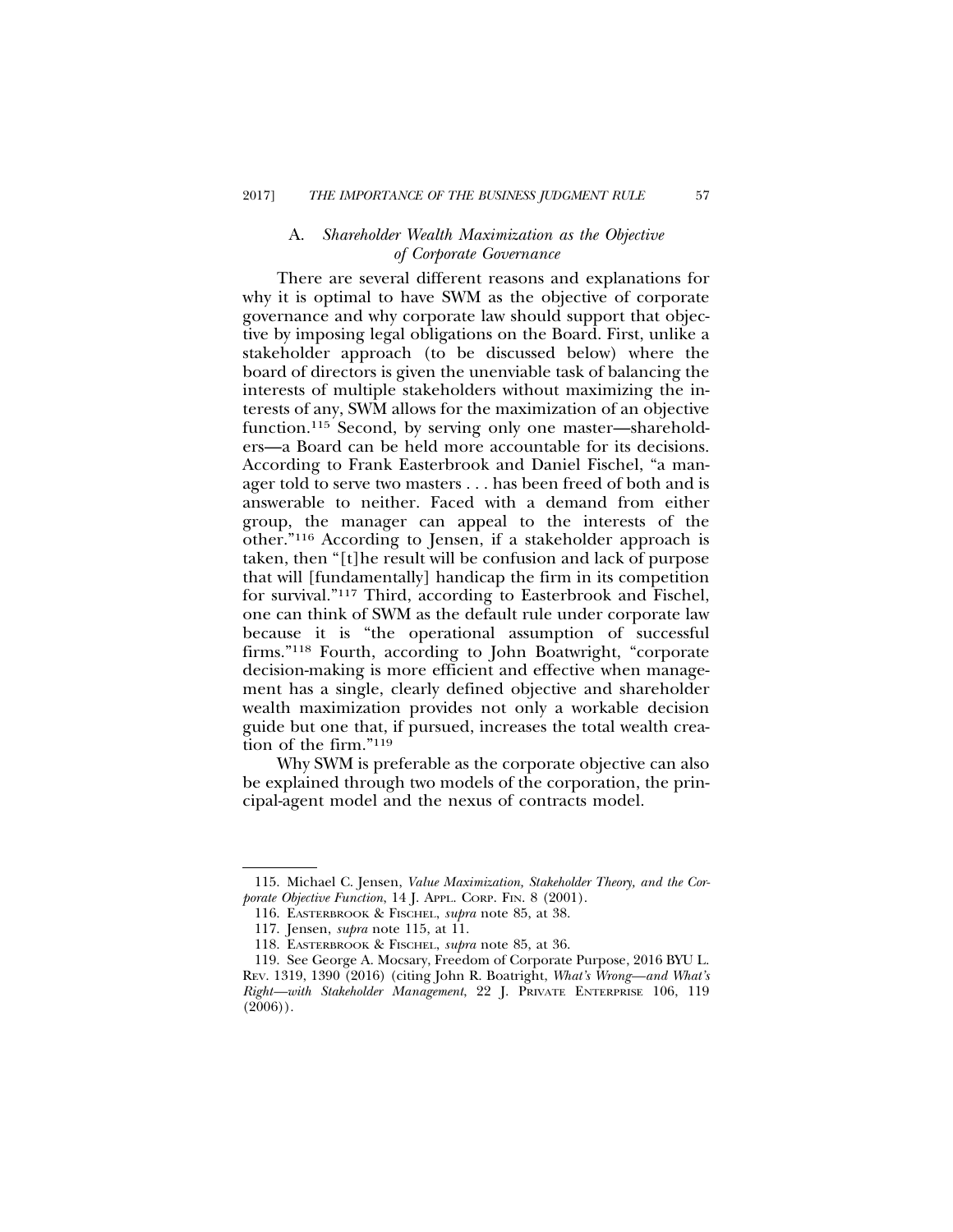## 1. *Principal–Agent Model*

In a principal-agent model of the corporation, shareholders are viewed as owners of the corporation and Boards as their agents.120 However, the typical separation within the corporation of ownership from control creates great potential for managerial self-dealing and shirking. If realized, the results are increased agency costs, including Board decisions that are not focused on SWM. Agency costs are a detriment to shareholder profit. Therefore, directors should be legally bound to minimize agency costs with the objective of maximizing shareholder profits.

## 2. *Nexus of Contracts Model*

Michael Jensen and William Meckling would describe an organization that takes the corporate form as a legal fiction that serves "as a nexus for a set of contracting relationships among individuals."121 Under a nexus of contracts or "contractarian" model of the corporation, shareholders are not perceived to own the corporation but are considered to be only one of many parties that contract with the corporation.122 Nevertheless, the board of directors still has fiduciary duties to maximize shareholders' wealth.<sup>123</sup> This is a result of the hypothetical bargain struck between shareholders and the other parties in the corporation.124

In this hypothetical bargain, shareholders, the sole claimants to the residual cash flows generated by the firm, would argue that since they are the least contractually protected relative to other parties, they deserve SWM as the gap filler in their corporate contract.125 That is, they are the parties to the corporate contract that have the greatest risk of ending up with nothing as a result of their dealings with the corporation. In the context of public companies, shareholders enforce their

<sup>120.</sup> Alan J. Meese, *The Team Production Theory of Corporate Law: A Critical Assessment*, 43 WM. & MARY L. REV. 1629, 1631 (2002).

<sup>121.</sup> Michael C. Jensen & William H. Meckling, *Theory of the Firm: Managerial Behavior, Agency Costs and Ownership Structure*, 3 J. FIN. ECON. 305, 310 (1976).

<sup>122.</sup> Stephen M. Bainbridge, *Director Primacy: The Means and Ends of Corporate Governance*, 97 NW. U. L. REV. 547, 547–48 (2003).

<sup>123.</sup> *Id.* at 548*.*

<sup>124.</sup> *See id.* at 547–48.

<sup>125.</sup> *See id.* at 547–48, 579.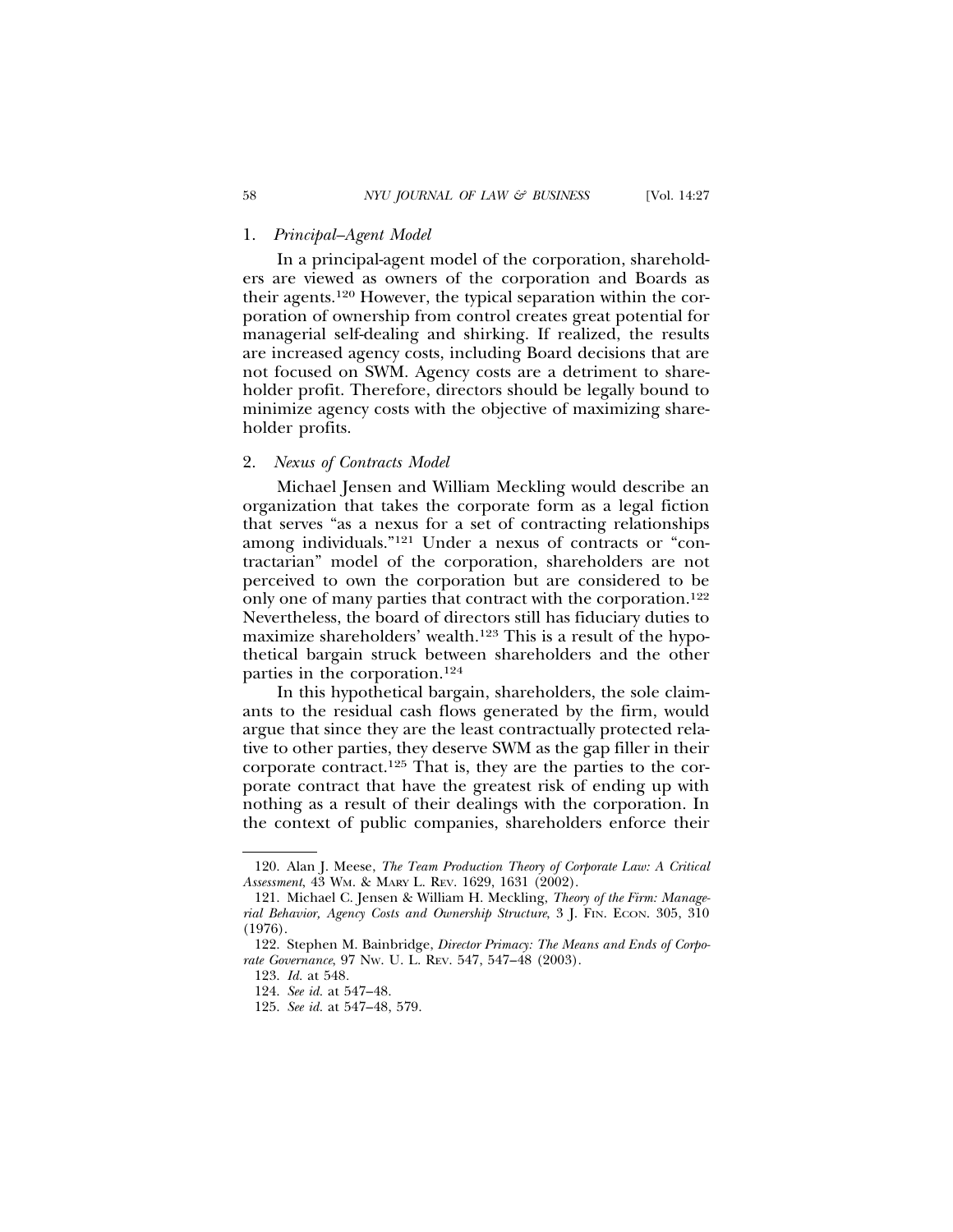preference for SWM through the market for corporate control<sup>126</sup> and hedge fund activism.<sup>127</sup>

One reason why other stakeholders would support a Board and executive management targeting SWM is because all other parties that have contracted with the corporation must be paid off prior to the shareholders receiving any residual.128 As stated by Henry Manne, SWM as the corporate objective is an example of "pure positive economics"129 and should be accepted as such.

Like the principal-agent model of the corporation, a nexus of contracts model tells us to expect the corporate ob-

Henry G. Manne, *Cash Tender Offers for Shares – A Reply to Chairman Cohen*, 1967 DUKE L.J. 231, 236 (1967) (citations omitted).

127. An activist hedge fund works in a similar manner to the potential acquirer. The difference is that the activist hedge fund attempts to correct inefficiencies through its influence, not its control of the company. It acquires a significant but not controlling share in a company at a relatively low price with the expectation that existing inefficiencies will eventually be corrected through its efforts and the price will rise to reflect these enhanced efficiencies. In essence, hedge fund activism provides a corrective function similar to, but with less investment and more advocacy than, what is found in the market for corporate control. *See* Bernard S. Sharfman, *A Theory of Shareholder Activism and Its Place in Corporate Law*, 82 TENN. L. REV. 791, 804–07 (2015); *see also* Bernard S. Sharfman, *Activist Hedge Funds in a World of Board Independence: Creators or Destroyers of Long-Term Value?*, 2015 COLUM. BUS. L. REV. 813 (2016).

128. EASTERBROOK & FISCHEL, supra note 85, at 38 ("[M]aximizing profits for equity investors assists the other 'constituencies' automatically.").

129. E-mail from Henry G. Manne, Professor Emeritus of Law, Geo. Mason Univ., to Bernard S. Sharfman (Dec. 29, 2012) (on file with author).

<sup>126.</sup> Henry G. Manne, *Mergers and the Market for Corporate Control*, 73 J. POL. ECON. 110 (1965). Manne provides the following description of how the market for corporate control operates:

Briefly, the market for corporate control in our system operates in the following manner: if an existing corporation with publicly traded shares is poorly managed, holders of those shares will respond by selling. This will drive the price down to the point indicated by the quality of management which the corporation is receiving. As the price of securities of any corporation is thought to be low relative to the price that would be generated by more efficient managers, the stage is set for the critical functioning of the market for corporate control. Outsiders . . . will respond to the opportunity to make substantial capital gains (not necessarily in the tax sense) by buying control, managing the company efficiently, and then perhaps disposing of the shares. It is not necessary that they remain permanently to manage the business.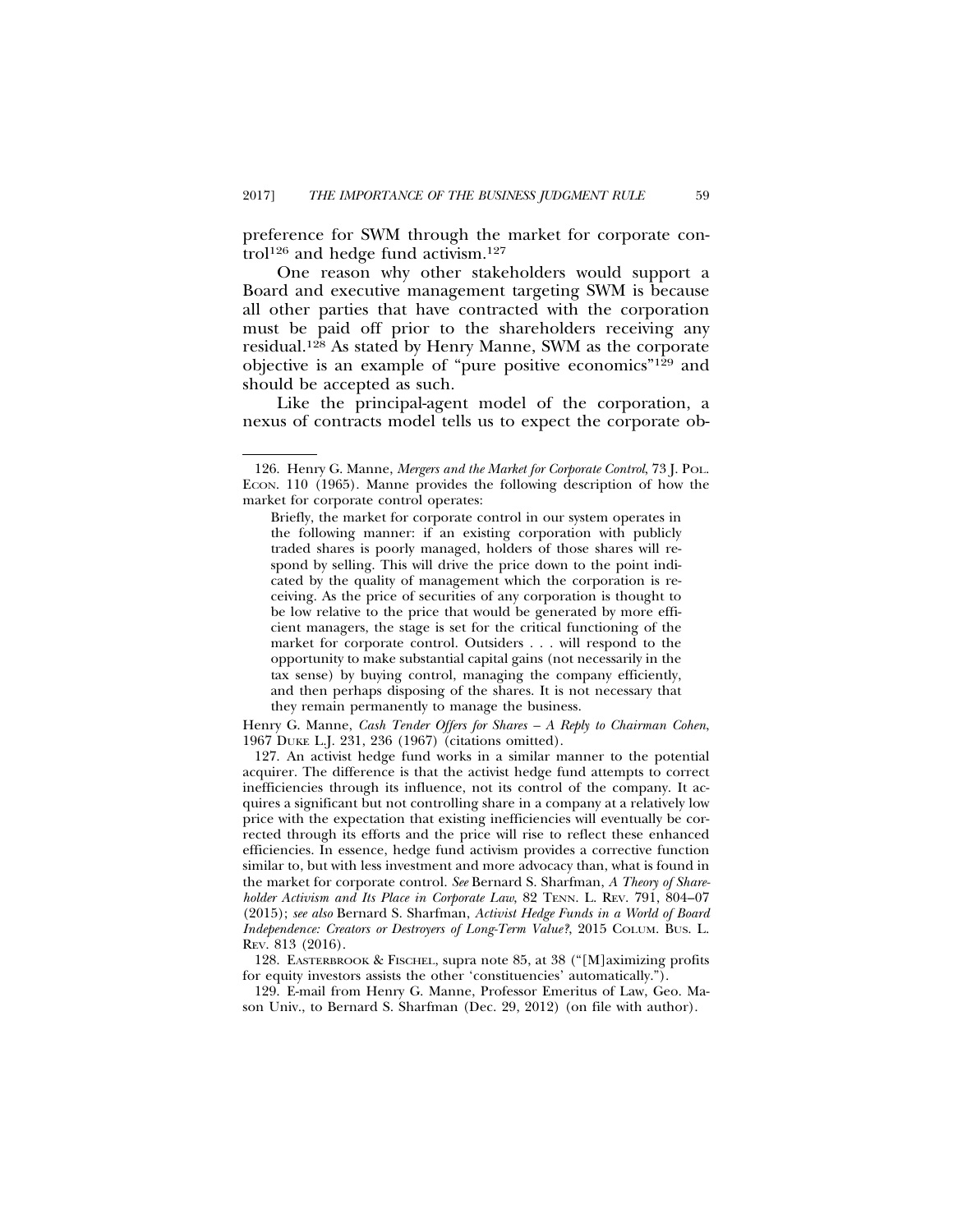jective to be SWM. However, unlike the principal-agent model, it does not suggest that an exclusive focus on minimizing agency costs is the only way to achieve that objective. From a nexus of contracts approach, that determination should be up to the organizers of the corporation with input from all stakeholders. For example, the critical question of what should be the balance of power between the Board and shareholders needs to be resolved prior to commencing operations as a corporation. This, of course, is referred to as the private ordering of corporate governance arrangements and is assumed to be value-maximizing for all stakeholders, including shareholders. Again, the balance of authority is almost always tilted heavily toward the Board.

If one is to think of the corporation as a nexus of contracts, then one must also include the role played by the courts in making sure those contracts are enforced. The courts create fiduciary duties which serve "as gap-filling devices for incomplete contracts between shareholders and firm managers." Moreover, if fiduciary duties are crafted carefully to maximize shareholder value,<sup>130</sup> this would mean that all stakeholders would benefit from their application. However, the three policy drivers already discussed—(1) protecting the Board from liability for honest mistakes in judgment, which also serves the purpose of allowing the Board "to maximize shareholder value in the long term by taking risks without the debilitating fear that they will be held personally liable if the company experiences losses"131; (2) deference to private ordering as authorized by statutory law; and (3) courts' recognition that the Board, and not the courts, is in the best position to make corporate decisions—severely restrain judicial desire to take an active role in arbitrating disputes. These drivers strongly encourage courts, as a means of maximizing shareholder value, to defer to the judgment of the Board.

#### B. *A Stakeholder Model of Corporate Governance*

Those who signed off on the statement rejecting SWM as the legal objective of Board decision-making most likely be-

<sup>130.</sup> Frederick Tung, *Gap Filling in the Zone of Insolvency*, 1 J. BUS. & TECH. L. 607 (2007).

<sup>131.</sup> *In re* Citigroup Inc. S'holder Derivative Litig., 964 A.2d 106, 139 (Del. Ch. 2009).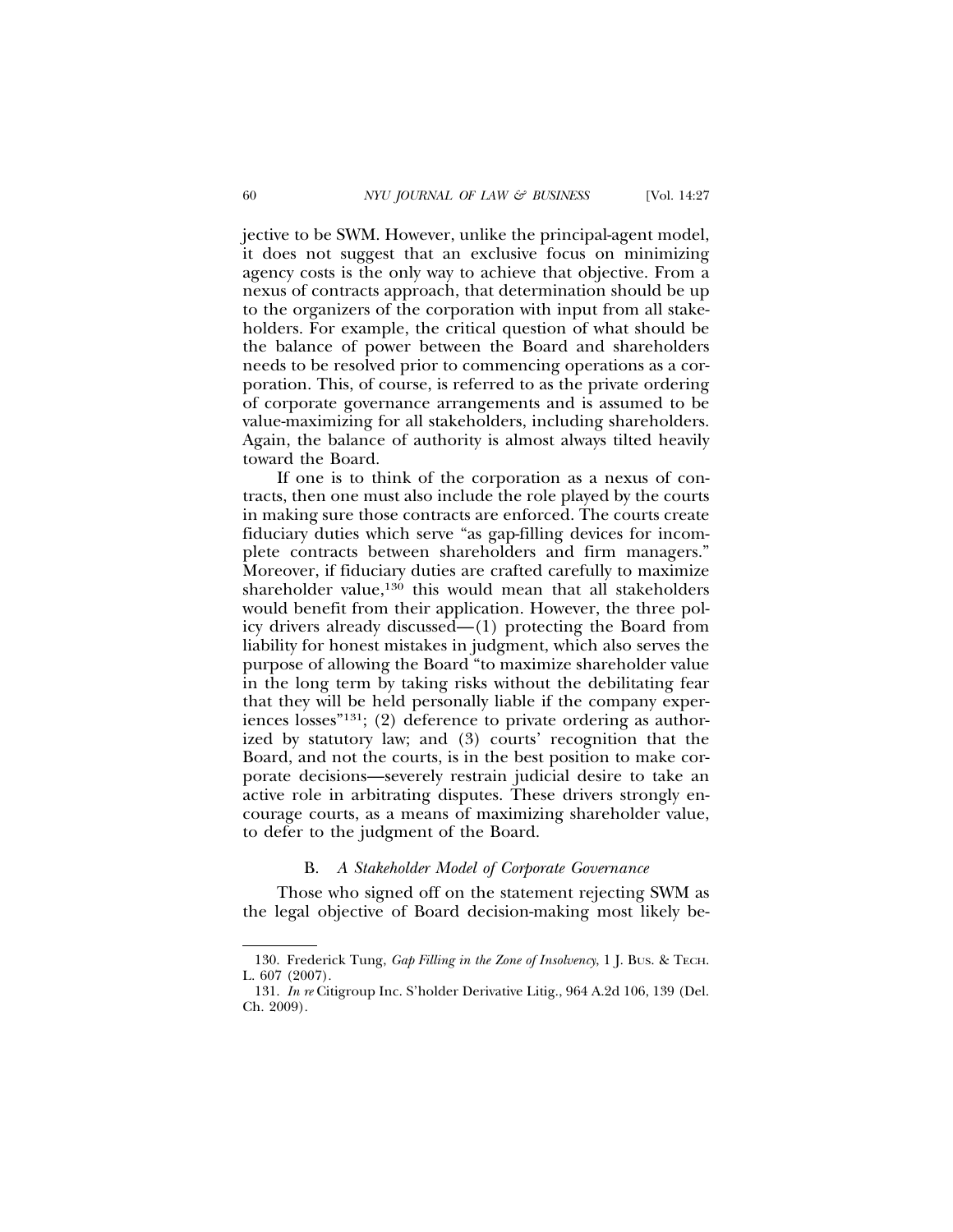lieve in a stakeholder model of the corporation. In such a model, there is no one stakeholder holding the position of residual claimant. According to Henry Hansmann and Reinier Kraakman, there are two types of stakeholder models.132 The first model is called a "'fiduciary' model of the corporation."133 In this model, "the board of directors functions as a neutral coordinator of the contributions and returns of all stakeholders in the firm."134 This is in contrast to another type of stakeholder model which they describe as a "'representative' model of the corporation."135 In this model, "two or more stakeholder constituencies appoint representatives to the board of directors, which then elaborates policies that maximize the joint welfare of all stakeholders, subject to the bargaining leverage that each group brings to the boardroom table."136

From a normative perspective, a stakeholder model would allow, without legal ramifications, a Board to consider multiple stakeholders, not just stockholders, in its decision-making. This would require the Rule to protect the interests of multiple stakeholders, not just stockholders. As a result, director conduct, as embodied in fiduciary duties, would not have SWM as the objective of this conduct.

Perhaps the best-known stakeholder model in corporate law literature is the team production model of Margaret Blair and Lynn Stout.137 They use their model, a fiduciary model, to argue that SWM is not the correct objective138 of a public company139 and that this conclusion is already recognized by courts.140

<sup>132.</sup> Henry Hansmann & Reinier Kraakman, *The End of History for Corporate Law*, 89 GEO. L.J. 439, 447–48 (2001).

<sup>133.</sup> *Id.*

<sup>134.</sup> *Id.*

<sup>135.</sup> *Id.*

<sup>136.</sup> *Id*.

<sup>137.</sup> Margaret M. Blair & Lynn A. Stout, *A Team Production Theory of Corporate Law*, 85 VA. L. REV. 247 (1999).

<sup>138.</sup> *Id.* at 249 ("In this Article we take issue with . . . the stockholder wealth maximization goal . . . .").

<sup>139.</sup> Blair & Stout focus exclusively on the corporation as a public company. *Id*.

<sup>140.</sup> *Id.* at 287–319. At the time of their article's publication, this was a relatively new argument*. Id.* at 252–53.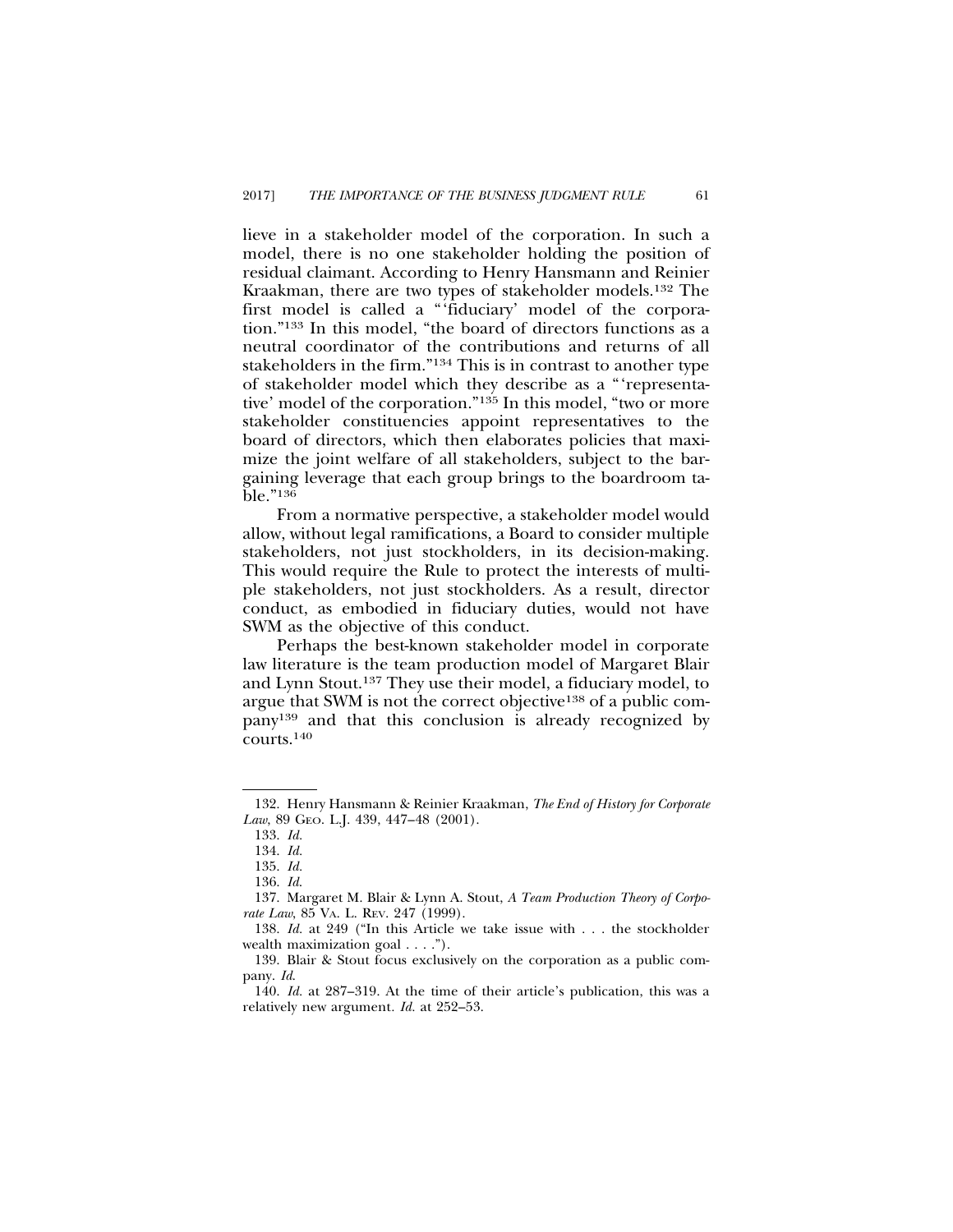Blair and Stout model the public company as a team of members who make firm-specific investments in the corporation with the goal of producing goods and services as a team ("team production"), with the board of directors serving as a "mediating hierarchy."<sup>141</sup> In this role, board members are "mediating hierarchs whose job is to balance team members' competing interests in a fashion that keeps everyone happy enough that the productive coalition stays together."142

Any person or entity that makes a specialized investment that has little or no value outside the joint enterprise (a "firmspecific" investment) is a member of the team.<sup>143</sup> The result is "that no one team member is a 'principal' who enjoys a right of control over the team."144 Team members are primarily made up of executives, rank-and-file employees, and equity investors, but can also include researchers, creditors, the local community, marketers, and vendors who provide specialized products and services to the firm.145 Like equity investors, these stakeholders have made firm-specific investments and therefore must be considered residual interest holders, protected only by long-term, implicit agreements (non-contractual and therefore not legally enforceable) that they enter into because they trust the board of directors to do its best to ensure the stakeholders recoup their investments.<sup>146</sup>

In their model, Blair and Stout suggest that "the business judgment rule may help prevent coalition members (and especially stockholders) from using lawsuits as strategic devices to extract rents from the coalition. This is because the Rule works to ensure that directors can only be found liable for breach of the duty of care in circumstances where a finding of liability serves the collective interests of all the firm's members."147 Moreover, Blair and Stout find support for their understanding in the *Aronson* formulation<sup>148</sup> of the Rule, since it omits express language stating that directors who act in "the best in-

<sup>141.</sup> *Id.* at 271–76.

<sup>142.</sup> *Id.* at 281.

<sup>143.</sup> *Id.* at 272.

<sup>144.</sup> *Id.* at 277.

<sup>145.</sup> *Id.* at 288.

<sup>146.</sup> *Id.* at 274–76.

<sup>147.</sup> *Id.* at 300.

<sup>148.</sup> Aronson v. Lewis, 473 A.2d 805, 812 (Del. 1984) (citations omitted).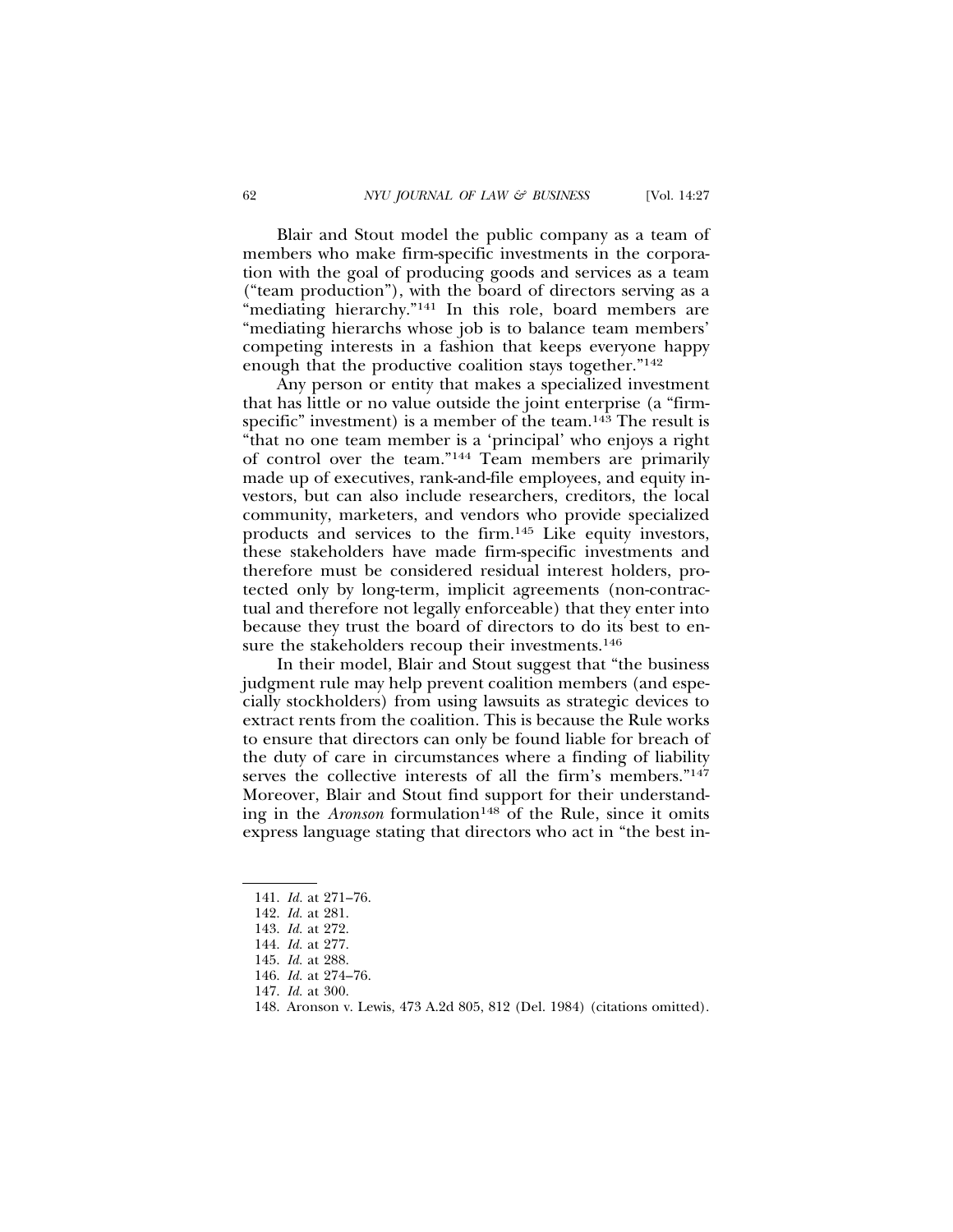terests of the company"149 do so solely for the benefit of shareholders. While it is not known why the Court did not clarify what "best interests" means in the context of the Rule, it should be noted that the *Aronson* formulation was applied in a derivative suit where shareholders were suing on behalf of the corporation. In that case, the Court may simply have felt there was no need to clarify what "best interests" means. Nevertheless, Blair and Stout argue that the Rule works to support all team members, not just stockholders, when it is used to defend a legal challenge to a Board decision.

#### C. *For the Benefit of Stockholders*

While the stakeholder approach of Blair and Stout has much appeal, a much stronger argument can be made that the Board *does* have a legal obligation to maximize stockholder value and that the Rule, as applied, facilitates fulfillment of this legal requirement.

Surprisingly, this argument begins by noting that statutory corporate law is silent regarding this objective. Instead, DGCL simply states that corporations can be formed "to conduct or promote any lawful business or purposes."150 This silence regarding the objective of the corporation has always been the approach of statutory corporate law. As a result, statutory corporate law must be understood as being concerned only with the "basic organizational design" of the corporation: its attributes as a legal entity (such as limited liability for stockholders), and how its default rules distribute decision-making authority.151

So, where does the idea of SWM as a legal requirement come from? In yet another twist, the idea is derived from courts applying principals of equity when determining if a Board has breached its fiduciary duties as applied under the Rule. In essence, SWM is a creation of equity, and not of statutory law.

<sup>149.</sup> Blair & Stout, *supra* note 137, at 300.

<sup>150.</sup> DEL. CODE ANN. tit. 8, § 101(b) (1998).

<sup>151.</sup> Jonathan R Macey, *Fiduciary Duties as Residual Claims: Obligations to Non-shareholder Constituencies from a Theory of the Firm Perspective*, 84 CORNELL L. REV. 1266, 1269 (1999) ("Indeed, the very justification for having different types of business organizations is to permit investors, entrepreneurs, and other participants in the corporate enterprise to select the basic organizational design they prefer from a menu of standard form contracts.").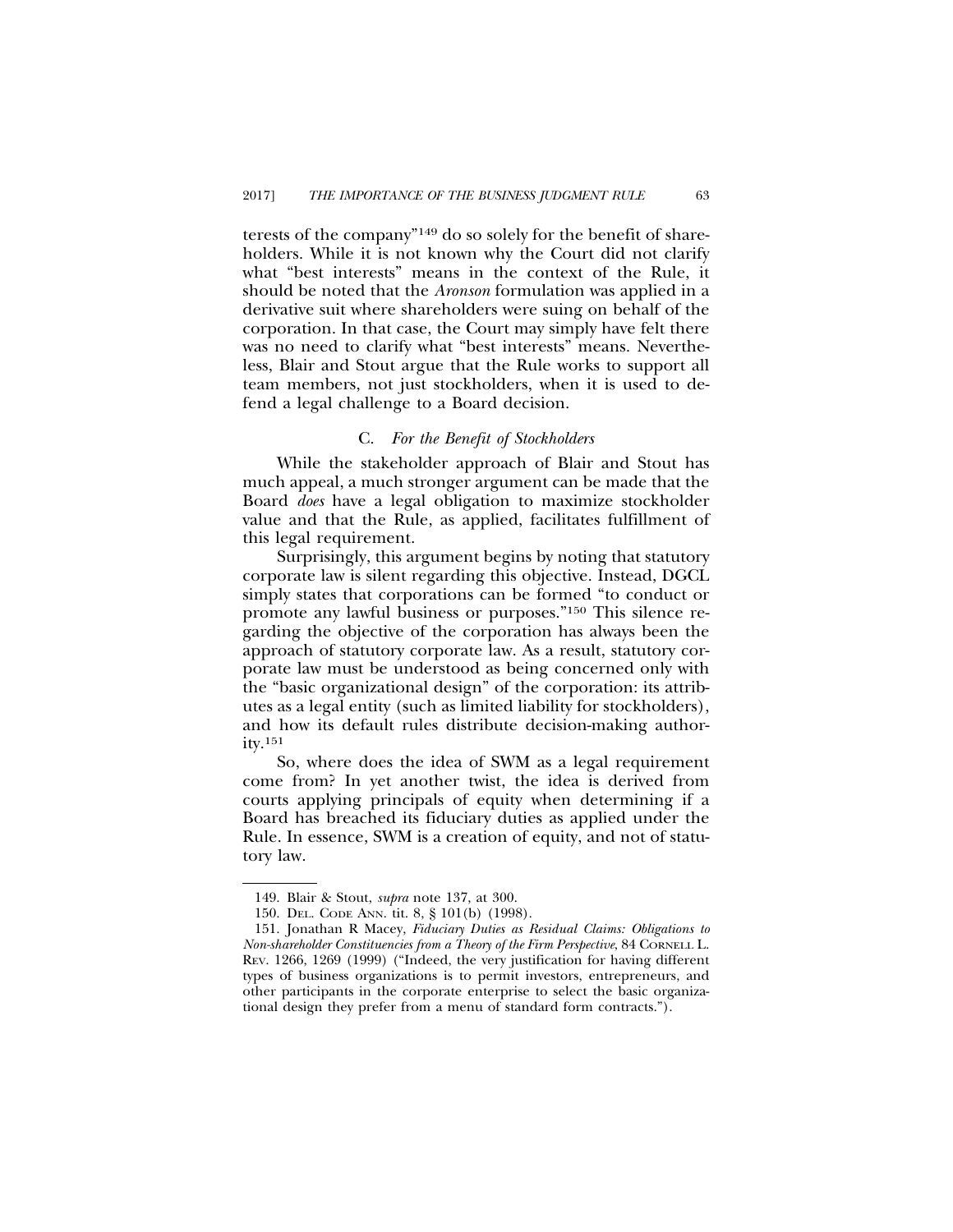Under the Rule, fiduciary duties are a means to an end. They embody the type of conduct that the courts require of directors in order to avoid having their decisions fall under an entire fairness review. The courts have significant latitude in defining what that conduct should be. For example, as noted above, the duty of care is only *procedural* due care in the *Aronson* formulation. But most importantly, this conduct requires the Board to act in the best interests of stockholders. This was clearly spelled out in a series of statements by the Delaware Supreme Court in *NACEPF* v. *Gheewalla*,<sup>152</sup> a case which answered the critical question of whether the Board still owed fiduciary duties solely to its stockholders when the corporation entered the "zone of insolvency," i.e., when it is financially distressed and may become insolvent.

*Gheewalla* begins by explaining why only stockholders are given the right to bring derivative suits:

It is well settled that directors owe fiduciary duties to the corporation. When a corporation is solvent, those duties may be enforced by its stockholders, who have standing to bring derivative actions on behalf of the corporation because they are the ultimate beneficiaries of the corporation's growth and increased value.153

In opposition to a stakeholder model of the corporation such as the team production model, this statement reflects the understanding that *only* stockholders hold residual claims to the cash flows of the corporation.

The Court then goes on to explain that the separation of ownership and control as provided by the default rules of statutory corporate law is the reason fiduciary duties must be applied by the courts for the benefit of stockholders:

Delaware corporate law provides for a separation of control and ownership. The directors of Delaware corporations have 'the legal responsibility to manage the business of a corporation for the benefit of its stockholder owners.' Accordingly, fiduciary duties

<sup>152.</sup> N. Am. Catholic Educ. Programming Found., Inc. v. Gheewalla, 930 A.2d 92 (Del. 2007).

<sup>153.</sup> *Id.* at 101.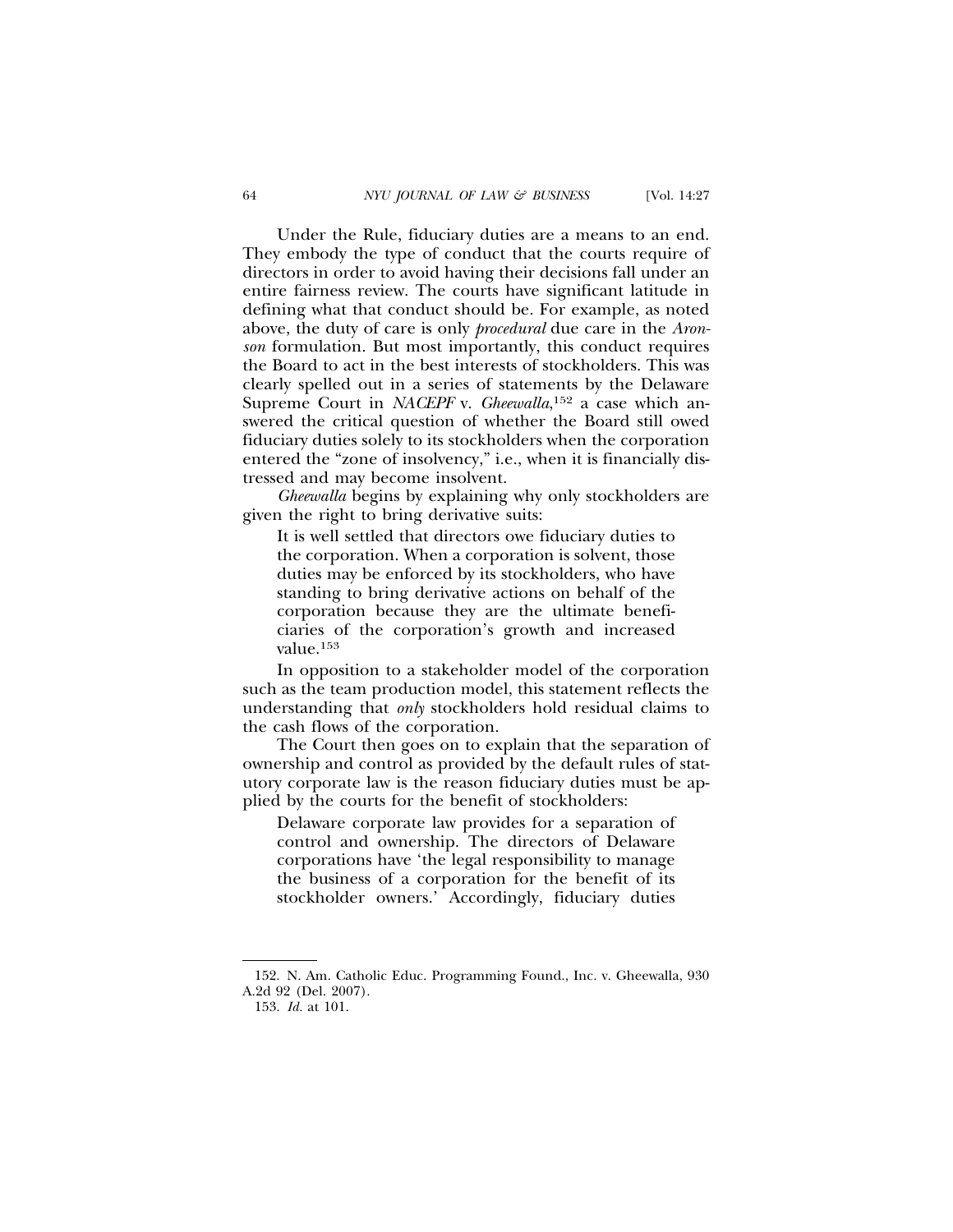are imposed upon the directors to regulate their conduct when they perform that function.154

Moreover, the Court stated that even when a corporation is in the zone of insolvency, a Board still owes fiduciary duties to stockholders and not to creditors:

When a solvent corporation is navigating in the zone of insolvency, the focus for Delaware directors does not change: directors must continue to discharge their fiduciary duties to the corporation and its stockholders by exercising their business judgment in the *best interests of the corporation for the benefit of its stockholder owners*. 155

Here, we have the Court telling us exactly what the phrase "best interests of the corporation" should mean in the context of a Rule review: the protections of the Rule will apply if Board decisions are made for "the benefit of its stockholder owners."

Vice Chancellor Laster, in *In re Trados Inc. Shareholder Litigation*, 156 encapsulates this thinking in the following quote:

It is, of course, accepted that a corporation may take steps, such as giving charitable contributions or paying higher wages, that do not maximize profits currently. They may do so, however, because such activities are rationalized as producing greater profits over the long-term. Decisions of this nature benefit the corporation as a whole, and by increasing the value of the corporation, the directors increase the share of value available for the residual claimants. Judicial opinions therefore often refer to directors owing fiduciary duties to the corporation and its shareholders. This formulation captures the foundational relationship in which directors owe duties to the corporation for the ultimate benefit of the entity's residual claimants. Nevertheless, stockholders' best interest must always, within legal limits, be the end. Other constituencies may be considered only instrumentally to advance that end.157

<sup>154.</sup> *Id.*

<sup>155.</sup> *Id.*

<sup>156.</sup> *In re* Trados Inc. S'holder Litig., 73 A.3d 17 (Del. Ch. 2013).

<sup>157.</sup> *Id.* at 36–37.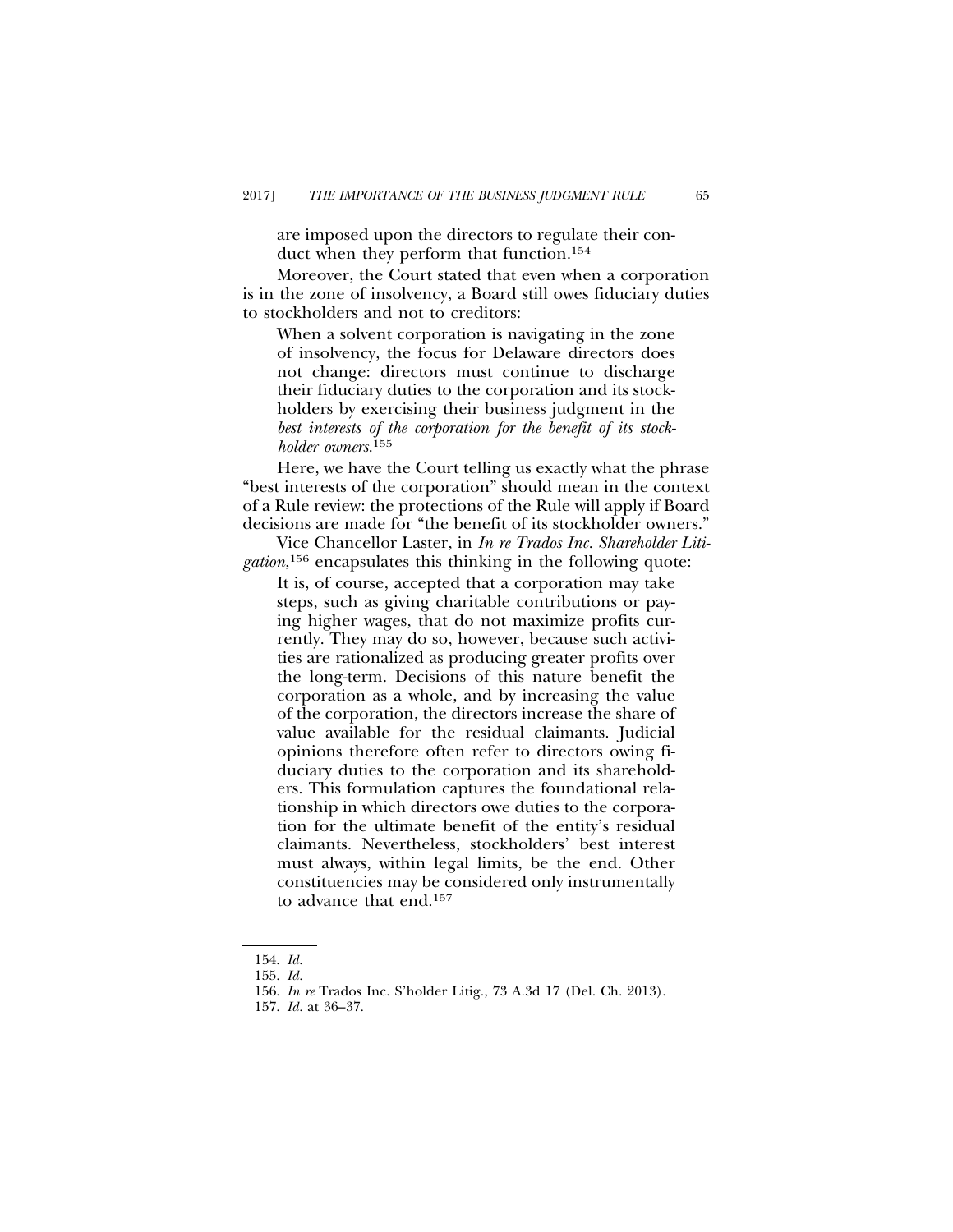If that was not clear enough, Vice Chancellor Laster stated in *The Frederick Hsu Living Trust v. ODN Holding Corp*., "Delaware case law is clear that the board of directors of a forprofit corporation . . . must, within the limits of its legal discretion, treat stockholder welfare as the only end, considering other interests only to the extent that doing so is rationally related to stockholder welfare."158

These statements are explicit endorsements of SWM and a direct repudiation of the idea that corporate law espouses a stakeholder model of the corporation. Almost 100 years ago this same understanding was espoused by the Michigan Supreme Court in the famous corporate law case of *Dodge v. Ford Motor, Co*., noted above.159 In *Dodge*, the Court found that the Board abused its discretion in withholding a special dividend payment because its decision to do so was a result of intentionally disregarding the interests of stockholders.160 Speaking in terms of the duties that the Board and Henry Ford owed to minority shareholders under corporate law,161 the Court stated that the Board had a legal obligation to maximize the profits of the corporation for the benefit of stockholders:

A business corporation is organized and carried on primarily for the profit of the stockholders. The powers of the directors are to be employed for that end. The discretion of directors is to be exercised in the choice of means to attain that end and does not extend to a change in the end itself, to the reduction of profits or the nondistribution of profits among stockholders in order to devote them to other purposes.<sup>162</sup>

This legal obligation was a result of the court applying its power of equity, as opposed to implementing statutory corporate law. In sum, equity requires the objective of the Rule to be

<sup>158.</sup> Frederick Hsu Living Tr. v. ODN Holding Corp., No. 12108-VCL, 2017 Del. Ch. LEXIS 67, at \*45 (Ch. Apr. 14, 2017) (citations omitted).

<sup>159.</sup> Dodge v. Ford Motor Co., 170 N.W. 668, 682 (1919).

<sup>160.</sup> *Id.* at 684–85.

<sup>161.</sup> *Id.* at 684. ("There should be no confusion . . . of the duties which Mr. Ford conceives that he and the stockholders owe to the general public and the duties which in law he and his codirectors owe to protesting, minority stockholders.").

<sup>162.</sup> *Id.* George Mocsary notes that this was not something that the *Dodge* court came up with out of the blue, but an affirmation of Michigan case law. *See* Mocsary, *supra* note 119, at 1344.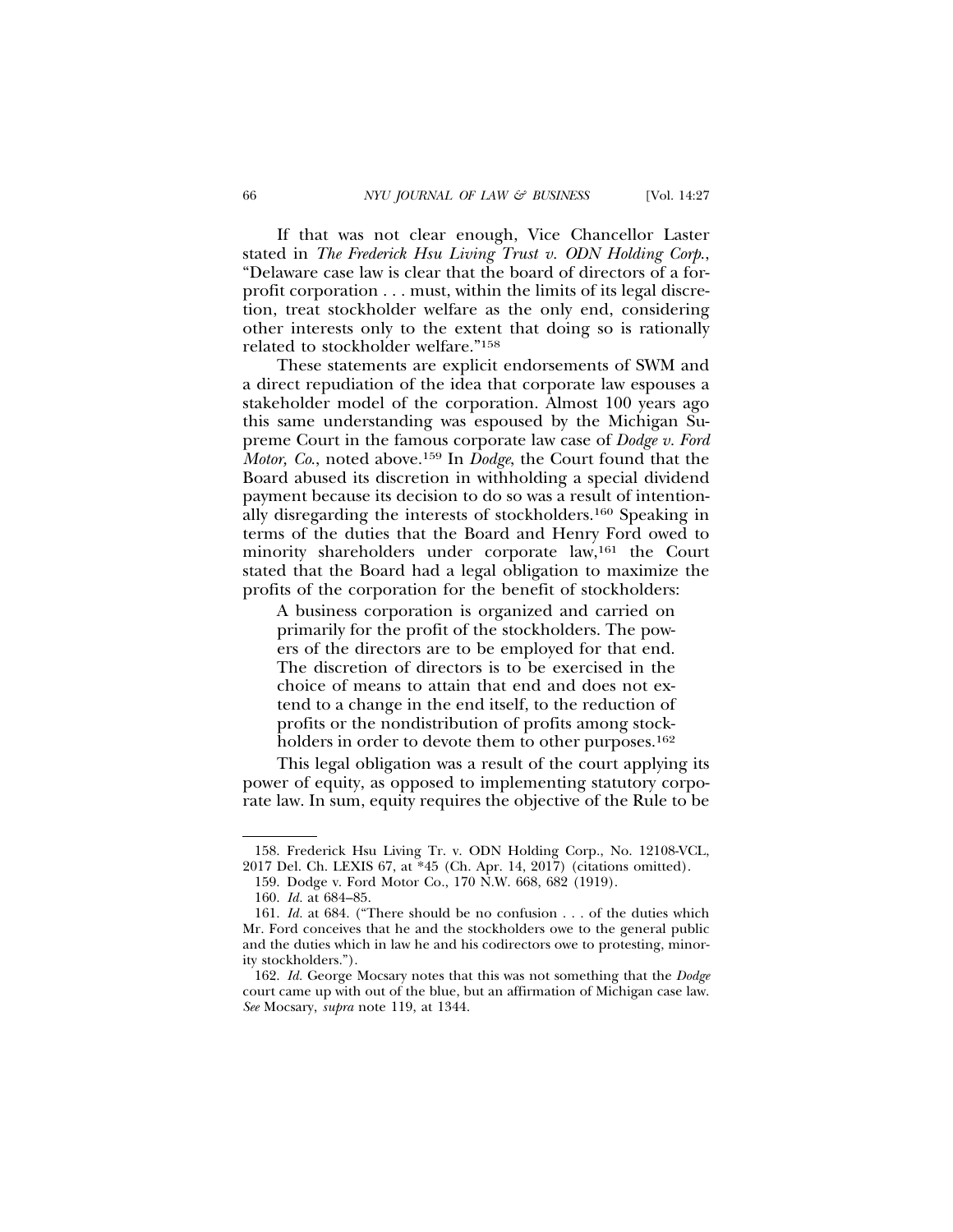SWM and only SWM. Unfortunately, starting with the *Aronson* formulation of the Rule may cause this to be overlooked.

## D. *The Continued Denial of SWM*

Even in the face of clear statements by the courts that SWM is a legal obligation of all Board decision-making under corporate law, continued resistance to SWM should still be expected. I expect this for the following three reasons. First, as already mentioned, statutory corporate law is silent on SWM. This opens the door for those who believe in a stakeholder model of the corporation to argue that corporate law does indeed support such an approach in practice. Second, those who believe in a stakeholder model are not willing to accept SWM as being the objective of equitable principles, no matter how many times courts state this to be their understanding. Perhaps this is just inconsistent with their long-held views on what equity means and therefore cannot be accepted as true. Yet, what could be fairer to shareholders and other stakeholders who contract with the corporation than to require that Board decision-making be targeted to SWM if all parties benefit from such an objective? Third, the courts utilize the Rule in an indirect way to maximize shareholder value. This last point requires further explanation.

When a court reviews a Board decision under the Rule, a decision will rarely lose the protections of the Rule just because the decision was sub-optimal in terms of SWM. In this context, the protections will be lost only if it is clear that the decision was made without stockholder interests in mind, e.g. in *Dodge*, where the Court found that the Board had abused its discretion when it withheld the annual payment of its special dividend.163

However, this does not mean that the courts are not focused on SWM as the objective of a Board's fiduciary duties per se; it simply means that courts must restrain themselves in making such a determination. Underlying this approach are

<sup>163.</sup> This is consistent with what then Chancellor William Chandler said in the context of a rights plan (poison pill) as reviewed under the *Unocal* test: "Directors of a for-profit Delaware corporation cannot deploy a rights plan to defend a business strategy that openly eschews stockholder wealth maximization—at least not consistently with the directors' fiduciary duties under Delaware law." eBay Domestic Holdings, Inc. v. Newmark, 16 A.3d 1, 35 (Del. Ch. 2010).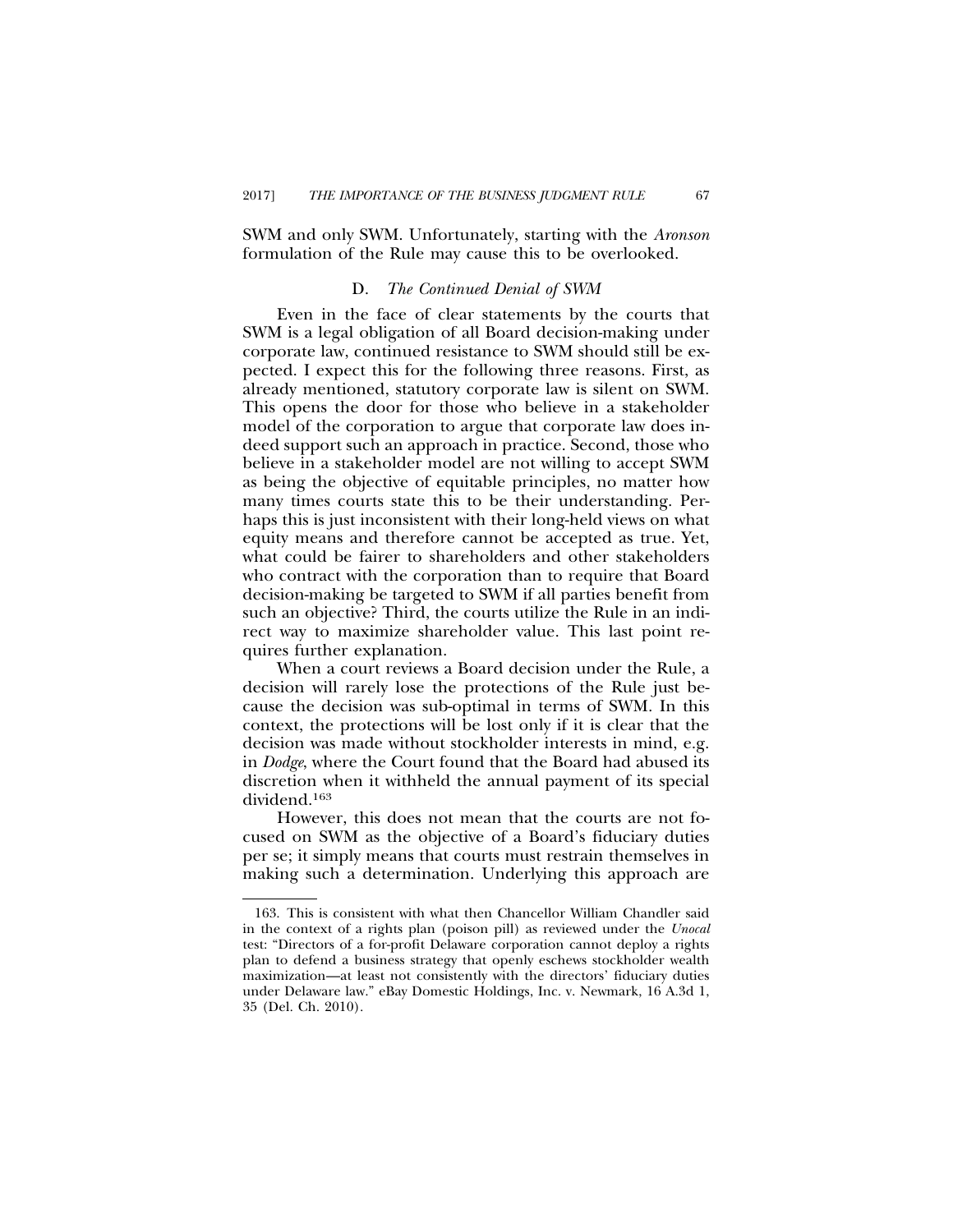the three policy drivers that have already been discussed; drivers which direct a court to forego a direct focus on SWM under the Rule. Instead, courts focus on the conduct of the directors and evidence of taint surrounding the decision-making process: fraud, self-dealing, lack of independence, etc. In essence, protecting the ability of Boards to make decisions without interference by shareholders and courts is the best way to ensure that SWM occurs.164 However, this lack of direct focus on SWM provides the opportunity for those so willing to interpret this approach as a court's lack of interest in SWM, thereby helping make their case that the court is endorsing a stakeholder approach to corporate law over SWM.165

#### E. *Summary*

While one can argue that corporate law encompasses a stakeholder model and that the Rule serves as evidence of this, a better argument is that the legal obligation of the Board is SWM and that the Rule serves to support that purpose and only that purpose.166 Case law clearly states that the Board is under a legal obligation to maximize shareholder wealth. The requirement of SWM enters corporate law through a Board's fiduciary duties, not through statutory law. In essence, SWM is an equitable concept. The implementation of SWM is indirect, as all three of the major policy drivers that influence the Rule guide courts away from a focus on SWM unless the Rule has been rebutted, either by a breach in a Board's fiduciary duties or because the court has identified a taint surrounding the decision-making process.

<sup>164.</sup> Sharfman, *supra* note 77, at 399–412.

<sup>165.</sup> *Id.* at 400. ("Preserving managerial discretion necessarily means that fiduciary duties will be weak and that courts will primarily refrain from determining whether a decision maximizes shareholder wealth. The problem is that this approach is counterintuitive and therefore subject to being misunderstood, especially by those who have been trained in the law and believe that accountability should always be the default rule.").

<sup>166.</sup> While beyond the scope of this Article, a stakeholder model, such as team production, may be appropriate in the special case of a public benefit corporation (PBC). Newly enacted DGCL 365(a) allows the Board to manage the PBC in a manner that balances the interests of stockholders and those stakeholders who have made a significant non-stock investment in the corporation. DEL. CODE ANN. tit. 8, § 365(a) (2013).